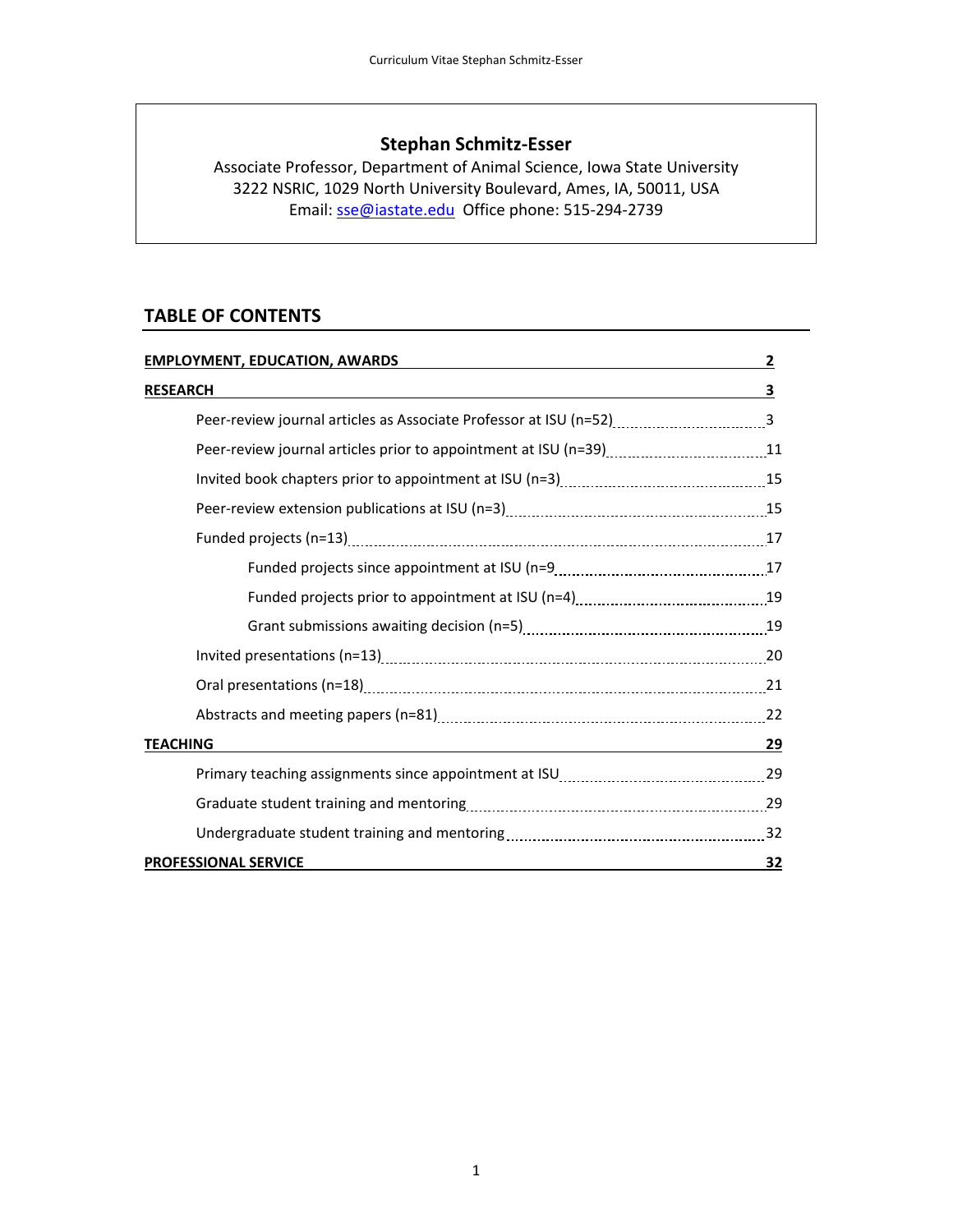#### **EMPLOYMENT**

December 2015 ‐ present

#### **Associate Professor, B‐base**

Department of Animal Science, Iowa State University, Ames, IA 70% Research, 30% Teaching

#### 2014 – 2015 **Group leader**

Institute for Milk Hygiene, Milk Technology and Food Science, University of Veterinary Medicine Vienna, Austria

#### 2010 – 2014 **Postdoctoral Associate**

*Main focus:* Microbiome characterizations of farm animals; Ecology of food‐borne pathogens: Persistence of *Listeria monocytogenes* in food production environments; host cell interaction mechanisms of *Amoebophilus asiaticus* and of *Cardinium hertigii*. Institute for Milk Hygiene, Milk Technology and Food Science, University of Veterinary Medicine Vienna, Austria

#### 2004‐ 2010 **Postdoctoral Associate**

*Main focus:*Nucleotide transport proteins in intracellular bacteria, genome sequencing and analyses of *Amoebophilus asiaticus* and *Cardinium hertigii*. Division of Microbial Ecology, University of Vienna, Austria

#### **EDUCATION**

| 2001-2004 | Division of Microbial Ecology, University of Vienna (Ecology): PhD, 2004       |
|-----------|--------------------------------------------------------------------------------|
|           | Title: "Molecular interaction between a chlamydia-related endosymbiont and its |
|           | Acanthamoeba host"                                                             |
| 1996-2001 | Technische Universität München (Germany) Biology, Diploma, 2001.               |
|           | Main subject: Microbiology                                                     |

### **AWARDS**

- 2021 Elected member of Sigma Xi (The Scientific Research Honor Society)
- 2018 Elected member of Gamma Sigma Delta (The Honor Society of Agriculture)
- 2014 Hygiene‐Prize of the Austrian Society for Hygiene, Microbiology and Preventive Medicine (ÖGHMP).

*This prize is awarded yearly to one scientist in Austria for the best publication in the fields of Environmental, Water, Hospital, Veterinary or Food Hygiene. (Awarded for: Mueller et al., 2013 PLoS One: "Tn6188 ‐ a novel transposon in Listeria monocytogenes responsible for tolerance to benzalkonium chloride"*

## **MEMBERSHIP IN PROFESSIONAL SOCIETIES**

- International Association for Food Protection (IAFP) 2019 present
- American Dairy Science Association (ADSA) 2017 present
- International Society for Microbial Ecology (ISME) 2008 present
- American Society for Microbiology (ASM) 2003 present
- 
- -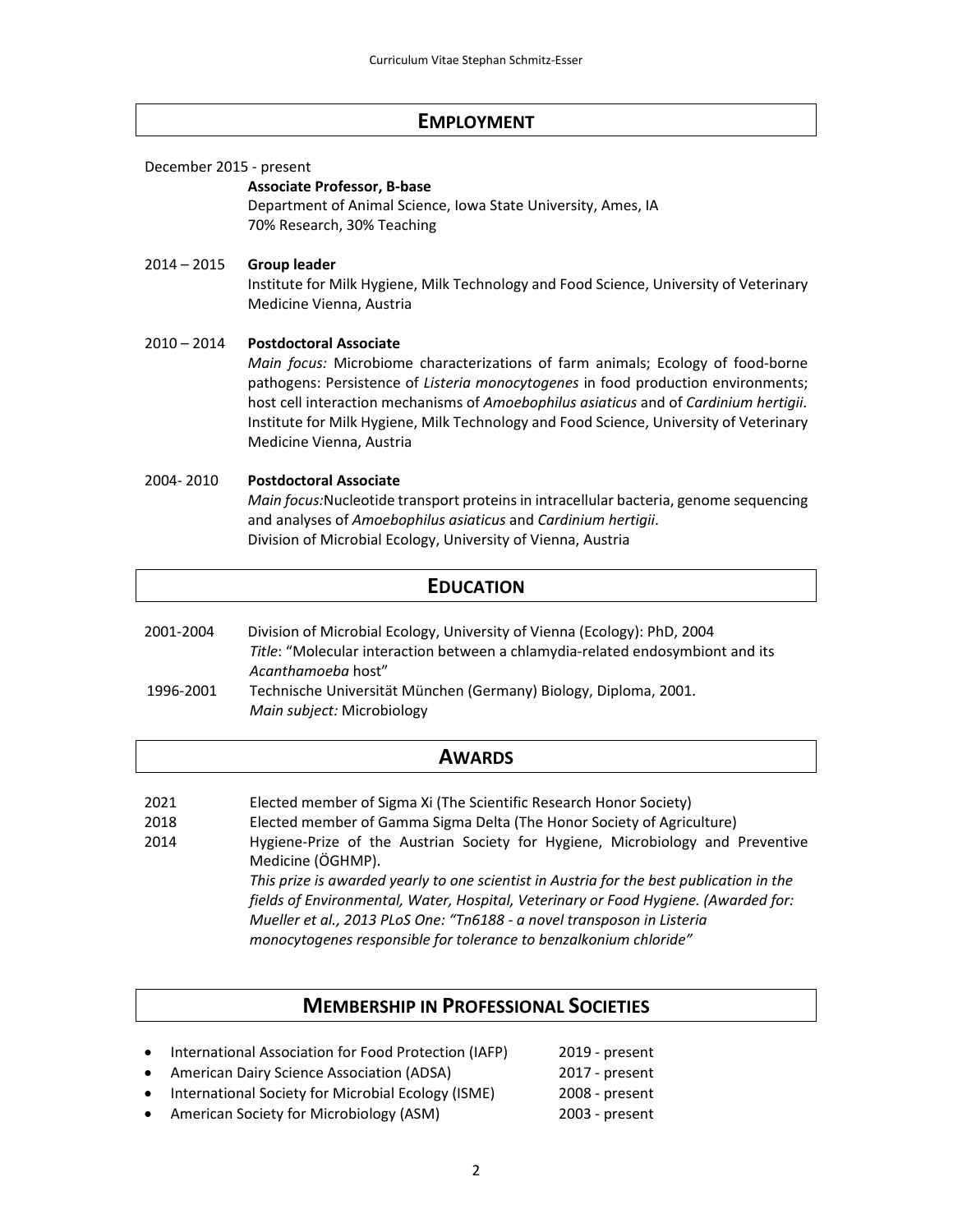# **RESEARCH (70% OF APPOINTMENT)**

# **PEER‐REVIEWED JOURNAL ARTICLES AS ASSOCIATE PROFESSOR AT ISU** (since December 2015, n=52)

Total number of papers in peer‐reviewed journals: 91

Total number of citations: 4031 (based on Google Scholar, accessed 12‐18‐2021), average citations per paper: 30

h-index: 33 (Google Scholar); average journal impact factor of publications: 5.8

An asterisk (\*) indicates trainees from my program since joining ISU in 2015. A pound sign (#) next to *my name indicates that I served as the corresponding author. Publications from the years 2016 to present that (at least partially) resulted from experimental work started at my previous position at the University of Veterinary Medicine Vienna are indicated. SSE – Stephan Schmitz‐Esser* 

1. Koester LR\*, Petry AL, Youngs CR, **Schmitz‐Esser S#**. 2021. Ewe Vaginal Microbiota: Associations With Pregnancy Outcome and Changes During Gestation. *Front Microbiol*. 12:745884. doi: 10.3389/fmicb.2021.745884.

*(Approximate percentage contribution 10%).*

*SSE was a collaborator on the project, contributed intellectually by analysis and interpretation of data and contributed to writing the manuscript and responding to reviewer comments. Author LRK is a trainee in SSE's program*.

2. Kiefer ZE, Koester LR\*, Studer JM, Chipman AL, Mainquist‐Whigham C, Keating AF, **Schmitz‐ Esser S**, Ross JW. 2021. Vaginal microbiota differences associated with pelvic organ prolapse risk during late gestation in commercial sows. *Biol Reprod.* 105(6):1545‐1561. doi: 10.1093/biolre/ioab178

*(Approximate percentage contribution 10%).*

*SSE was a collaborator on the project, contributed intellectually by analysis and interpretation of data and contributed to writing the manuscript and responding to reviewer comments. Author LRK is a trainee in SSE's program*.

3. Anast JM\*, **Schmitz‐Esser S#**. 2021. Certain *Listeria monocytogenes* plasmids contribute to increased UVC ultraviolet light stress. *FEMS Microbiol Lett*. 368(17):fnab123. doi: 10.1093/femsle/fnab123.

*(Approximate percentage contribution 40%).*

*SSE obtained funding for the project, oversaw study design, data collection and analyses, writing the manuscript and responding to reviewer comments. Author JMA is a trainee in SSE's program*.

4. Wagner M, Slaghuis J, Göbel W, Vázquez‐Boland JA, Rychli K, **Schmitz‐Esser S**. 2021. Virulence pattern analysis of three *Listeria monocytogenes* lineage I epidemic strains with distinct outbreak histories. *Microorganisms* 9(8):1745. doi: 10.3390/microorganisms9081745 *(Approximate percentage contribution 20%).*

*SSE was a collaborator on the project, contributed intellectually by analysis and interpretation of data and contributed to writing the manuscript and responding to reviewer comments. This publication is partially based on experimental work performed at my previous position at the University of Veterinary Medicine in Vienna, Austria*.

5. Yan Z, Xu Q, Hsu WH, **Schmitz‐Esser S**, Ayala J, Hou R, Yao Y, Jiang D, Yuan S, Wang H. 2021. Consuming different structural parts of bamboo induce gut microbiome changes in captive Giant Pandas. *Curr Microbiol*. 78(8):2998‐3009. doi: 10.1007/s00284‐021‐02503‐y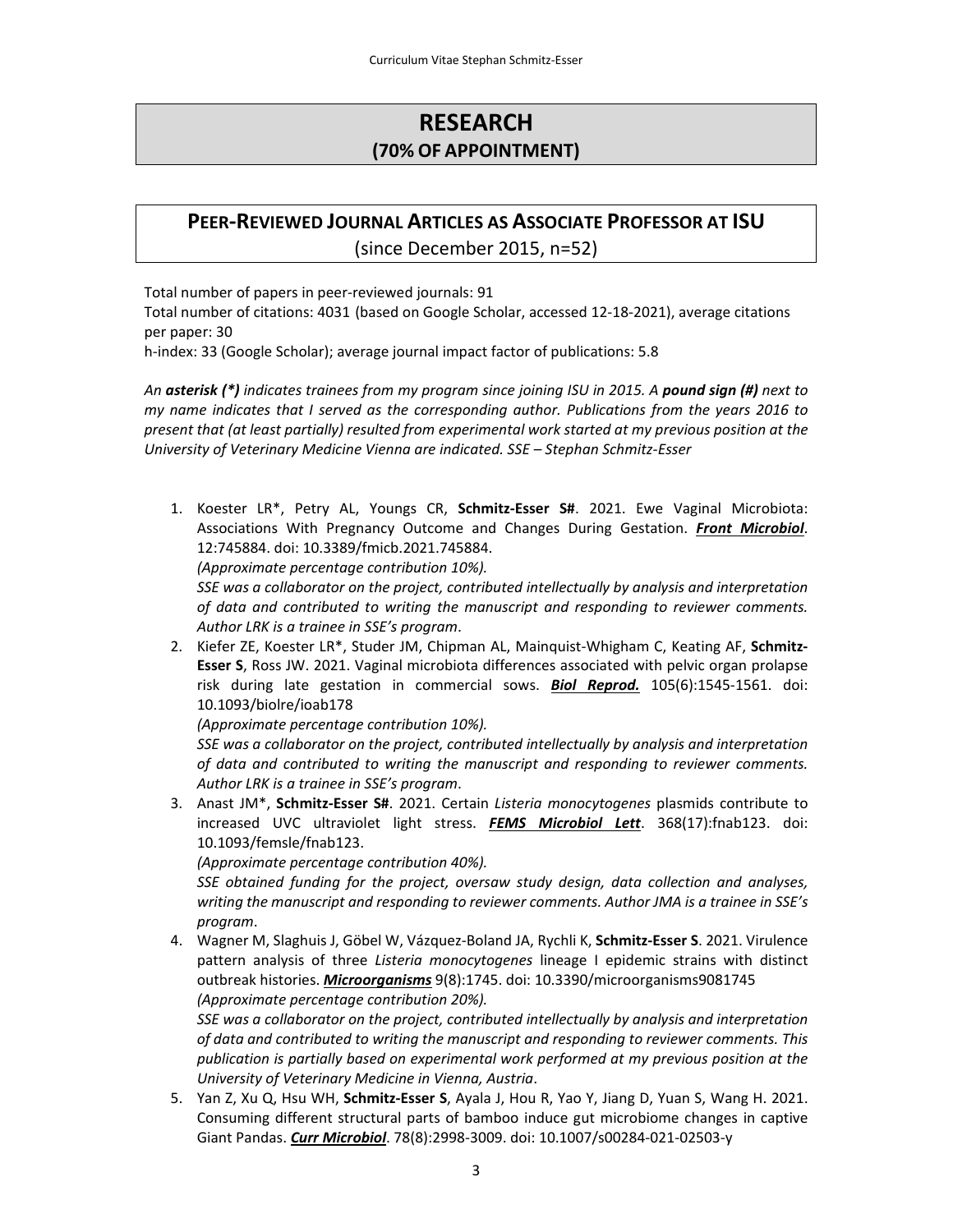*(Approximate percentage contribution 10%).*

*SSE was a collaborator on the project, contributed intellectually by analysis and interpretation of data and contributed to writing the manuscript and responding to reviewer comments.*

6. Petry AL, Patience JF, Huntley NF, Koester LR\*, Bedford MR, **Schmitz‐Esser S**#. 2021. Xylanase supplementation modulates the microbiota of the large intestine of pigs fed corn‐based fiber by means of a stimbiotic mechanism of action. *Front Microbiol*. 12:619970. doi: 10.3389/fmicb.2021.619970

*(Approximate percentage contribution 20%).*

*SSE was a collaborator on the project, contributed intellectually by interpretation of data and by providing training for authors ALP and LRK, and contributed to writing the manuscript and responding to reviewer comments. Author LRK is a trainee in SSE's program*.

7. Anderson CJ\*, Koester LR\*, **Schmitz‐Esser S#**. 2021. Rumen epithelial communities share a core bacterial microbiota: A meta‐analysis of 16S rRNA gene Illumina MiSeq sequencing datasets. *Front Microbiol*. 12:625400. doi: 10.3389/fmicb.2021.625400.

*(Approximate percentage contribution 40%).*

*SSE obtained funding for the project, oversaw study design, data collection, writing the manuscript and responding to reviewer comments. Authors CJA and LRK are trainees in SSE's program*.

8. Kiefer ZE, Koester LR\*, Showman L, Studer JM, Chipman AL, Keating AF, **Schmitz‐Esser S**, Ross JW. 2021. Vaginal microbiome and serum metabolite differences in late gestation commercial sows at risk for pelvic organ prolapse. *Sci Rep*. 11(1):6189. doi: 10.1038/s41598‐021‐85367‐3 *(Approximate percentage contribution 15%).*

*SSE was a collaborator on the project, contributed intellectually to study design and interpretation of data and by providing training for authors ZEK and LRK, and contributed to writing the manuscript and responding to reviewer comments. Author LRK is a trainee in SSE's program*.

9. **Schmitz‐Esser S**#, Anast JM\*, Cortes BW\*. 2021. A large‐scale sequencing‐based survey of plasmids in *Listeria monocytogenes* reveals global dissemination of plasmids. *Front Microbiol.* 12:653155. doi: 10.3389/fmicb.2021.653155.

*(Approximate percentage contribution 60%).*

*SSE obtained competitive funding the project, oversaw study design, data collection and analyses, writing the manuscript and responding to reviewer comments. AuthorsJMA and BWC are trainees in SSE's program*.

- 10. **Schmitz‐Esser S#**. 2021. The rumen epithelial microbiota: Possible gatekeepers of the rumen epithelium and its potential contributions to epithelial barrier function and animal health and performance. *Meat and Muscle Biology* 4 (2) p.19, 1 – 11. doi: 10.22175/mmb.11672 *(Approximate percentage contribution 100%). Invited review paper for conference*
- 11. Wiersema ML, Koester LR\*, **Schmitz‐Esser S,** Koltes DA. 2021. Comparison of intestinal permeability, morphology, and ileal microbial communities of commercial hens housed in conventional cages and cage‐free housing systems. *Poult Sci***.** 100(2):1178‐1191. doi: 10.1016/j.psj.2020.10.052.

*(Approximate percentage contribution 15%).*

*SSE was a collaborator on the project, contributed intellectually to data interpretation and provided training for authors MLW and LRK, and contributed to writing the manuscript and responding to reviewer comments. Author LRK is a trainee in SSE's program*.

12. Petry AL, Patience JF, Koester LR\*, Huntley NF, Bedford MR, **Schmitz‐Esser S#.** 2021. Xylanase modulates the microbiota of ileal mucosa and digesta of pigs fed corn‐based arabinoxylans likely through both a stimbiotic and prebiotic mechanism. *PLoS One*. 16(1):e0246144. doi: 10.1371/journal.pone.0246144

*(Approximate percentage contribution 20%).*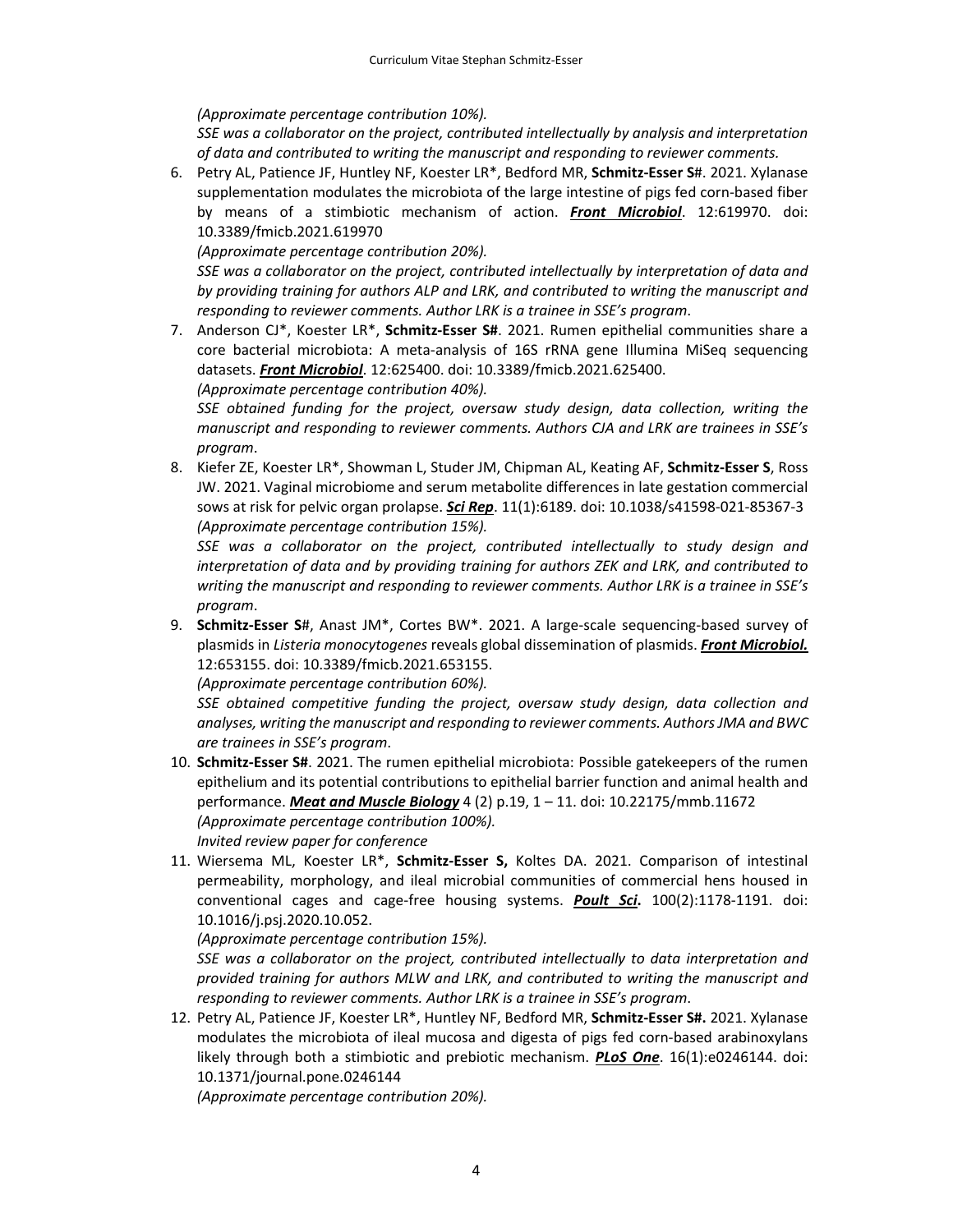*SSE was a collaborator on the project, contributed intellectually by providing training for authors ALP and LRK, and contributed to writing the manuscript and responding to reviewer comments. Author LRK is a trainee in SSE's program*.

13. Doremus MR, Stouthamer CM, Kelly SE, **Schmitz‐Esser S**, Hunter MS. 2020. *Cardinium* localization during its parasitoid wasp host's development provides insights into cytoplasmic incompatibility. *Front Microbiol*; 11:606399. doi: 10.3389/fmicb.2020.606399. *(Approximate percentage contribution 10%).*

*SSE was a collaborator on the project, contributed intellectually by providing training to author MRD, and contributed to writing the manuscript and responding to reviewer comments.*

14. Kilburn LR, Koester LR\*, **Schmitz‐Esser S**, Serão NVL, Rossoni Serão MC. 2020. High‐fat diets led to OTU‐level shifts in fecal samples of healthy adult dogs. *Front Microbiol*; 11:564160. doi: 10.3389/fmicb.2020.564160

*(Approximate percentage contribution 15%).*

*SSE was a collaborator on the project, contributed intellectually to data interpretation and by providing training for authors LR Kilburn and LR Koester, and contributed to writing the manuscript and responding to reviewer comments. Author LR Koester is a trainee in SSE's program*.

15. Quijada NM, **Schmitz‐Esser S**, Zwirzitz B, Guse C, Strachan CR, Wagner M, Wetzels SU, Selberherr E, Dzieciol M. 2020. Austrian raw-milk hard-cheese ripening involves successional dynamics of non‐inoculated bacteria and fungi. *Foods*; 9(12):1851. doi: 10.3390/foods9121851.

*(Approximate percentage contribution 10%).*

*SSE was a collaborator on the project, contributed intellectually to data interpretation, and contributed to writing the manuscript and responding to reviewer comments.*

16. Wagner E, Zaiser A, Leitner R, Quijada NM, Pracser N, Pietzka A, Ruppitsch W**, Schmitz‐Esser S**, Wagner M, Rychli K. 2020. Virulence characterization and comparative genomics of *Listeria monocytogenes* sequence type 155 strains. *BMC Genomics*; 21(1):847. doi: 10.1186/s12864‐ 020‐07263‐w.

*(Approximate percentage contribution 15%).*

*SSE was a collaborator on the project, contributed intellectually to analysis of data, and contributed to writing the manuscript and responding to reviewer comments.*

17. Anast JM\*, Bobik TA, **Schmitz‐Esser S#**. 2020. The cobalamin‐dependent gene cluster of *Listeria monocytogenes*: Implications for virulence, stress response, and food safety. *Front Microbiol*; 11:601816. doi: 10.3389/fmicb.2020.601816.

*(Approximate percentage contribution 40%).*

*SSE obtained funding for the project, oversaw study design, data collection and analyses, writing the manuscript and responding to reviewer comments. Author JMA is a trainee in SSE's program*.

18. Quijada NM, Bodas R, Lorenzo JM, **Schmitz‐Esser S**, Rodríguez‐Lázaro D, Hernández M. 2020. Dietary supplementation with sugar beet fructooligosaccharides and garlic residues promotes growth of beneficial bacteria and increases weight gain in neonatal lambs. *Biomolecules*; 10(8):1179. doi: 10.3390/biom10081179.

*(Approximate percentage contribution 10%).*

*SSE was a collaborator on the project, contributed intellectually to data analysis and interpretation, and contributed to writing the manuscript and responding to reviewer comments.*

19. Koester LR\*, Poole DH, Serão NVL, **Schmitz‐Esser S#**. 2020. Beef cattle that respond differently to fescue toxicosis have distinct gastrointestinal tract microbiota. *PLoS One*. 15(7):e0229192*.* doi: 10.1371/journal.pone.0229192

*(Approximate percentage contribution 25%).*

*SSE was a collaborator on the project, contributed intellectually to data analysis and interpretation, and contributed to writing the manuscript. Author LRK is a trainee in SSE's program*.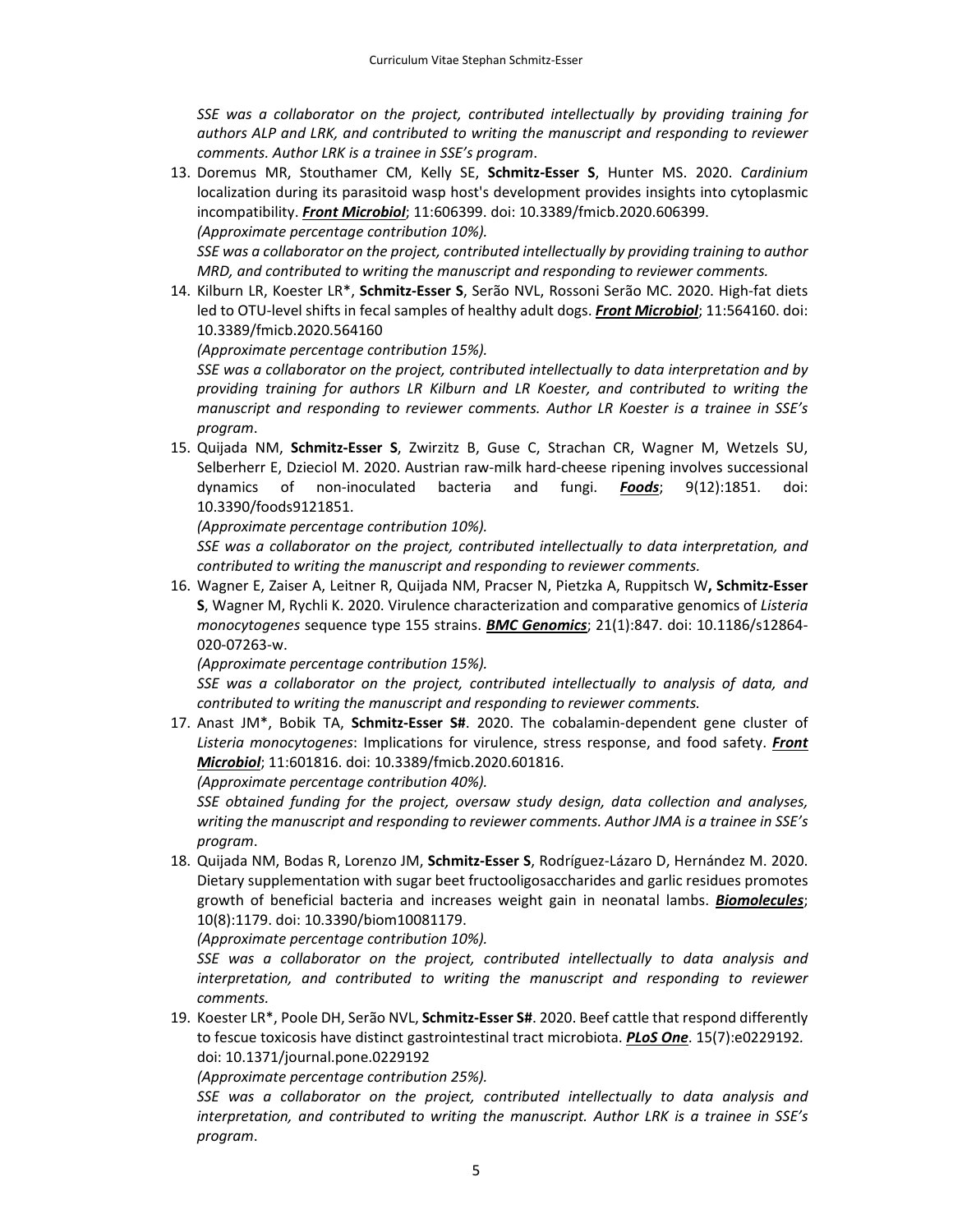20. Anast JM\*, **Schmitz‐Esser S#.** 2020. The transcriptome of *Listeria monocytogenes* during co‐ cultivation with cheese rind bacteria suggests adaptation by induction of ethanolamine and 1,2‐propanediol catabolism pathway genes. *PLoS One*. 15(7):e0233945*.* doi: 10.3389/fmicb.2019.03110

*(Approximate percentage contribution 40%).*

*SSE obtained competitive funding for the project, oversaw study design, data collection, writing the manuscript and responding to reviewer comments. Author JMA is a trainee in SSE's program*.

21. Fries‐Craft K, Anast JM\*, **Schmitz‐Esser S**, Bobeck EA. 2020. Host immunity and the colon microbiota of mice infected with *Citrobacter rodentium* are beneficially modulated by lipid‐ soluble extract from late‐cutting alfalfa in the early stages of infection. *PLoS One*. 15(7):e0236106*.doi: 10.1371/journal.pone.0236106*

*(Approximate percentage contribution 15%).* 

*SSE was a collaborator on the project, contributed intellectually by interpretation of the data and by providing training for authors KFC and JMA, and contributed to writing the manuscript. Author JMA is a trainee in SSE's program*.

22. Wickramasinghe HKJP, Anast JM\*, **Schmitz‐Esser S**, Serão NVL, Appuhamy JADRN. 2020. Beginning to offer drinking water at birth increases the species richness and the abundance of *Faecalibacterium* and *Bifidobacterium* in the gut of preweaned dairy calves. *J Dairy Sci***.** 103(5):4262‐4274. doi: 10.3168/jds.2019‐17258

*(Approximate percentage contribution 15%).*

*SSE was a collaborator on the project, contributed intellectually by data analysis and interpretation and by providing training for authors HKJPW and JMA, and contributed to writing the manuscript. Author JMA is a trainee in SSE's program*.

23. Sanglard LP, **Schmitz‐Esser S**, Gray KA, Linhares DCL, Yeoman CJ, Dekkers JCM, Niederwerder MC, Serão NVL. 2020. Vaginal microbiota diverges in sows with low and high reproductive performance after porcine reproductive and respiratory syndrome vaccination. *Sci Rep***.** 10(1):3046. doi: 10.1038/s41598‐020‐59955‐8

*(Approximate percentage contribution 15%)*

*SSE was a collaborator on the project, contributed intellectually to data analysis and interpretation, and contributed to writing the manuscript.*

24. Cortes BW\*, Naditz AL\*, Anast JM\*, **Schmitz‐Esser S#**. 2020. Transcriptome sequencing of *Listeria monocytogenes*reveals major gene expression changesin response to lactic acid stress exposure but a less pronounced response to oxidative stress. *Front Microbiol*. 10:3110. doi: 10.3389/fmicb.2019.03110.

*(Approximate percentage contribution 25%)*

*SSE obtained competitive funding for the project, oversaw study design, data collection, writing the manuscript and responding to reviewer comments. Authors BWC, ALN, JMA are trainees in SSE's program*.

25. Sanglard LP, **Schmitz‐Esser S**, Gray KA, Linhares DCL, Yeoman CJ, Dekkers JCM, Niederwerder MC, Serão NVL. 2020. Investigating the relationship between vaginal microbiota and host genetics and their impact on immune response and farrowing traits in commercial gilts. *J Anim Breed Genet*. 137 (1), 84‐102. doi: 10.1111/jbg.12456

*(Approximate percentage contribution 15%)*

*SSE was a collaborator on the project, contributed intellectually to data analysis and interpretation, and contributed to writing the manuscript.*

26. Stouthamer CM, Kelly SE, Mann E, **Schmitz‐Esser S**, Hunter MS. 2019. Development of a Multi‐ Locus Sequence Typing system helps reveal the evolution of *Cardinium hertigii*, a reproductive manipulator symbiont of insects. *BMC Microbiol*. 19, 266. doi: 10.1186/s12866‐019‐1638‐9 *(Approximate percentage contribution 10%)*

*SSE was a collaborator on the project, contributed intellectually to data analysis and interpretation, and contributed to writing the manuscript.*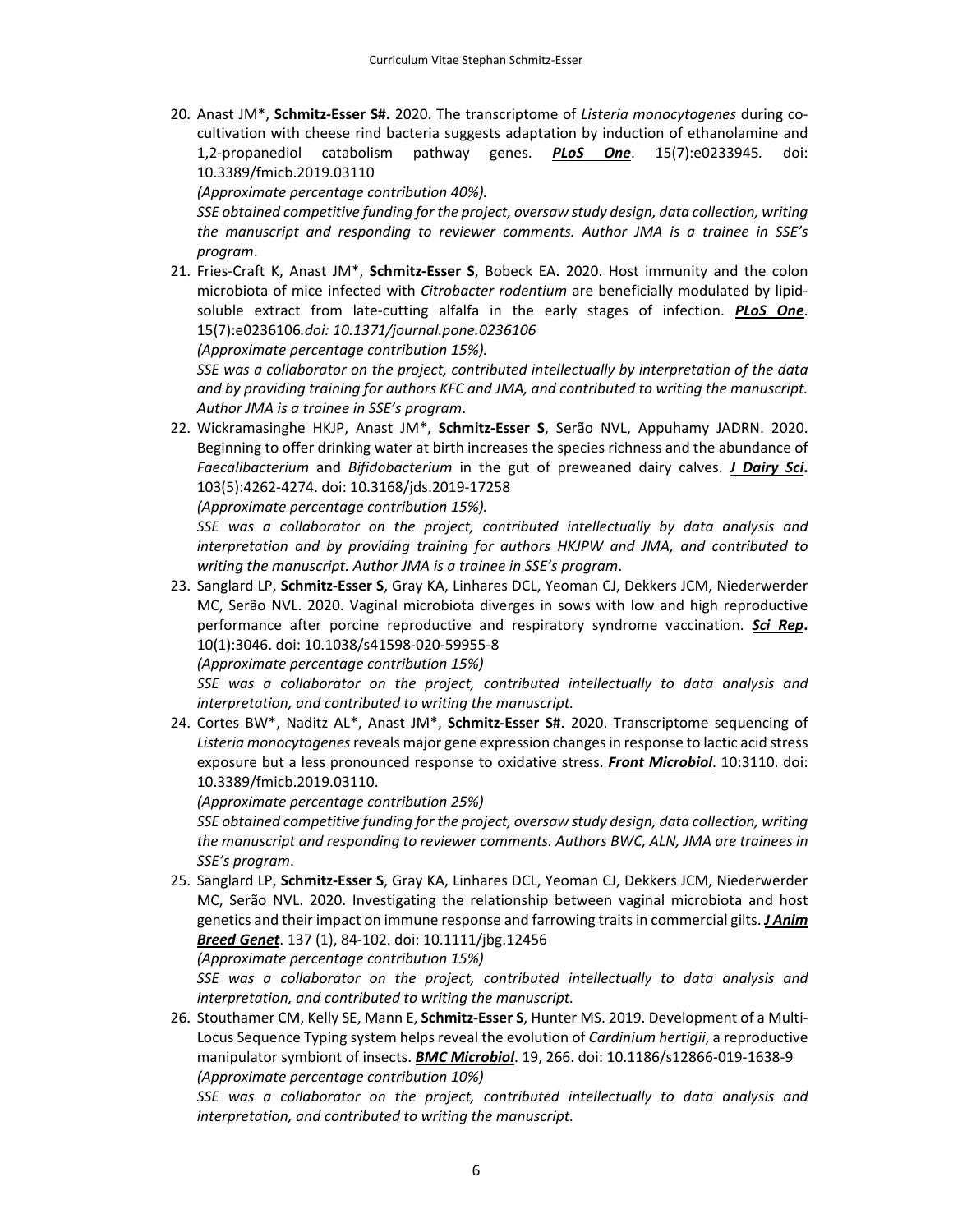27. Klein‐Jöbstl D, Quijada NM, Dzieciol M, Feldbacher B, Wagner M, Drillich M, **Schmitz‐Esser S**, Mann E. 2019. Microbiota of newborn calves and their mothers reveals possible transfer routes for newborn calves' gastrointestinal microbiota. *PLoS One*. 14(8):e0220554. doi: 10.1371/journal.pone.0220554

*(Approximate percentage contribution 10%)*

*SSE was a collaborator on the project, contributed intellectually to study design, data analysis and interpretation, and contributed to writing the manuscript. This publication is based on experimental work performed at my previous position at the University of Veterinary Medicine in Vienna, Austria.*

28. Zwirzitz B, Pinior B, Metzler‐Zebeli B, Handler M, Gense K, Knecht C, Ladinig A, Dzieciol M, Wetzels SU, Wagner M, **Schmitz‐Esser S**, Mann E. 2019. Microbiota of the gut‐lymph node axis: Depletion of mucosa‐associated Segmented Filamentous Bacteria and enrichment of *Methanobrevibacter* by colistin sulfate and Linco‐Spectin in pigs. *Front Microbiol***.** 10:599. doi: 10.3389/fmicb.2019.00599.

*(Approximate percentage contribution 5%)*

*SSE was a collaborator on the project, contributed intellectually to interpretation of data, and contributed to writing the manuscript. This publication is based on experimental work performed at my previous position at the University of Veterinary Medicine in Vienna, Austria.*

29. Sant'Anna FM, Wetzels SU, Cicco SHS, Figueiredo RC, Sales GA, Figueiredo NC, Nunes CA, **Schmitz‐Esser S**, Mann E, Wagner M, Souza MR. 2019. Microbial shifts in Minas artisanal cheesesfrom the Serra do Salitre region of Minas Gerais, Brazil throughout ripening time. *Food Microbiol***.** 82:349‐362. doi: 10.1016/j.fm.2019.02.016

*(Approximate percentage contribution 5%)*

*SSE was a collaborator on the project, contributed intellectually to interpretation of data, and contributed to writing the manuscript. This publication is based on experimental work performed at my previous position at the University of Veterinary Medicine in Vienna, Austria.*

30. Anast JM\*, Dzieciol M, Schultz DL\*, Wagner M, Mann E, **Schmitz‐Esser S#**. 2019. *Brevibacterium* from Austrian hard cheese harbor a putative histamine catabolism pathway and a plasmid for adaptation to the cheese environment. *Sci Rep***.** 9(1):6164. doi: 10.1038/s41598‐019‐42525‐y

*(Approximate percentage contribution 25%)*

*SSE obtained funding for the project, oversaw study design, data collection, writing the manuscript and responding to reviewer comments. Authors JMA and DLS are trainees in SSE's program*. *This publication is partially based on experimental work performed at my previous position at the University of Veterinary Medicine in Vienna, Austria.*

31. Naditz AL\*, Dzieciol M, Wagner M, **Schmitz‐Esser S#**. 2019. Plasmids contribute to food processing environment‐associated stress survival in three *Listeria monocytogenes* ST121, ST8, and ST5 strains. *Int J Food Microbiol***.** 299:39‐46. doi: 10.1016/j.ijfoodmicro.2019.03.016 *(Approximate percentage contribution 25%)*

*SSE obtained funding for the project, oversaw study design, data collection, writing the manuscript and responding to reviewer comments. Author ALN was trainee in SSE's program*.

32. Lyte M, Daniels KM, **Schmitz‐Esser S**. 2019. Fluoxetine‐induced alteration of murine gut microbial community structure: evidence for a microbial endocrinology‐based mechanism of action responsible for fluoxetine‐induced side effects. *PeerJ*. 7:e6199. doi: 10.7717/peerj.6199.

*(Approximate percentage contribution 35%)*

*SSE was a collaborator on the project, contributed intellectually to data analysis and interpretation, and contributed to writing the manuscript.*

33. Li Q, **Schmitz‐Esser S**, Loving CL, Gabler NK, Gould SA, Patience JF. 2019. Exogenous carbohydrases added to a starter diet reduced markers of systemic immune activation and decreased *Lactobacillus* in weaned pigs. *J Anim Sci***.** 97(3):1242‐1253. doi: 10.1093/jas/sky481 *(Approximate percentage contribution 5%)*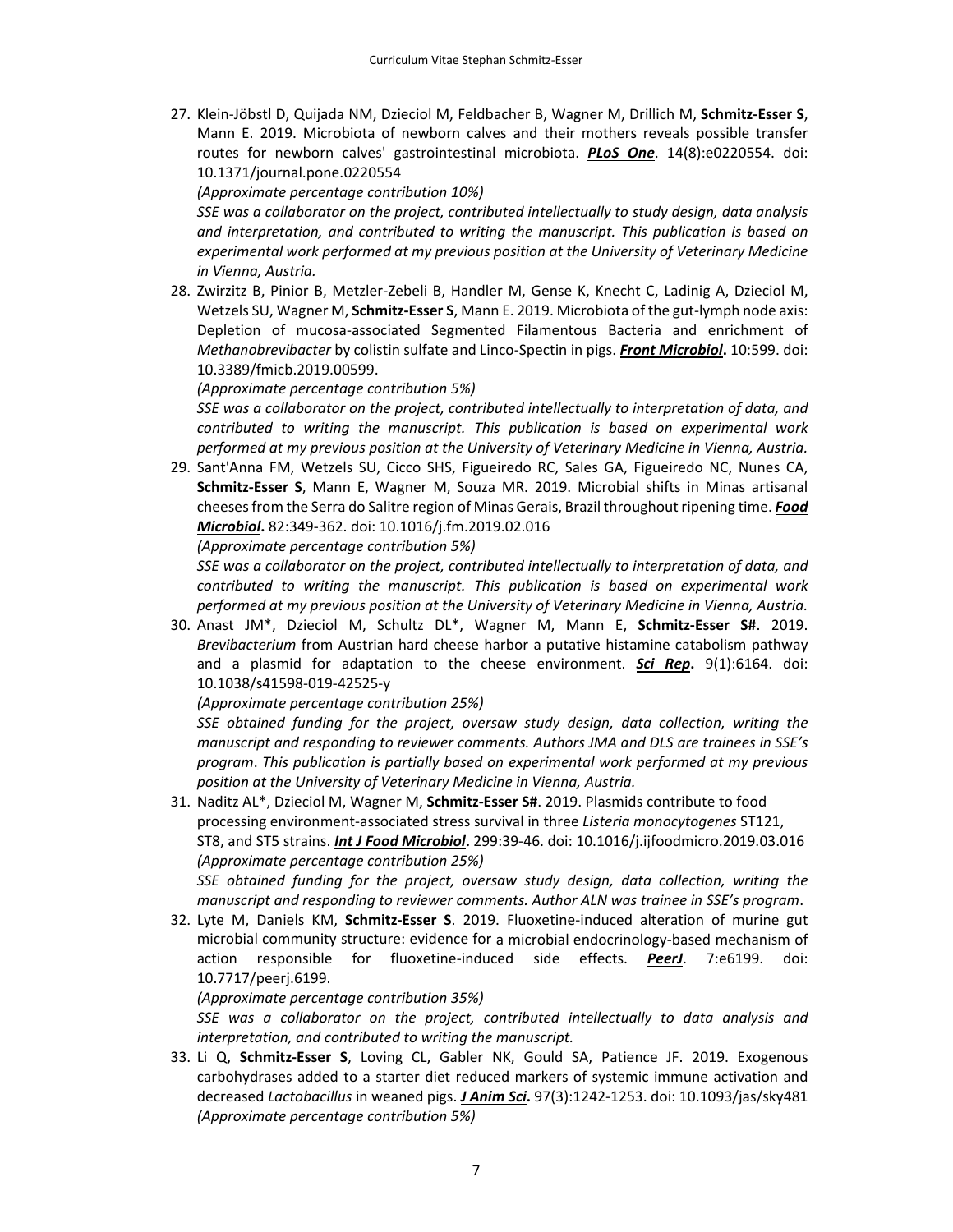*SSE was a collaborator on the project, contributed intellectually by providing training for author QL and by interpretation of data, and contributed to writing the manuscript.*

34. Patzke K, Prananingrum P, Klemens PAW, Trentmann O, Martins Rodrigues C, Keller I, Fernie AR, Geigenberger P, Bölter B, Lehmann M, **Schmitz‐Esser S**, Pommerrenig B, Haferkamp I, Neuhaus HE. 2019. The plastidic sugar transporter pSuT influences flowering and affects cold responses. *Plant Physiol***.** 179(2):569‐587. doi: 10.1104/pp.18.01036

*(Approximate percentage contribution 5%)*

*SSE was a collaborator on the project, contributed intellectually to data analysis and interpretation, and contributed to writing the manuscript.*

35. Zhang W, Liu W, Hou R, Zhang L, **Schmitz‐Esser S**, Sun H, Xie J, Zhang Y, Wang C, Li L, Yue B, Huang H, Wang H, Shen F, Zhang Z. 2018. Age‐associated microbiome shows the giant panda lives on hemicelluloses, not on cellulose. *ISME J***.** (5):1319‐1328. doi: 10.1038/s41396‐018‐ 0051‐y

*(Approximate percentage contribution 10%)*

*SSE was a collaborator on the project, contributed intellectually to data analysis and interpretation, and contributed to writing the manuscript.*

36. Muhterem‐Uyar M, Ciolacu L, Wagner KH, Wagner M, **Schmitz‐Esser S**, Stessl B. 2018. New aspects on *Listeria monocytogenes* ST5‐ECVI predominance in a heavily contaminated cheese processing environment. *Front Microbiol***.** 9:64. doi: 10.3389/fmicb.2018.00064

*(Approximate percentage contribution 15%)*

*SSE was a collaborator on the project, contributed intellectually to data analysis and interpretation and by providing training for author MMU, and contributed to writing the manuscript. This publication is partially based on experimental work performed at my previous position at the University of Veterinary Medicine in Vienna, Austria.*

37. Mann E, Wetzels SU, Wagner M, Zebeli Q, **Schmitz‐Esser S#.** 2018. Metatranscriptome sequencing reveals insights into the gene expression and functional potential of rumen wall bacteria. *Front Microbiol*. 9:43. doi: 10.3389/fmicb.2018.00043

*(Approximate percentage contribution 25%)*

*SSE obtained funding for the project, oversaw study design, data collection, writing the manuscript and responding to reviewer comments. This publication is partially based on experimental work performed at my previous position at the University of Veterinary Medicine in Vienna, Austria.*

38. Quijada NM, Mann E, Wagner M, Rodríguez‐Lázaro D, Hernández M, **Schmitz‐Esser S#**. 2018. Autochthonous facility‐specific microbiota dominates washed‐rind Austrian hard cheese surfaces and its production environment. *Int J Food Microbiol*. 267:54‐61. doi: 10.1016/j.ijfoodmicro.2017.12.025

*(Approximate percentage contribution 25%)*

*SSE obtained funding for the project, oversaw study design, data collection, writing the manuscript and responding to reviewer comments. This publication is partially based on experimental work performed at my previous position at the University of Veterinary Medicine in Vienna, Austria.*

39. **Schmitz‐Esser S#**, Dzieciol M, Nischler E, Schornsteiner E, Bereuter O, Mann E, Wagner M. 2017. Abundance and potential contribution of Gram-negative cheese rind bacteria from Austrian artisanal hard cheeses. *Int J Food Microbiol*. 266:95‐103. doi: 10.1016/j.ijfoodmicro.2017.11.013

*(Approximate percentage contribution 35%)*

*SSE obtained funding for the project, was responsible for study design, data collection, writing the manuscript and responding to reviewer comments. This publication is partially based on experimental work performed at my previous position at the University of Veterinary Medicine in Vienna, Austria.*

40. Mann E, Stouthamer CM, Kelly SE, Dzieciol M, Hunter MS, **Schmitz‐Esser S#.** 2017. Transcriptome sequencing reveals novel candidate genes for *Cardinium hertigii*‐caused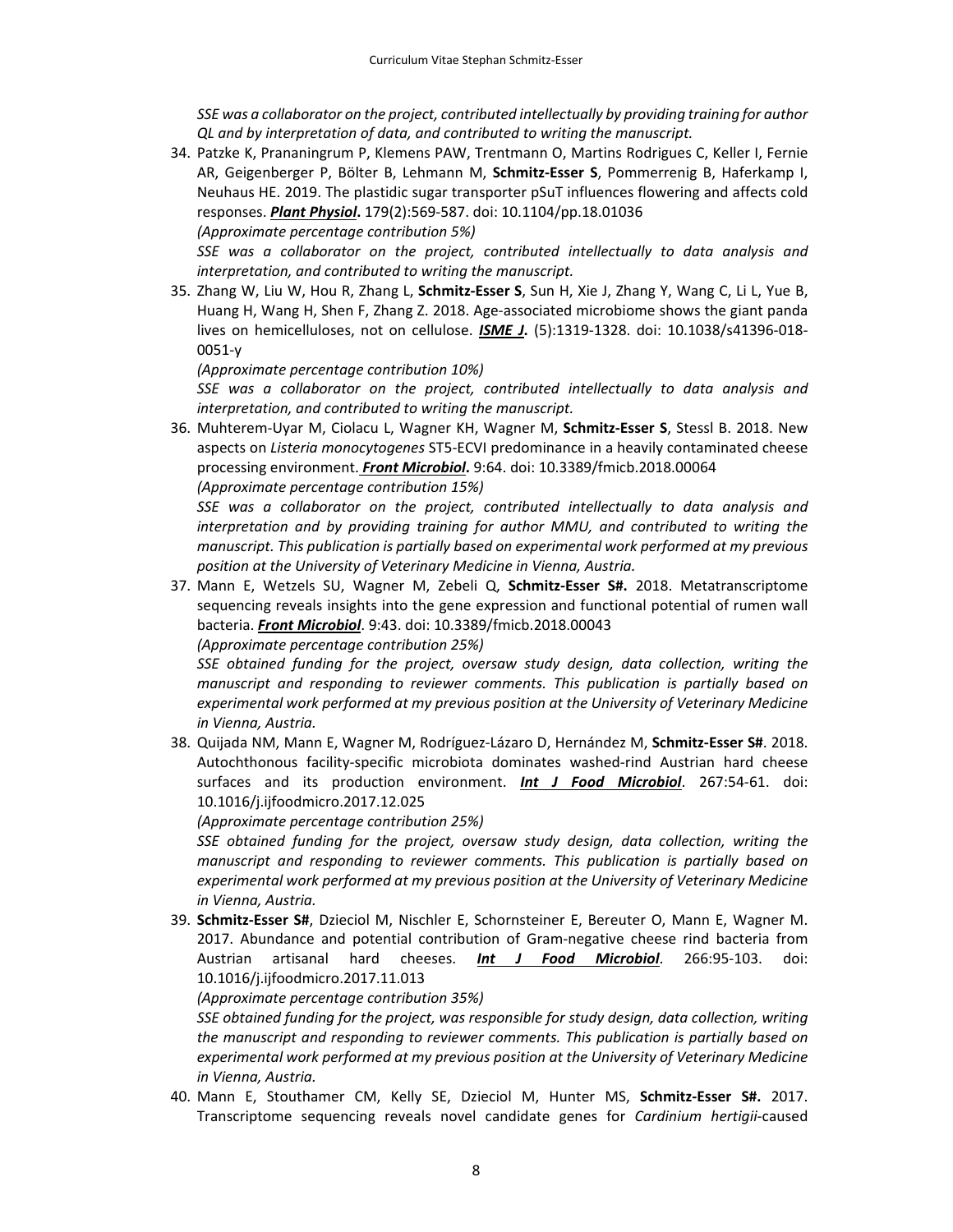Cytoplasmic Incompatibility and host‐cell interaction. *mSystems*. 2(6). pii: e00141‐17. doi: 10.1128/mSystems.00141‐17

*(Approximate percentage contribution 25%)*

*SSE obtained competitive funding for the project, oversaw study design, data collection, writing the manuscript and responding to reviewer comments. This publication is partially based on experimental work performed at my previous position at the University of Veterinary Medicine in Vienna, Austria.*

41. Siegerstetter SC, **Schmitz‐Esser S**, Magowan E, Wetzels SU, Zebeli Q, Lawlor PG, O'Connell NE, Metzler‐Zebeli BU. 2017. Intestinal microbiota profiles associated with low and high residual feed intake in chickens across two geographical locations. *PLoS One*. 12(11):e0187766. doi: 10.1371/journal.pone.0187766

*(Approximate percentage contribution 10%)*

*SSE was a collaborator on the project, contributed intellectually to data analysis and interpretation, and contributed to writing the manuscript. This publication is partially based on experimental work performed at my previous position at the University of Veterinary Medicine in Vienna, Austria.*

42. König L, Siegl A, Penz T, Haider S, Wentrup C, Polzin J, Mann E, **Schmitz‐Esser S**, Domman D, Horn M. 2017. Biphasic metabolism and host interaction of a chlamydial symbiont. *mSystems*. 2(3). pii: e00202‐16. doi: 10.3168/jds.2016‐11620

*(Approximate percentage contribution 5%)*

*SSE was a collaborator on the project, contributed intellectually to data interpretation, and contributed to writing the manuscript. This publication is partially based on experimental work performed at my previous position at the University of Veterinary Medicine in Vienna, Austria.*

43. Rychli K, Wagner EM, Ciolacu L, Zaiser A, Tasara T, Wagner M, **Schmitz‐Esser S#**. 2017. Comparative genomics of human and non‐human *Listeria monocytogenes* sequence type 121 strains. *PLoS One*. 12(5):e0176857. doi: 10.1371/journal.pone.0176857 *(Approximate percentage contribution 20%)*

*SSE obtained funding for the project, oversaw study design, data collection, writing the manuscript and responding to reviewer comments. This publication is partially based on experimental work performed at my previous position at the University of Veterinary Medicine in Vienna, Austria.*

44. Wetzels SU, Mann E\*, Pourazad P, Qumar M, Pinior B, Metzler‐Zebeli BU, Wagner M, **Schmitz‐ Esser S**, Zebeli Q. 2017. Epimural bacterial community structure in the rumen of Holstein cows with different responses to a long‐term subacute ruminal acidosis diet challenge. *J Dairy Sci***.** 100:1829–1844. doi: 10.3168/jds.2016‐11620

*(Approximate percentage contribution 10%)*

*SSE was a collaborator on the project, contributed intellectually to data analysis and interpretation, and contributed to writing the manuscript. Author EM is a trainee in SSE's program. This publication is partially based on experimental work performed at my previous position at the University of Veterinary Medicine in Vienna, Austria.*

45. Chu L, Gruber A, Ast M, **Schmitz‐Esser S**, Altensell J, Neuhaus HE, Kroth PG, Haferkamp I. 2017. Shuttling of (deoxy‐) purine nucleotides between compartments of the diatom *Phaeodactylum tricornutum*. *New Phytol***.** 213(1):193‐205. doi: 10.1111/nph.14126. *(Approximate percentage contribution 5%)*

*SSE was a collaborator on the project, contributed intellectually to data analysis and interpretation, and contributed to writing the manuscript.*

46. Awad WA, Mann E\*, Dzieciol M, Hess C, **Schmitz‐Esser S**, Wagner M, Hess M. 2016. Age‐related differences in the luminal and mucosa-associated gut microbiome of broiler chickens and shifts associated with *Campylobacter jejuni* infection. *Front Cell Infect Microbiol***.** 6:154. doi: 10.3389/fcimb.2016.00154

*(Approximate percentage contribution 5%)*

*SSE was a collaborator on the project, contributed intellectually to data analysis and interpretation and by providing training for authors AWA and EM, and contributed to writing*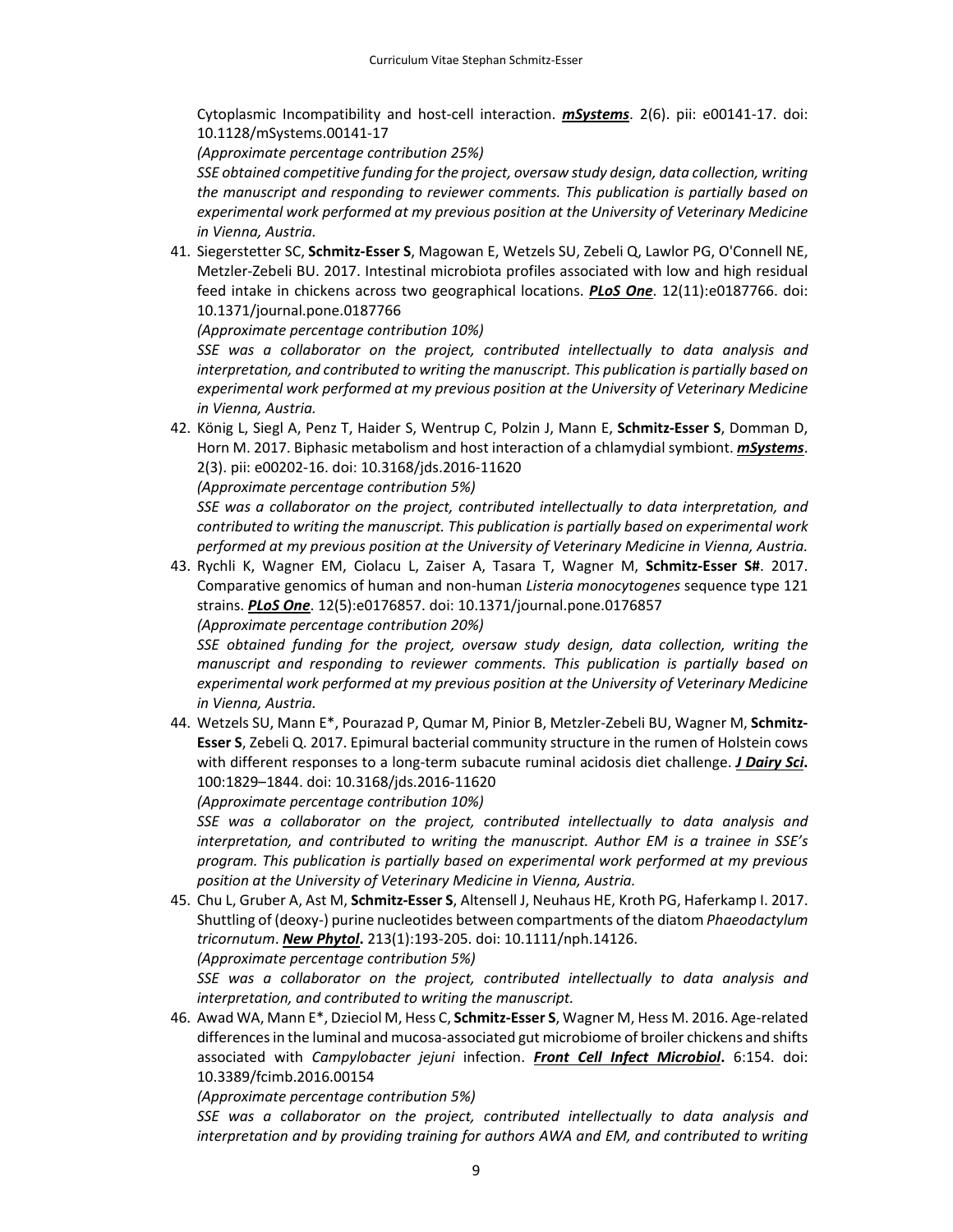*the manuscript. This publication is partially based on experimental work performed at my previous position at the University of Veterinary Medicine in Vienna, Austria.*

47. Schön K\*, Schornsteiner E\*, Dzieciol M, Wagner M, Müller M, **Schmitz‐Esser S#**. 2016. Microbial communities in dairy processing environment floor‐drains are dominated by product‐associated bacteria and yeasts. *Food Control***.** 70, 210‐215. doi: 10.1016/j.foodcont.2016.05.057

*(Approximate percentage contribution 15%)*

*SSE obtained partial funding for the project, oversaw study design, data collection, writing the manuscript and responding to reviewer comments. Authors KS and ES are trainees in SSE's program. This publication is partially based on experimental work performed at my previous position at the University of Veterinary Medicine in Vienna, Austria.*

48. Müller A\*, Walochnik J, Wagner M, **Schmitz‐Esser S#.** 2016. A clinical *Acanthamoeba* isolate harboring two distinct bacterial endosymbionts. *Eur J Protistol***.** 56:21‐25. doi: 10.1016/j.ejop.2016.04.002

*(Approximate percentage contribution 25%)* 

*SSE obtained partial funding for the project, oversaw study design, data collection, writing the manuscript and responding to reviewer comments. Author AM is a trainee in SSE's program. This publication is partially based on experimental work performed at my previous position at the University of Veterinary Medicine in Vienna, Austria.*

49. Wetzels SU, Mann E\*, Metzler‐Zebeli BU, Pourazad P, Qumar M, Klevenhusen F, Pinior B, Wagner M, Zebeli Q, **Schmitz‐Esser S#**. 2016. Epimural indicator phylotypes of transiently‐ induced subacute ruminal acidosis in dairy cattle. *Front Microbiol***.** 7:274. doi: 10.3389/fmicb.2016.00274

*(Approximate percentage contribution 15%)*

*SSE obtained partial funding for the project, oversaw study design, data collection, writing the manuscript and responding to reviewer comments. Author EM is a trainee in SSE's program. This publication is partially based on experimental work performed at my previous position at the University of Veterinary Medicine in Vienna, Austria.*

50. Mann E\*, Wetzels SU, Pinior B, Metzler‐Zebeli BU, Wagner M, **Schmitz‐Esser S#**. 2016. Psychrophile spoilers dominate the bacterial microbiome in musculature samples of slaughter pigs. *Meat Sci***.** 117:36‐40. doi: 10.1016/j.meatsci.2016.02.034

*(Approximate percentage contribution 15%)*

*SSE obtained funding for the project, oversaw study design, data collection, writing the manuscript and responding to reviewer comments. Author EM is a trainee in SSE's program. This publication is partially based on experimental work performed at my previous position at the University of Veterinary Medicine in Vienna, Austria.*

51. Burgess CM, Gianotti A, Gruzdev N, Holah J, Knøchel S, Lehner A, Margas E, **Schmitz‐Esser S**, Sela Saldinger S, Tresse O. 2016. The response of foodborne pathogens to osmotic and desiccation stresses in the food chain. *Int J Food Microbiol***.** 221:37‐53. 10.1016/j.ijfoodmicro.2015.12.014

*(Approximate percentage contribution 10%)*

*SSE was a collaborator on the project, contributed intellectually to data analysis and interpretation, and contributed to writing the manuscript.*

52. Dzieciol M, Schornsteiner E\*, Muhterem‐Uyar M, Stessl B, Wagner M, **Schmitz‐Esser S#**. 2016. Bacterial diversity of floor drain biofilms and drain waters in a *Listeria monocytogenes* contaminated food processing environment. *Int J Food Microbiol***.** 223:33‐40. doi: 10.1016/j.ijfoodmicro.2016.02.004

*(Approximate percentage contribution 15%)*

*SSE obtained funding for the project, oversaw study design, data collection, writing the manuscript and responding to reviewer comments. Author ES is a trainee in SSE's program. This publication is partially based on experimental work performed at my previous position at the University of Veterinary Medicine in Vienna, Austria.*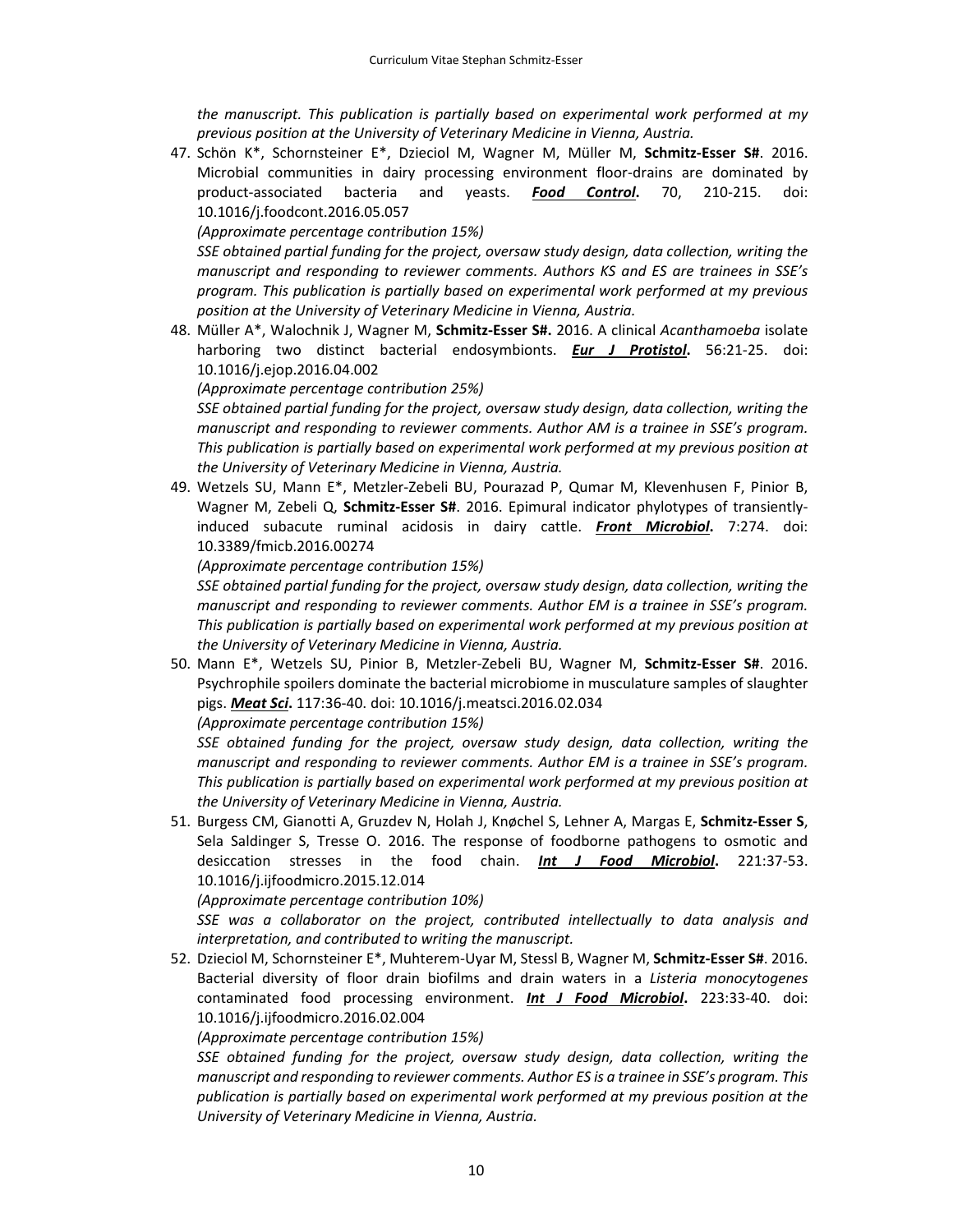# **PEER‐REVIEW JOURNAL ARTICLES PRIOR TO APPOINTMENT AT ISU** (n=39)

*An asterisk (\*) indicates trainees from my program prior to my appointment at ISU. A pound sign (#) next to my name indicates that I served as the corresponding author. SSE – Stephan Schmitz‐Esser*

53. Mann E\*, Pinior B, Wetzels SU, Metzler‐Zebeli BU, Wagner M, **Schmitz‐Esser S#**. 2015. The metabolically active bacterial microbiome of tonsils and mandibular lymph nodes of slaughter pigs. *Front Microbiol*. 6:1362.

*(Approximate percentage contribution 15%)*

*SSE obtained funding for the project, oversaw study design, data collection, writing the manuscript and responding to reviewer comments. Author EM is a trainee in SSE's program*

54. Rychli K, Grunert T, Ciolacu L, Zaiser A, Razzazi‐Fazeli E, **Schmitz‐Esser S**, Ehling‐Schulz M, Wagner M. 2015. Exoproteome analysis reveals higher abundance of proteins linked to alkaline stress in persistent *Listeria monocytogenes* strains. *Int J Food Microbiol*. 218:17‐26. *(Approximate percentage contribution 5%)*

*SSE was a collaborator on the project, contributed intellectually to data analysis and interpretation, and contributed to writing the manuscript.*

55. Metzler‐Zebeli BU, **Schmitz‐Esser S**, Mann E, Grüll D, Molnar T, Zebeli Q. 2015. Adaptation of the cecal bacterial microbiome of growing pigs in response to resistant starch type 4. *Appl Environ Microbiol***.** 81(24):8489‐8499.

*(Approximate percentage contribution 5%)*

*SSE was a collaborator on the project, contributed intellectually to data analysis and interpretation, and contributed to writing the manuscript.*

56. Mann E\*, Dzieciol M, Pinior B, Neubauer V, Metzler‐Zebeli BU, Wagner M, **Schmitz‐Esser S#**. 2015. High diversity of viable bacteria isolated from lymph nodes of slaughter pigs and its possible impacts for food safety. *J Appl Microbiol***.** 119(5):1420‐1432. *(Approximate percentage contribution 15%)*

*SSE obtained funding for the project, oversaw study design, data collection, writing the manuscript and responding to reviewer comments. Author EM is a trainee in SSE's program.*

57. **Schmitz‐Esser S#.**, Müller A\*, Wagner M. 2015. Genomes of sequence type 121 *Listeria monocytogenes* strains harbor highly conserved plasmids and prophages. *Front Microbiol***.** 6:380*.* 

*(Approximate percentage contribution 50%)*

*SSE obtained funding for the project, was responsible study design, data collection, writing the manuscript and responding to reviewer comments. Author AM is a trainee in SSE's program.*

58. Hund A, Dzieciol M, **Schmitz‐Esser S**, Wittek T. 2015. Characterization of mucosa‐associated bacterial communities in abomasal ulcers by pyrosequencing. *Vet Microbiol***.** 177(1‐2):132‐41*. (Approximate percentage contribution 15%)*

*SSE was a collaborator on the project, contributed intellectually to study design, data analysis and interpretation, and contributed to writing the manuscript.*

59. Metzler‐Zebeli BU, Mann E\*, Ertl R, **Schmitz‐Esser S**, Wagner M, Klein D, Ritzmann M, Zebeli Q. 2015. Dietary calcium concentration and cereals differentially affect mineral balance and tight junction proteins expression in jejunum of weaned pigs. *Br J Nutr***.** 113(7):1019‐31. *(Approximate percentage contribution 5%)*

*SSE was a collaborator on the project, contributed intellectually to data analysis and interpretation, and contributed to writing the manuscript. Author EM is a trainee in SSE's program*

60. Wetzels SU, Mann E\*, Metzler‐Zebeli BU, Wagner M, Klevenhusen F, Zebeli Q, **Schmitz‐Esser S#**. 2015. Pyrosequencing reveals shifts in the bacterial epimural community relative to dietary concentrate amount in goats. *J Dairy Sci***.** 98(8):5572‐87. (Approximate percentage contribution 10%)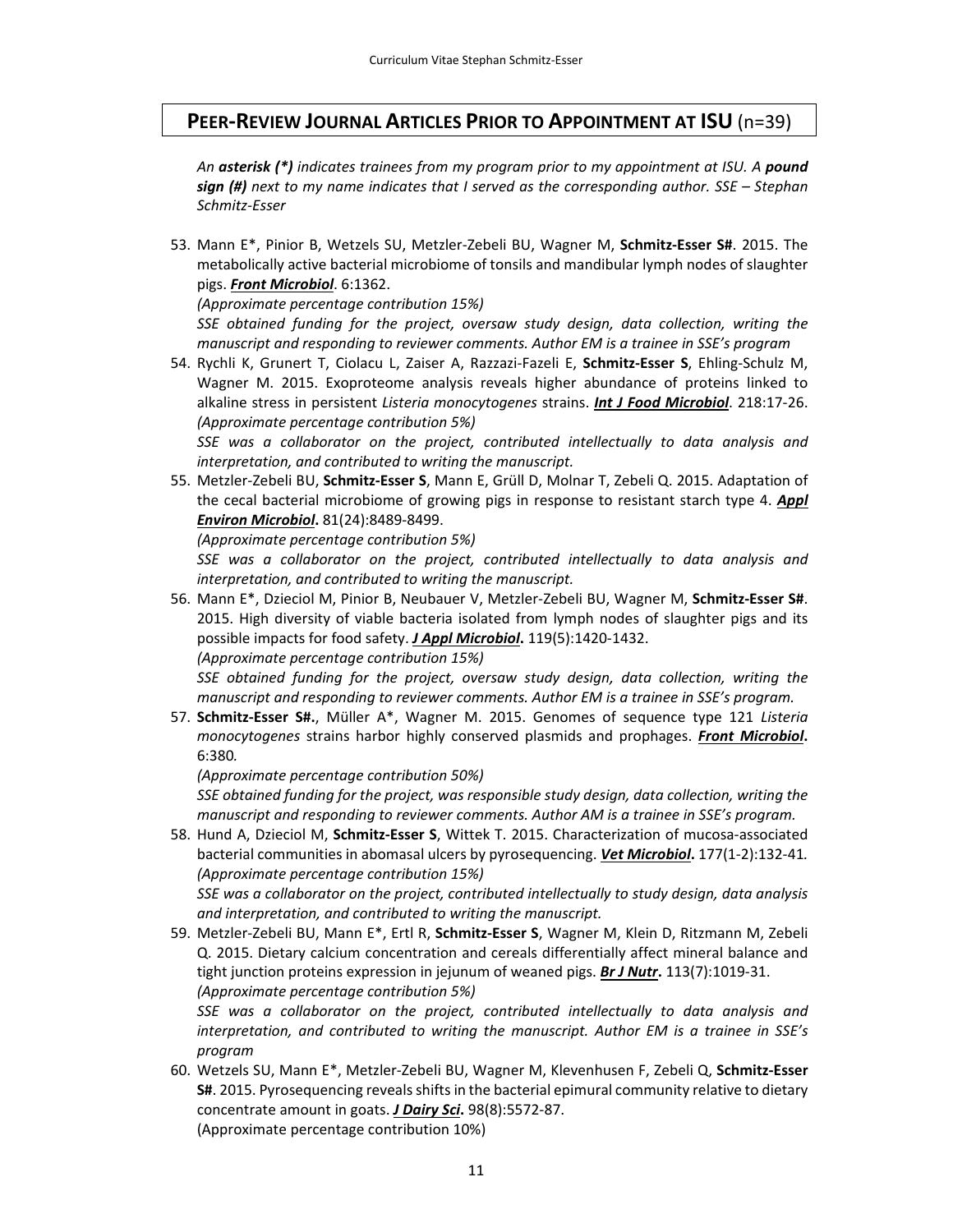*SSE obtained partial funding for the project, oversaw study design, data collection, writing the manuscript and responding to reviewer comments. Author EM is a trainee in SSE's program*

61. Klein‐Jöbstl D, Schornsteiner E\*, Mann E\*, Wagner M, Drillich M, **Schmitz‐Esser S**. 2014. Pyrosequencing reveals diverse fecal microbiota in Simmental calves during early development. *Front Microbiol*. 5:622.

*(Approximate percentage contribution 10%)*

*SSE was a collaborator on the project, contributed intellectually to study design and data analysis and interpretation, and contributed to writing the manuscript. Authors EM and ES are trainees in SSE's program*

62. Eichinger I., **Schmitz‐Esser S.**, Schmid M., Fisher CR, Bright M. 2014. Symbiont‐driven sulfur crystal formation in a thiotrophic symbiosis from deep‐sea hydrocarbon seeps. *Environ Microbiol Rep*. 6:364‐372.

*(Approximate percentage contribution 5%)*

*SSE was a collaborator on the project, contributed intellectually to data analysis and interpretation, and contributed to writing the manuscript.*

63. Müller A\*, Rychli K, Zaiser A, Wieser C, Wagner M, **Schmitz‐Esser S#**. 2014. The *Listeria monocytogenes* transposon Tn*6188* provides increased tolerance to various quaternary ammonium compounds and ethidium bromide. *FEMS Microbiol Lett***.** 361(2):166‐73. *(Approximate percentage contribution 20%)*

*SSE obtained funding for the project, oversaw study design, data collection, writing the manuscript and responding to reviewer comments. Author AM is a trainee in SSE's program*

64. Schornsteiner E\*, Mann E\*, Bereuter O, Wagner M, **Schmitz‐Esser S#**. 2014. Cultivation‐ independent analysis of microbial communities on Austrian raw milk hard cheese rinds. *Int J Food Microbiol*. 180:88‐97.

*(Approximate percentage contribution 25%)*

*SSE obtained partial funding for the project, oversaw study design, data collection, writing the manuscript and responding to reviewer comments. Authors ES and EM are trainees in SSE's program*

65. Casey A, Fox EM, **Schmitz‐Esser S**, Coffey A, McAuliffe O, Jordan K. 2014. Transcriptome analysis of *Listeria monocytogenes* exposed to biocide stress reveals a multi‐system response involving cell wall synthesis, sugar uptake, and motility. *Front Microbiol*. 5:68.

*(Approximate percentage contribution 5%)*

*SSE was a collaborator on the project, contributed intellectually to data analysis and interpretation, and contributed to writing the manuscript.*

66. Rychli K, Müller A\*, Zaiser A, Schoder D, Allerberger F, Wagner M, **Schmitz‐Esser S#.** 2014. Genome sequencing of *Listeria monocytogenes* "Quargel" listeriosis outbreak strains reveals two different strains with distinct in vitro virulence potential. *PLoS One*. 9:e89964. *(Approximate percentage contribution 15%)*

*SSE obtained funding for the project, oversaw study design, data collection, writing the manuscript and responding to reviewer comments. Author AM is a trainee in SSE's program*

67. Mann E\*, **Schmitz‐Esser S**, Zebeli Q, Wagner M, Ritzmann M, Metzler‐Zebeli BU. 2014. Mucosa‐associated bacterial microbiome of the gastrointestinal tract of weaned pigs and dynamics linked to dietary calcium‐phosphorus. *PLoS One*. 9:e86950. *(Approximate percentage contribution 10%)*

*SSE was a collaborator on the project, contributed intellectually to data analysis and interpretation, and contributed to writing the manuscript. Author EM is a trainee in SSE's program*

68. Mann E\*, Dzieciol M, Metzler‐Zebeli BU, Wagner M, **Schmitz‐Esser S**. 2014. Microbiomes of unreactive and pathologically altered ileocecal lymph nodes of slaughter pigs. *Appl Environ Microbiol*. 80:193‐203.

*(Approximate percentage contribution 15%)*

*SSE obtained funding for the project, oversaw study design, data collection, writing the manuscript and responding to reviewer comments. Author EM is a trainee in SSE's program*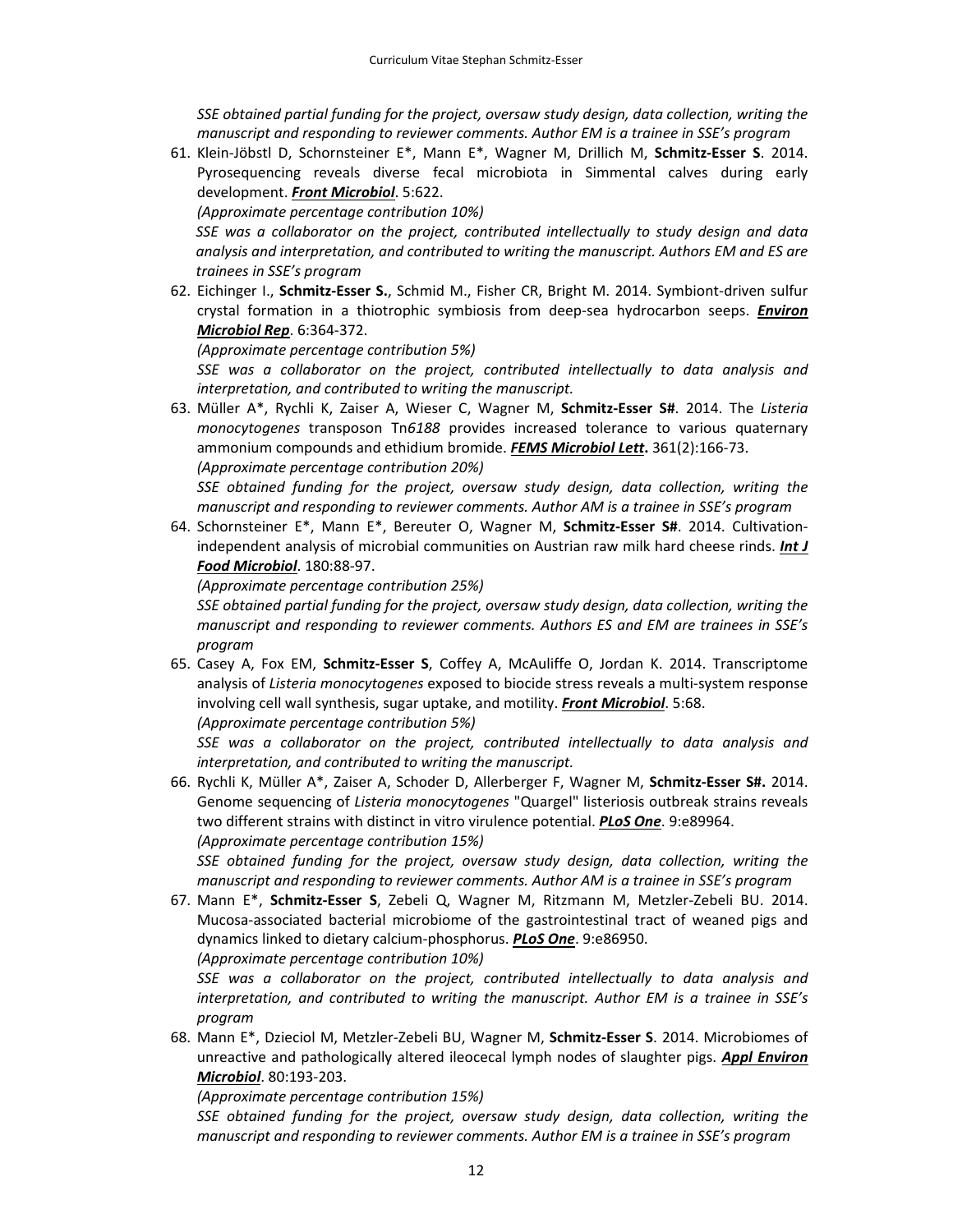69. Metzler‐Zebeli BU, Mann E\*, **Schmitz‐Esser S**, Wagner M, Ritzmann M, Zebeli Q. 2013. Changing dietary calcium‐phosphorus level and cereal source selectively alters abundance of bacteria and metabolites in the upper gastrointestinal tracts of weaned pigs. *Appl Environ Microbiol*. 79:7264‐7272.

*(Approximate percentage contribution 5%)*

*SSE was a collaborator on the project, contributed intellectually to data analysis and interpretation, and contributed to writing the manuscript. Author EM is a trainee in SSE's program*

70. Müller A\*, Rychli K, Muhterem‐Uyar M, Zaiser A, Stessl B, Guinane CM, Cotter PD, Wagner M, **Schmitz‐Esser S#**. 2013. Tn*6188* ‐ a novel transposon in *Listeria monocytogenes* responsible for tolerance to benzalkonium chloride. *PLoS One*. 8:e76835.

*(Approximate percentage contribution 20%)*

*SSE obtained funding for the project, oversaw study design, data collection, writing the manuscript and responding to reviewer comments. Author AM is a trainee in SSE's program*

71. Metzler‐Zebeli BU, **Schmitz‐Esser S**, Klevenhusen F, Podstatzky‐Lichtenstein L, Wagner M, Zebeli Q. 2013. Grain‐rich diets differently alter ruminal and colonic abundance of microbial populations and lipopolysaccharide in goats. *Anaerobe*. 20:65‐73. *(Approximate percentage contribution 5%)*

*SSE was a collaborator on the project, contributed intellectually to data analysis and interpretation, and contributed to writing the manuscript.*

72. Haferkamp I, Penz T, Geier M, Ast M, Mushak T, Horn M, **Schmitz‐Esser S#**. 2013. The endosymbiont *Amoebophilus asiaticus* encodes an S‐adenosylmethionine carrier that compensates for its missing methylation cycle. *J Bacteriol***.** 195(14):3183‐92.

*(Approximate percentage contribution 15%)*

*SSE obtained partial funding for the project, contributed to study design, data collection, writing the manuscript and responding to reviewer comments.*

73. Penz T§ ., **Schmitz‐Esser S**§ , Kelly SE, Cass BN, Müller A, Woyke T, Malfatti SA, Hunter MS, Horn M. 2012. Comparative genomics suggests an independent origin of cytoplasmic incompatibility in *Cardinium hertigii*. *PLoS Genet***.**, 8(10):e1003012. § *contributed equally (Approximate percentage contribution 15%)*

*SSE obtained partial funding for the project, contributed to study design, data collection, writing the manuscript and responding to reviewer comments.*

- 74. Haferkamp I, **Schmitz‐Esser S.** 2012. The plant mitochondrial carrier family: functional and evolutionary aspects. *Front Plant Sci*. 3:2. *(Approximate percentage contribution 20%) SSE was a collaborator on the project, contributed intellectually to data analysis and*
- *interpretation, and contributed to writing the manuscript.* 75. **Schmitz‐Esser S#**, Penz T, Spang A, Horn M. 2011. A bacterial genome in transition ‐ an exceptional enrichment of IS elements but lack of evidence for recent transposition in the symbiont *Amoebophilus asiaticus*. *BMC Evol Biol***.** 11:270.

*(Approximate percentage contribution 25%)*

*SSE obtained competitive funding for the project, oversaw study design, data collection, writing the manuscript and responding to reviewer comments.*

76. Toenshoff ER, Penz T, Narzt T, Collingro A, **Schmitz‐Esser S**, Pfeiffer S, Klepal W, Wagner M, Weinmaier T, Rattei T, Horn M. 2011. Bacteriocyte-associated gammaproteobacterial symbionts of the *Adelges nordmannianae/piceae* complex (Hemiptera: Adelgidae). *ISME J***.** 6:384‐396.

*(Approximate percentage contribution 5%)*

*SSE was a collaborator on the project, contributed intellectually to data interpretation, and contributed to writing the manuscript.*

77. Knab S, Mushak TM, **Schmitz‐Esser S**, Horn M, Haferkamp I. 2011. Nucleotide parasitism by *Simkania negevensis* (*Chlamydiae*). *J Bacteriol*. 193:225‐235. *(Approximate percentage contribution 10%)*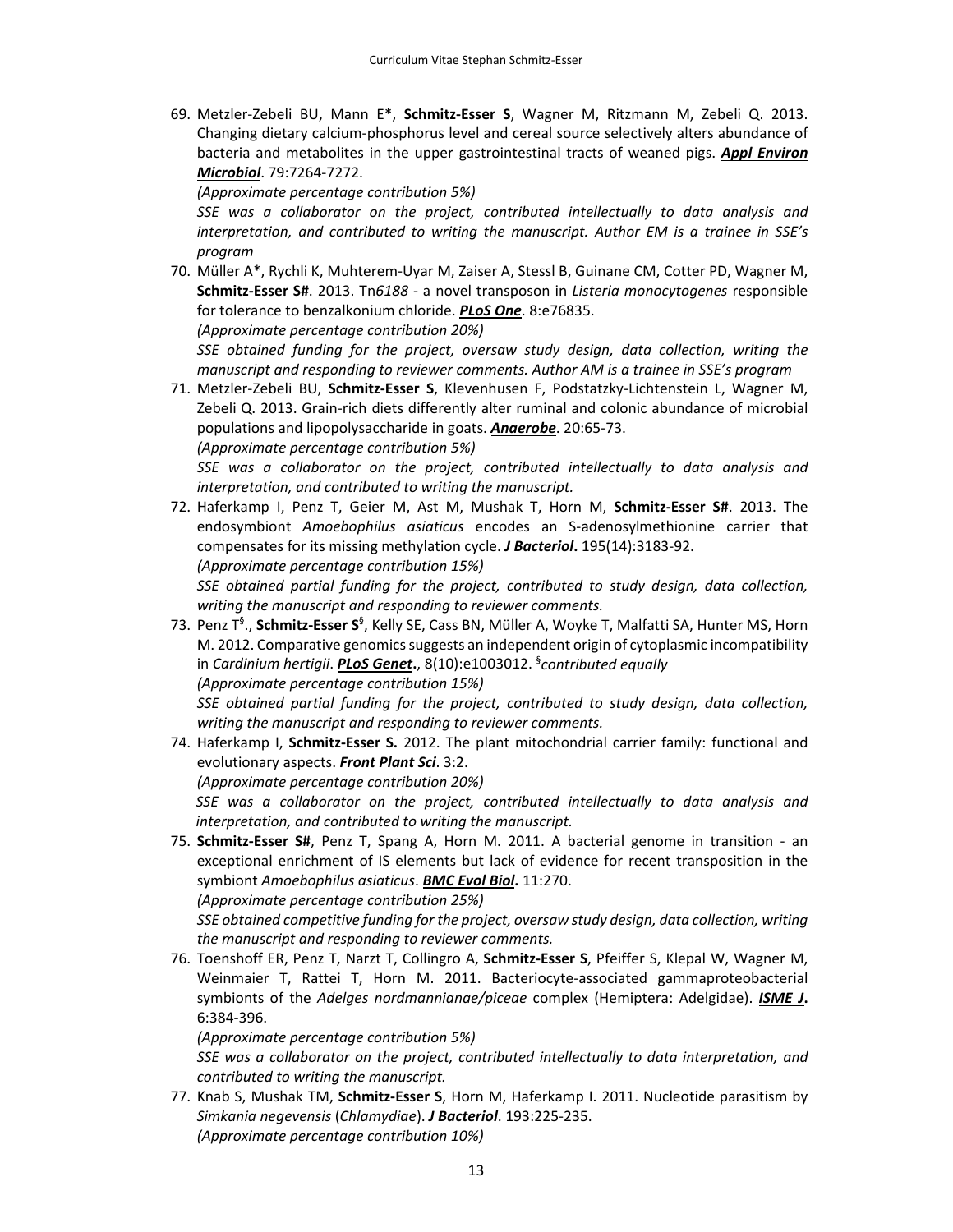*SSE was a collaborator on the project, contributed intellectually to data analysis and interpretation, and contributed to writing the manuscript.*

78. Penz T, Horn M, **Schmitz‐Esser S#**. 2010. The genome of the amoeba symbiont "*Candidatus* Amoebophilus asiaticus" encodes an afp‐like prophage possibly used for protein secretion. *Virulence*, 1(6):541‐5.

*(Approximate percentage contribution 50%)*

*SSE obtained competitive funding for the project, oversaw study design, data collection, writing the manuscript and responding to reviewer comments.*

79. **Schmitz‐Esser S#.**, Tischler P, Arnold R, Montanaro J, Wagner M, Rattei T, Horn M. 2010. The genome of the amoeba symbiont '*Candidatus* Amoebophilus asiaticus' reveals common mechanisms for host cell interaction among amoeba‐associated bacteria. *J Bacteriol***.,** 192(4):1045‐57.

*(Approximate percentage contribution 50%)*

*SSE obtained competitive funding for the project, oversaw study design, data collection, writing the manuscript and responding to reviewer comments.*

80. Ast M, Gruber A, **Schmitz‐Esser S**, Neuhaus HE, Kroth PG, Horn M, Haferkamp I. 2009. Diatom plastids depend on nucleotide import from the cytosol. *Proc Natl Acad Sci USA.* 106:621‐3626. *(Approximate percentage contribution 5%)*

*SSE was a collaborator on the project, contributed intellectually to data analysis and interpretation, and contributed to writing the manuscript.*

81. Rinke C, **Schmitz‐Esser S**, Loy A, Horn M, Wagner M, Bright M. 2009. High genetic similarity between two geographically distinct strains of the sulfur‐oxidizing symbiont *'Candidatus* Thiobios zoothamnicoli'. *FEMS Microbiol Ecol*. 67:229‐241.

*(Approximate percentage contribution 10%)*

*SSE was a collaborator on the project, contributed intellectually to data analysis and interpretation, and contributed to writing the manuscript.*

82. **Schmitz‐Esser S**, Toenshoff ER, Haider S, Heinz E, Hoenninger VM, Wagner M, Horn M. 2008. Diversity of bacterial endosymbionts of environmental *Acanthamoeba* isolates. *Appl Environ Microbiol***.** 74:5822‐5831.

*(Approximate percentage contribution 35%)*

*SSE obtained partial funding for the project, contributed to study design, data collection and analysis, and writing the manuscript and responding to reviewer comments.*

83. **Schmitz‐Esser S**, Haferkamp I, Knab S, Penz T, Ast M, Kohl C, Wagner M, Horn M. 2008. *Lawsonia intracellularis* encodes a functional rickettsia‐like ATP/ADP translocase for host exploitation. *J Bacteriol***.** 190:5746‐52.

*(Approximate percentage contribution 35%)*

*SSE obtained partial funding for the project, contributed to study design, data collection, writing the manuscript and responding to reviewer comments.*

84. Maixner F, Wagner M, Lücker S, Pelletier E, **Schmitz‐Esser S**, Hace K, Spieck E, Konrat R, Le Paslier D, Daims H. 2008. Environmental genomics reveals a functional chlorite dismutase in the nitrite‐oxidizing bacterium *'Candidatus* Nitrospira defluvii'. *Environ Microbiol*. 10:3043 ‐ 3056.

*(Approximate percentage contribution 5%)*

*SSE was a collaborator on the project, contributed intellectually by providing training for author FM, and contributed to writing the manuscript.*

85. Haferkamp I, **Schmitz‐Esser S**, Wagner M, Neigel N, Horn M, Neuhaus HE. 2006. Tapping the nucleotide pool of the host: novel nucleotide carrier proteins of *Protochlamydia amoebophila*. *Mol Microbiol***.** 60: 1534‐1545.

*(Approximate percentage contribution 20%)*

*SSE was a collaborator on the project, contributed intellectually to data analysis and interpretation, and contributed to writing the manuscript.*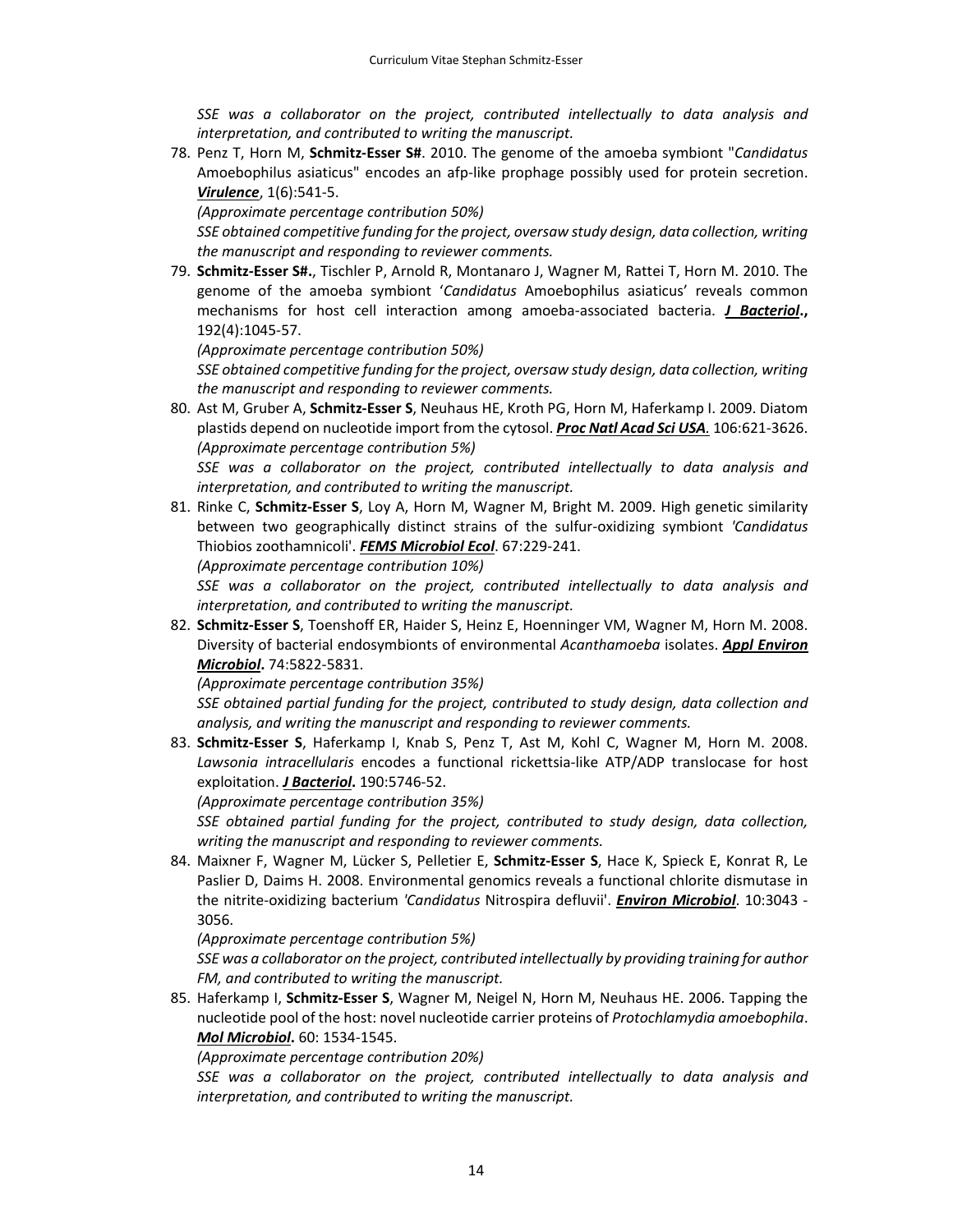86. Rinke C, **Schmitz‐Esser S**, Stoecker K, Nussbaumer AD, Molnár DA, Vanura K, Wagner M, Horn M, Ott J, Bright M. 2006. '*Candidatus* Thiobios zoothamnicoli', an ectosymbiotic bacterium covering the giant marine ciliate *Zoothamnium niveum*. *Appl Environ Microbiol***.** 72: 2014‐21. *(Approximate percentage contribution 15%)*

*SSE was a collaborator on the project, contributed intellectually to data analysis and interpretation, and contributed to writing the manuscript.*

87. Collingro A, Poppert S, Heinz E, **Schmitz‐Esser S**, Essig A, Schweikert M, Wagner M, Horn M. 2005. Recovery of an environmental chlamydia strain from activated sludge by co-cultivation with *Acanthamoeba* sp. *Microbiology*, 151: 301‐309. *(Approximate percentage contribution 5%)*

*SSE was a collaborator on the project, contributed intellectually to data analysis, and contributed to writing the manuscript.*

88. Horn M, Collingro A, **Schmitz‐Esser S**, Beier CL, Purkhold U, Fartmann B, Brandt P, Nyakatura GJ, Droege M, Frishman D, Rattei T, Mewes HW, Wagner M. 2004. Illuminating the evolutionary history of chlamydiae. *Science*, 304:728‐730.

*(Approximate percentage contribution 5%)*

*SSE contributed to the analyses and intellectually to data analysis and interpretation, and contributed to writing the manuscript.*

89. Haferkamp I, **Schmitz‐Esser S**, Linka N, Urbany C, Collingro A, Wagner M, Horn M, Neuhaus HE. 2004. A candidate NAD+ transporter in an intracellular bacterial symbiont related to chlamydiae. *Nature*, 432: 622‐625.

*(Approximate percentage contribution 15%)*

*SSE contributed intellectually to data analysis and interpretation and to analyses, and contributed to writing the manuscript.*

90. **Schmitz‐Esser S**, Linka N, Collingro A, Beier CL, Neuhaus HE, Wagner M, Horn M. 2004. ATP/ADP translocases: a common feature of obligate intracellular amoebal symbionts related to chlamydiae and rickettsiae. *J Bacteriol***.** 186:683‐691.

*(Approximate percentage contribution 25%)*

*SSE contributed to study design, data collection, analysis and interpretation, and writing the manuscript and responding to reviewer comments.*

91. Schmid M., **Schmitz‐Esser S**, Jetten M, Wagner M. 2001. 16S‐23S rDNA intergenic spacer and 23S rDNA of anaerobic ammonium‐oxidizing bacteria: implications for phylogeny and in situ detection. *Environ Microbiol*. 3:450‐459.

*(Approximate percentage contribution 10%)*

*SSE was a collaborator on the project contributed to data analysis, and contributed to writing the manuscript.*

# **INVITED BOOK CHAPTERS PRIOR TO APPOINTMENT AT ISU** (n=3)

- 1. **Schmitz‐Esser S**, Wagner M. 2014. Genome sequencing of *Listeria monocytogenes*. Methods Mol Biol. 1157:223‐32. (Jordan K, Fox EM, Wagner M, ed.) Springer, New York. *(Approximate percentage contribution 80%) SSE is the lead author and contributed to most of the writing of this book chapter.*
- 2. Horn, M., A. Collingro, **S. Schmitz‐Esser**, and M. Wagner. 2006. Environmental *Chlamydia* Genomics. In: *Chlamydia*: genomics and pathogenesis, pp. 25‐44. (Bavoil PM, Wyrick PB, ed.). Horizon Scientific Press, Norfolk. *(Approximate percentage contribution 15%).*

*SSE was a collaborator and contributed to writing of the chapter.*

3. Schmid MC, **Schmitz‐Esser S**, Jetten M, Wagner M. 2001. The rDNA operon of anaerobic ammonium oxidizing bacteria: Implications for phylogeny and in situ detection In: Der Stickstoff im Wasser/Abwasser, pp. 7‐19. (Metzger J W, ed.). Oldenbourg Industrieverlag GmbH, München.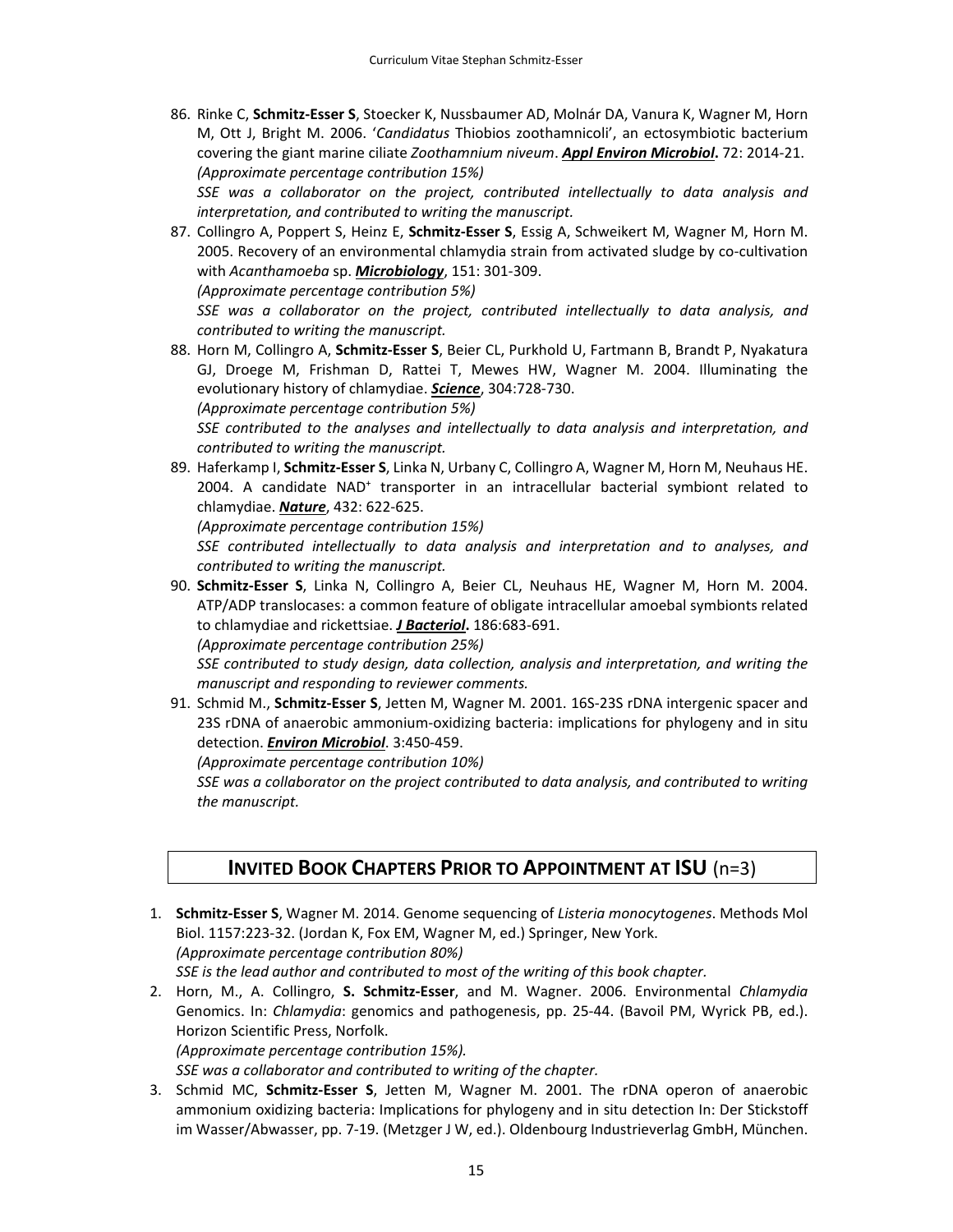*(Approximate percentage contribution 10%) SSE was a collaborator and contributed to writing of the chapter.*

# **PEER‐REVIEW EXTENSION PUBLICATIONS AT ISU** (n=3)

1. Fries‐Craft K., Anast J., **Schmitz‐Esser S.**, Bobeck E. 2021. Late‐cutting lipid‐soluble alfalfa extract beneficially modulates the colon microbiota to protect mouse body weight during *Citrobacter rodentium* challenge. Iowa State University Animal Industry Report 17(1). doi: https://doi.org/10.31274/air.11911

*(Approximate percentage contribution 10%)*

*SSE was a collaborator on the project, contributed intellectually to data analysis and interpretation, and contributed to writing the manuscript.*

2. Koltes, JE.; Poole, DH.; **Schmitz‐Esser, S**; Zhao, J; Chewning, S; Hubbell, D III; and Serão, NVL. 2018. Development of new measurements and tools to mitigate fescue toxicosis in beef cattle. Iowa State University Animal Industry Report. 15(1). doi: https://doi.org/10.31274/ans air-180814‐462

*(Approximate percentage contribution 10%)*

*SSE was a collaborator on the project, contributed intellectually to data analysis and interpretation, and contributed to writing the manuscript.*

3. Meyer, M; Koester, LR; **Schmitz‐Esser, S**; Bobeck, EA. 2018. Determining presence of yolk sac and intestinal bacterial colonization in pre-hatch chicken embryos. Iowa State University Animal Industry Report. 15(1), doi: https://doi.org/10.31274/ans\_air‐180814‐401 *(Approximate percentage contribution 10%)*

*SSE was a collaborator on the project, contributed intellectually to data analysis and interpretation, and contributed to writing the manuscript.*

# **OTHER PUBLICATIONS** (*non‐peer‐reviewed*)

- 1. Schmitz‐Esser S, Gram L, Wagner M. 2015. Complete genome sequence of the persistent *Listeria monocytogenes* strain R479a. Genome Announc. 2015 Mar 19;3(2).
- 2. Schmitz-Esser S. Book Review: "Cheese and Microbes by Catherine W. Donnelly "The Quarterly Review of Biology, Vol. 90, No. 3 (September 2015), p. 346.

# **PATENTS** (n=1)

1. Fries‐Craft KA, Schmitz‐Esser S, and Kraayenbrink EA. Provisional patent: ISURF # 04994 ‐ 5th Cutting Chloroform Alfalfa Extract. Provisional patent applied for March 2020. KFC and EAK developed an alfalfa extract that improves immunity, alters immune cell profile, and alters microbiome (SSE). Full patent filed March 2021.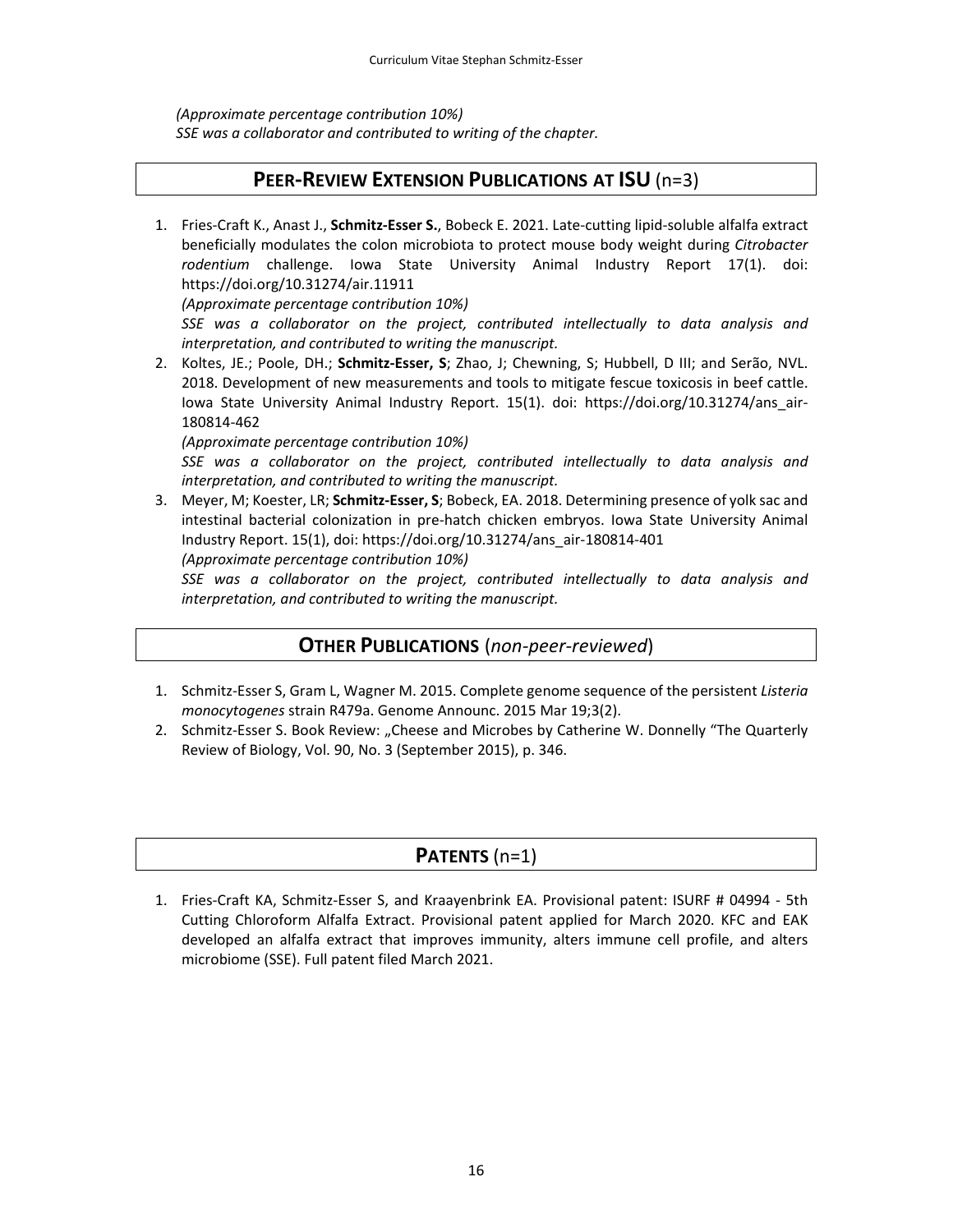# **FUNDED PROJECTS** (n=13)

## **Funded projects throughout career (2006 to present)**

| Total \$ funded as PI and co-PI throughout career (2006 to present) | \$7,955,877 |
|---------------------------------------------------------------------|-------------|
| Total \$ funded as PI throughout career (2006 to present)           | \$1,544,606 |
| Total \$ funded as co-PI throughout career (2006 to present)        | 56,411,271  |

### **Funded projects since appointment at ISU (2015 to present)**

| Total \$ funded as PI at Iowa State University since appointment as<br>Associate Professor (2015 to present)    | \$732,606   |
|-----------------------------------------------------------------------------------------------------------------|-------------|
| Total \$ funded as co-PI at Iowa State University since appointment as<br>Associate Professor (2015 to present) | \$6,411,271 |

### **RESEARCH GRANTS (n=13)**

### **COMPETITIVE PUBLIC AGENCY GRANTS (n=4)**

1. *US Department of Agriculture*: Foundational (AFRI‐1 Diseases of Agricultural Animals Program Area Priority Code – A1221): "Mechanistically connecting the immune system and microbiome to beneficial effects of anti‐IL‐10 antibody during coccidiosis in broilers." **Role:** co‐PI (PI: Elizabeth Bobeck). April 2021 to March 2024. \$499,982 *(Contribution: 15%)*

SSE is a co-PI, he contributed intellectually to development of the grant and contributed to writing. *SSE will contribute his microbiome expertise for this grant to perform characterizations of chicken microbial community composition and activity.*

2. *National Institutes of Health (NIH)*: "Developing second generation SCID pig models: filling the gaps to improve translation of therapeutics in regenerative medicine". **Role:** Co-Investigator (PI: Chris Tuggle, co‐Investigators: J. Ross, J. Cunnick, A. Ahrens, S. Schmitz‐Esser, M. Sauer, J. Dekkers). June 2020 to May 2024. \$3,001,759

*(Contribution: 7%)*

SSE is a co-PI, he partly contributed to writing of the grant. SSE will contribute his microbiome and *microbiology expertise for this grant to perform characterizations of SCID pig microbial community composition and to identify possible probiotic bacteria to increase SCID pig health.*

3. *National Science Foundation (NSF)*: Division of Integrative Organismal Systems Core Programs, Program Solicitation NSF 18‐586: "Collaborative Research: The saboteur's tools: mechanisms for host reproductive manipulation by the bacterial arthro‐pod endosymbiont *Cardinium hertigii*". **Role:** co‐PI (co‐P‐Investigators: M. Hunter, M. Kleiner). June 2020 to June 2023. \$359,952 *(Contribution: 100%\*)*

*\*This is a collaborative project which consists of three independent projects at three different labs and three different universities in the US.*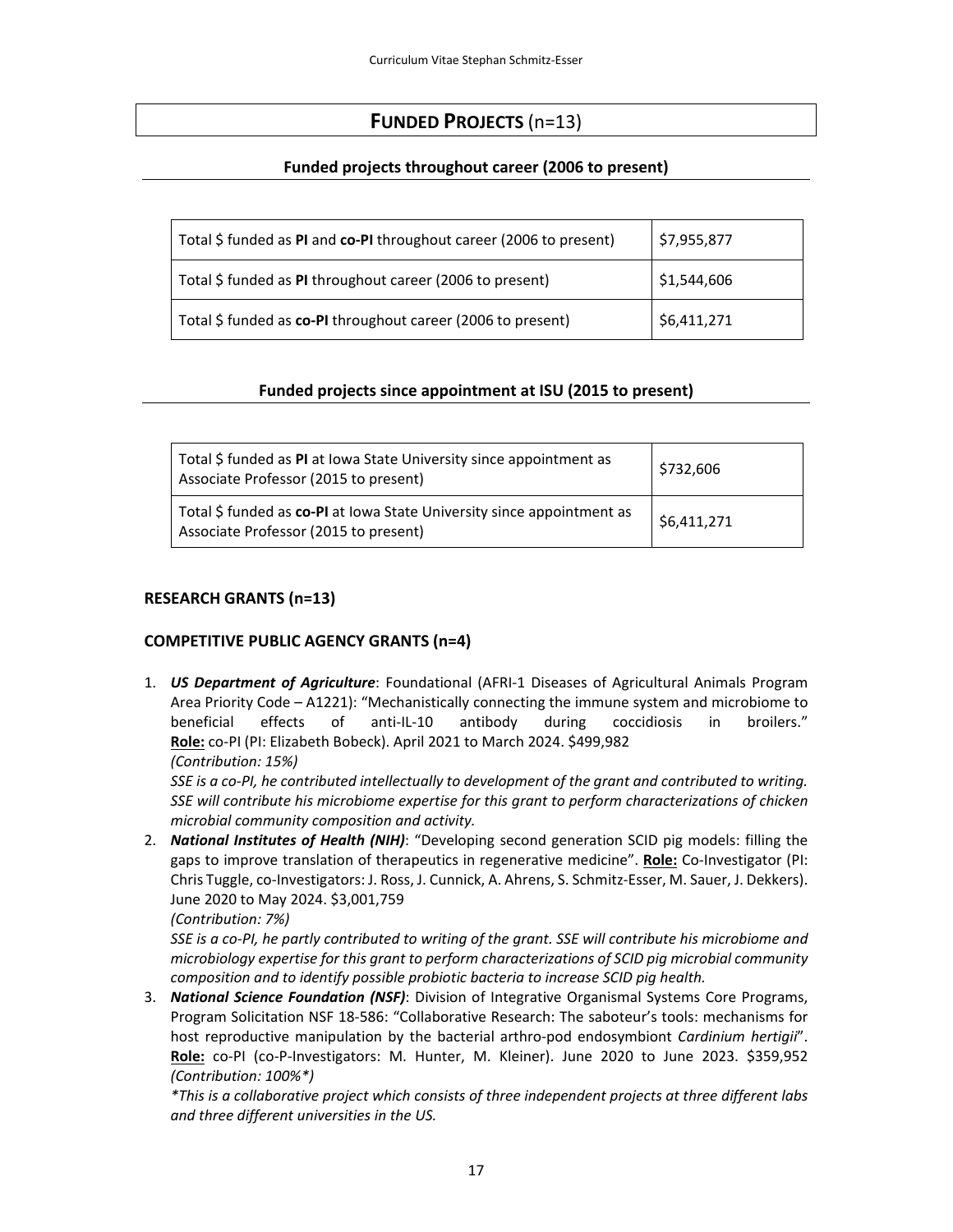SSE is a co-PI, he contributed intellectually to development of the grant and contributed to writing. *SSE will contribute his microbiology expertise in genomics and transcriptomics for this grant to identify proteins used by the insect symbiont Cardinium to manipulate its insect host reproduction.*

4. *US Department of Agriculture*: Foundational (AFRI‐1 Improving Food Safety Program Area Priority Code – A1331): "Illuminating the impact of plasmids to stress survival of *Listeria monocytogenes*." **Role:** PI. June 2019 to May 2022. \$365,154

*(Contribution: 100%)*

*SSE isthe PI, he developed and wrote the grant. SSE will contribute his microbiology and food safety expertise for this grant to determine the role of plasmidsto Listeria monocytogenessurvival in food production plants.*

# **COMMODITY COMPETITIVE GRANTS (n=2)**

1. *National Pork Board*: "An integrated approach to improve whole herd pig survivability". **Role:** Co‐ Investigator. (PI: Jason Ross, co-Investigators: N. Gabler, A. Johnson, A. Keating, J. Patience, S. Schmitz‐Esser; K. Stalder, L. Schulz, D. Linhares, C. Rademacher, K. Schwartz, S. Millman, A. Chipman). November 2018 to November 2023. \$1,999,772 *(Contribution: 7%)*

SSE is a co-I, he partly contributed to writing of the grant. SSE will contribute his microbiome *expertise for this grant to perform characterizations of pig microbial community composition.*

2. *Iowa Sheep and Wool Promotion Board*: "Can vaginal microbiota predict fertility of ewes?" **Role**: co‐PI (PI: Curtis Youngs). August 2018 to May 2020. \$4,250

*(Contribution: 50%)*

SSE is a co-PI, he contributed to development and writing of the grant. SSE will contribute his *microbiome expertise for this grant to perform characterizations of ewe vaginal microbial community composition.*

## **INDUSTRY GRANTS (n=4)**

1. *Zoetis:* "Evaluation of Pen‐Side Diagnostic Tools to Characterize Sow Biological Conditions Contributing to Agalactia". **Role:** co‐PI (PI: Jason Ross, co‐P‐Investigators: L. Baumgard, A. Keating, L. Greiner). September 2020 to May 2022. \$142,112

*(Contribution: 20%)*

*SSE is a co‐PI, he contributed intellectually to development of the grant and contributed to writing. SSE will contribute his microbiome expertise for this grant to perform characterizations of sow reproductive tract microbial community composition.*

2. *Pancosma*, Geneva, Switzerland: "Ability of Sucram to mediate non‐nutritive microbial endocrinology based signaling under normal and stress conditions in the rumen wall the pig GI tract". **Role**: co‐PI (PI: Mark Lyte). July 2018 to June 2020. \$306,000 *(Contribution: 50%)*

SSE is a co-PI, he contributed intellectually to development of the grant and contributed to writing. *SSE will contribute his microbiome expertise for this grant to perform characterizations of dairy cattle microbial community composition and activity.*

3. *Egg Industry Center Research Grant Program*: "Characterizing intestinal health, bacterial communities, and their interaction between caged and cage‐free housing in commercial layer"., **role**: co‐PI (PI: Dawn Koltes). August 2018 to July 2019. \$37,396 *(Contribution: 25%)*

SSE is a co-PI, he contributed to development and writing of the grant. SSE will contribute his *microbiome expertise for this grant to perform characterizations of chicken microbial community composition.*

4. **Pancosma**, Geneva, Switzerland: "Non-nutritive microbial signaling at the rumen wall" **role**: co‐PI (PI: Mark Lyte). July 1, 2016 to June 30, 2018. \$260,000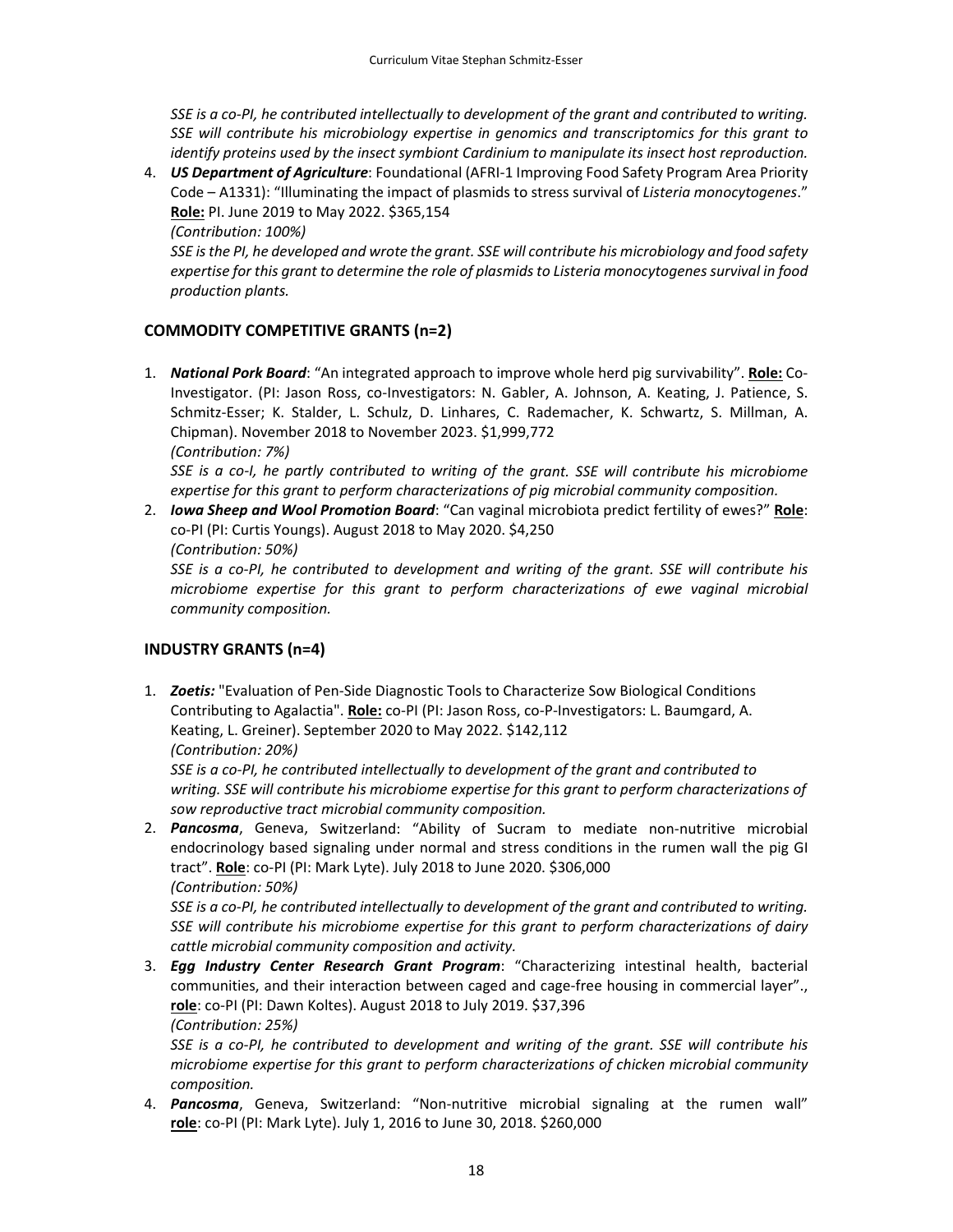*(Contribution: 50%)*

SSE is a co-PI, he contributed intellectually to development of the grant and contributed to writing. *SSE will contribute his microbiome expertise for this grant to perform characterizations of dairy cattle microbial community composition and activity.*

## **GIFTS (n=1)**

1. *Zoetis*: "Understanding Mastitis, Metritis, and Agalactica in sows". **Role:** co‐PI (PI: Jason Ross, co‐ PIs: L. Baumgard, A. Keating, L. Greiner). \$135,000 *(Contribution: 20%)*

## **ISU INTERNAL GRANTS (n=2)**

1. *Iowa State University Nutritional Sciences Council (NSC) W.S. Martin Program:* "Utilizing the gene responsible for anaerobic cholesterol degradation in *Eubacterium coprostanoligenes* ATCC 51222 for the development of a probiotic to decrease cholesterol concentration in human food and/or in the human intestine". **Role:** PI (co‐PI: Donald Beitz). July 2021 to June 2022. \$7,500 *(Contribution: 80%).* 

*SSE is the PI, he will contribute his expertise in microbiology to this project.*

2. *Iowa State University* Department of Animal Science: "Dissecting the beneficial influence of alfalfa on host microbiota and immune function". **Role**: co‐PI (PI: E. Bobeck). December 2017 to December 2018. \$25,000

*(Contribution: 50%)*

SSE is a co-PI, he contributed to development and writing of the grant. SSE will contribute his *microbiome expertise for this grant to perform characterizations of mouse microbial community composition.*

### **Funded projects prior to appointment at ISU**

| otal S funded as PI at the University of Veterinary Medicine Vienna $\vert$ \$812,000 |  |
|---------------------------------------------------------------------------------------|--|
| and University of Vienna, Austria (2006 to 2015)                                      |  |

## **COMPETITIVE PUBLIC AGENCY GRANTS (n=3)**

3. *Austrian Science Fund FWF, National Science Foundation NSF*: 2013 to 2016. Joint International project: "Genetic and cytogenetic bases of *Cardinium*‐caused cytoplasmic incompatibility". **Role**: co‐PI (PI: M. Hunter). €174,000 (approx. \$210,000)

*(Contribution: 100%)*

*This international project aimed at identifying mechanisms that the obligate intracellular insect symbiont Cardinium hertigii uses to manipulate the reproduction of its insect host.*

4. *Austrian Science Fund FWF:* 2010 to 2013: "*Amoebophilus asiaticus* mechanisms for host cell interaction". **Role**: PI €302,000 (approx. \$365,000) *(Contribution: 100%)*

This project aimed to identify mechanisms for host cell interaction of the obligate intracellular amoeba symbiont *Amoebophilus asiaticus*.

5. *Austrian Science Fund FWF:* 2006 to 2008: "The evolution ofsymbiosis in the *Bacteroidetes*". **Role**: PI. €136,000 (approx. \$165,000)

*(Contribution: 100%)*

This project aimed to determine the genome sequences of the obligate intracellular amoeba symbiont *Amoebophilus asiaticus and the insect symbiont Cardinium hertigii.*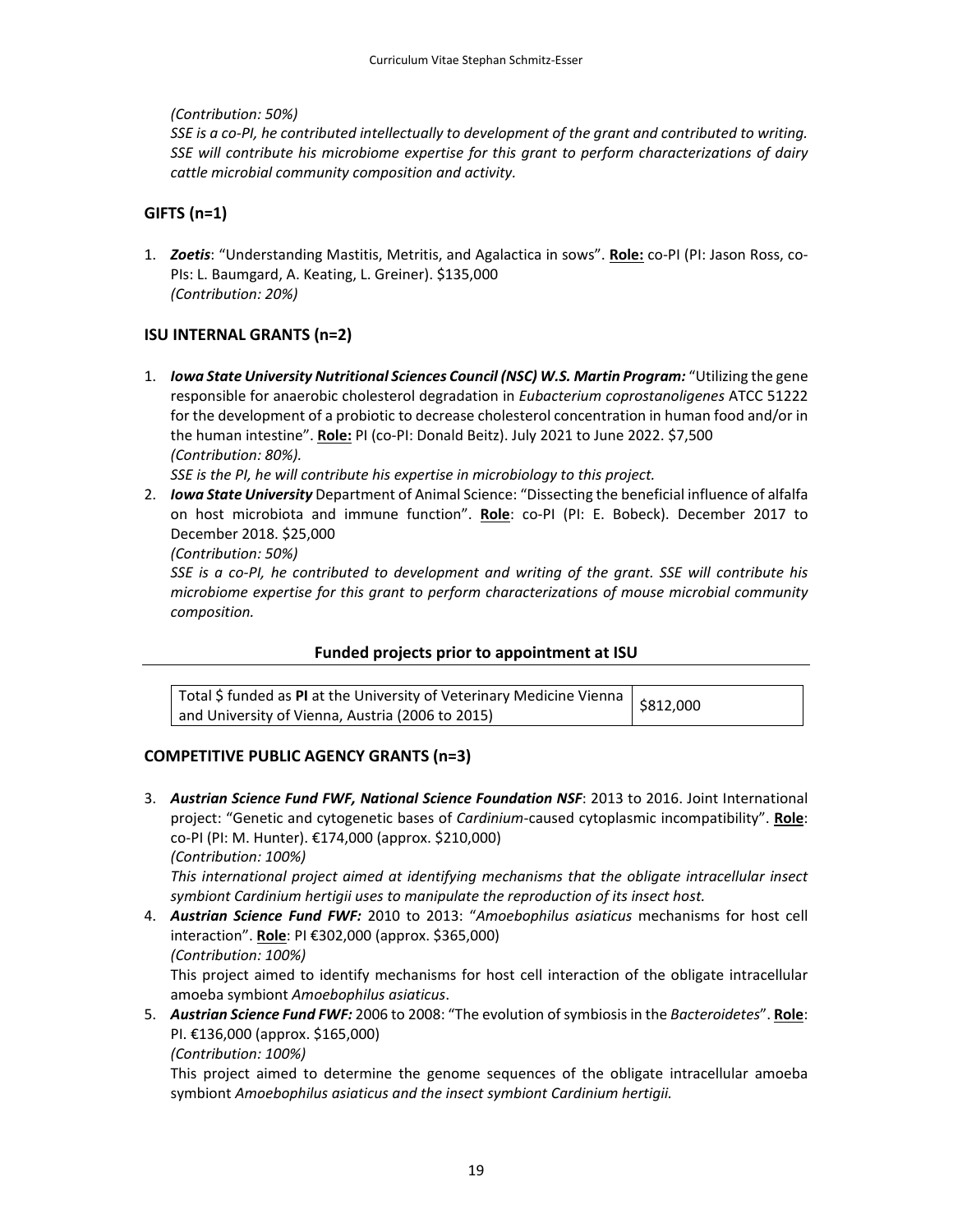## **UNIVERSITY OF VETERINARY MEDICINE VIENNA INTERNAL GRANTS (n=1)**

6. *University of Veterinary Medicine Vienna*, Austria 2010 to 2014. "Ecology of Food‐borne pathogens". **Role**: PI. €60,000 (approx. \$72,000) *(Contribution: 100%)*

*This project aimed to identify mechanisms for survival in food and food‐production environments by Listeria monocytogenes.*

### **GRANT SUBMISSIONS AWAITING DECISION** (\$2,102,696)

- 1. USDA Foundational (AFRI-1. Food Safety and Defense Priority Code A1332). "Characterizing the function of the *lmo2230* gene: an overlooked stress response gene in *Listeria monocytogenes*". **Role:** PI. \$598,860*; submitted May 2021*
- 2. USDA Foundational (AFRI‐1. Animal Reproduction Priority Code A1211). "Identification and characterization of factors contributing to pelvic organ prolapse in swine". **Role:** co‐PI (PI: Jason Ross). \$650,000*; submitted May 2021*
- 3. USDA Foundational (AFRI-1 Animal Nutrition, Growth and Lactation, Program Area Priority Code A1231). "Exploring the effect of drinking water to dairy calves on growth and feed efficiency in the light of development of rumen and its microbiome". **Role:** co-I (PI: Ranga Appuhamy). \$650,000; *submitted May 2021*
- 4. Iowa Pork Producers Association, "Evaluation of the impact of fecal transfer from sows to gilts on offspring mortality". **Role:** co‐PI (PI: Laura Greiner). \$85,181*; submitted May 2021*
- 5. Egg Industry Council. "Defining impact of conventional vs. cage-free housing on laying hen productivity, microbiome, and immune function when nutrition, management, and genetics are consistent". **Role:** co‐PI (PI: Elizabeth Bobeck). \$118,655*; submitted February 2021*

# **INVITED PRESENTATIONS** (n=13)

### **Since appointment at ISU (n=7)**

#### *International*

- 1. "Mining the ewe's vaginal microbiota for bacterial phylotypes possibly associated with sheep reproductive performance". 3rd World Congress on Sheep, October 2020 (*online conference*)
- 2. "The Rumen Wall Microbiota: Gatekeepers between the Rumen Content and the Host Tissue and their Potential Contributions to Rumen Wall Integrity and Animal Health and Performance" 66<sup>th</sup> 66<sup>th</sup> International Congress of Meat Science and Technology and 73<sup>rd</sup> AMSA Reciprocal Meat Conference, August 2020 (*online conference*)

#### *National*

- 3. "Composition and in situ gene expression ofrumen wall microbial communities", American Society for Animal Science (ASAS) and American Dairy Science Association (ADSA) Annual Midwest Meeting, March 2018, Omaha, NE, USA. Journal of Animal Science, Vol: 96 Pages: 14‐15 Supplement: 2 Meeting Abstract: 27
- 4. "Microbiome research in livestock" Purina Land O'Lakes, Gray Summit, MO, December 2018.

### *Regional*

- 5. "Gut health and microbiota where are we today?", 2019 Turkey & Broiler Health Management School, Ames, IA, May 2019
- 6. "Microbiome research in livestock" PMI Nutritional Additives, Ames, IA, January 2018.
- 7. "Microbiome research in farm animals" Kemin Industries, Des Moines, IA, July 2017.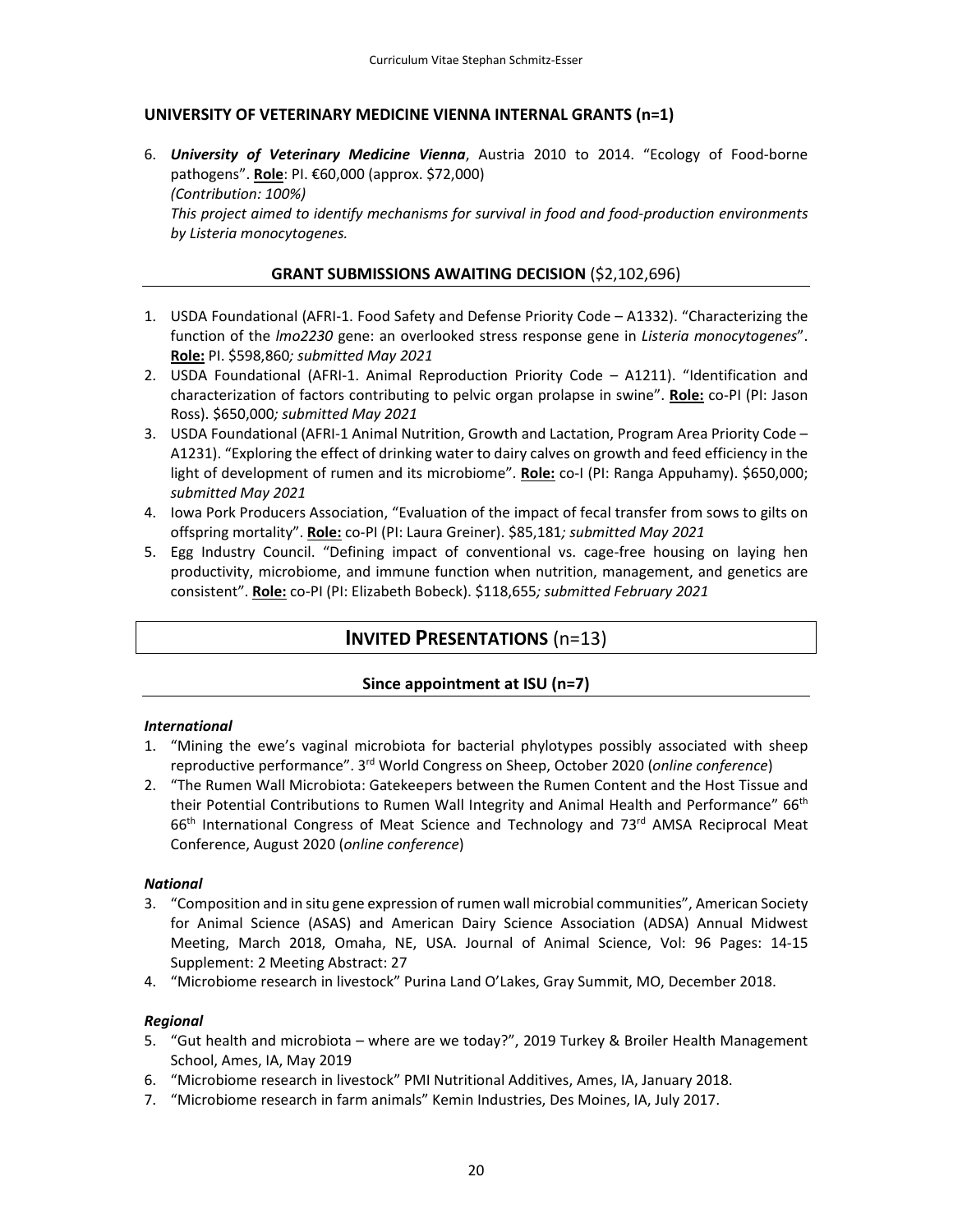### *International*

- 8. "Tn*6188* ‐ a noveltransposon in *Listeria monocytogenes*responsible fortolerance to benzalkonium chloride" Annual Meeting of the Austrian Society for Hygiene, Microbiology and Preventive Medicine (ÖGHMP). June 2014, Bad Ischl, Austria.
- 9. "Basics in microbial community analysis: methods and software"  $2<sup>nd</sup>$  Annual Meeting of the EU project "PROMISE" and 1<sup>st</sup> Stakeholder Meeting with Irish food industry, November 2013, Dublin, Ireland.
- 10. "Persistence of *Listeria monocytogenes* a genomic approach". March 2012, TEAGSC (The Agriculture and Food Development Authority), Moorepark Food Research Centre, Fermoy, Ireland.
- 11. "Bacterial symbionts of amoebae: Model systems for studying host cell interaction mechanisms of intracellular bacteria", Max Planck Institute for Marine Microbiology, February 2011, Bremen, Germany.
- 12. "Nucleotide and other transport proteins in obligate intracellular bacteria ‐ connecting host and symbiont metabolism", University of Kaiserslautern, July 2009, Kaiserslautern, Germany.

### *Regional*

13. "Bacterial symbionts of amoebae: Model systems for studying host cell interaction mechanisms of intracellular bacteria" Vienna graduate school of population genetics: October 2010, Vienna, Austria.

## **ORAL PRESENTATIONS**

(n=18, all presented by SSE)

## **Since appointment at ISU (n=4)**

- 1. **Schmitz‐Esser S**, Wetzels SU, Zebeli Q, Wagner M, Mann E. (2017) "Metatranscriptome sequencing reveals insights into the gene expression of the bovine epimural bacterial community". Annual Meeting of the American Dairy Science Association (ADSA), June 25‐28, 2017, Pittsburgh, PA, USA.
- 2. **Schmitz‐Esser S,** Nischler E, Dzieciol M, Mann E, Wagner M. (2017) "Genomics of *Advenella*, *Psychrobacter* and *Psychroflexus* strains from the surface of Austrian artisanal hard cheeses: insights into ripening and flavor generation". Annual Meeting of the American Dairy Science Association (ADSA), June 25‐28, 2017, Pittsburgh, PA, USA.
- 3. **Schmitz‐Esser S.** (2017) "Analyzing the contribution of the giant panda's microbiota to nitrogen metabolism and reproductive productivity". Annual Conference of the Chinese Committee of Breeding Techniques for Giant Pandas, November 6‐9, 2017, Chengdu, China.
- 4. Mann E, Stouthamer CM, Kelly SE, Hunter MS, **Schmitz‐Esser S.** (2016) "Transcriptome sequencing reveals insights into the genetic basis of *Cardinium hertigii*‐caused cytoplasmic incompatibility". International Symposium on Microbial Ecology ISME 16, August 21‐26, 2016, Montreal, Canada.

## **Prior to appointment at ISU (n=14)**

- 5. Dzieciol M, Schornsteiner E, Muhterem‐Uyar M, Stessl B, Wagner M, **Schmitz‐Esser S**. (2014) "Composition of the microbiome in water and biofilms of *L. monocytogenes* positive drains". Joint conference PROMISE and BacFood Net. November 17‐19, 2014, Vienna, Austria.
- 6. **Schmitz‐Esser S**, Müller A, Pricope L; Zaiser A, Rychli K, Wagner M. (2013) "Comparative genome analyses of persistent *Listeria monocytogenes* strains". ISOPOL XVIII ‐ International Symposium on Problems of Listeriosis; September 19‐22, 2013; Goa, India.
- 7. **Schmitz‐Esser S**, Müller A, Muhterem‐Uyar M, Zaiser A, Steßl B, Rychli K, Wagner M. (2013) "Tn*6188* ‐ a novel transposon in *Listeria monocytogenes* conferring tolerance to benzalkonium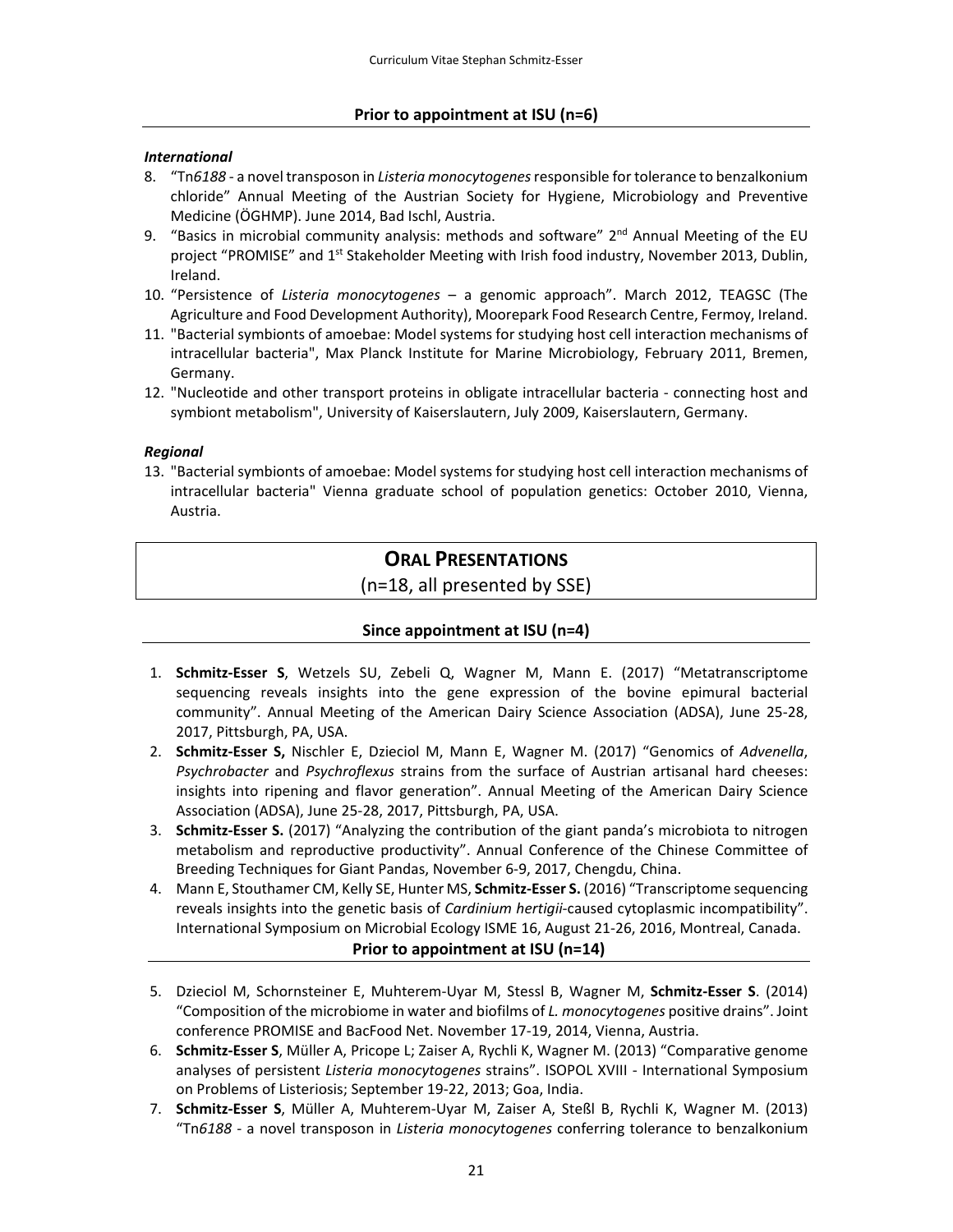chloride". 54‐55.‐Joint annual meeting of the Association for General and Applied Microbiology (VAAM) and the Royal Dutch Society of Microbiology (KNVM). March 10‐13, 2013; Bremen, Germany.

- 8. **Schmitz‐Esser S**, Müller A, Pricope L, Zaiser A, Rychli K, Wagner M. (2012) "Comparative genome analyses of persistent *Listeria monocytogenes* strains". FoodMicro 2012; September 3‐7, 2012; Istanbul, Turkey.
- 9. **Schmitz‐Esser S**, Müller A, Allerberger F, Wagner M. (2012) "Comparative genome analyses of *Listeria monocytogenes* outbreak strains". 33rd Annual Meeting ofthe Austrian Society of Hygiene, Microbiology and Preventive Medicine (ÖGHMP); May 22‐24, 2012; Salzburg, Austria.
- 10. **Schmitz‐Esser S**, Penz T, Spang A, Wagner M, Horn M. (2010) "Identification and characterization of IS elements in the genome of the obligate intracellular amoeba symbiont '*Candidatus* Amoebophilus asiaticus" 13<sup>th</sup> International Symposium on Microbial Ecology ISME13, August 2010, Seattle, WA, USA.
- 11. **Schmitz‐Esser S**, Walcher M, Horn A, Horn M, Wagner M, Wagner M. (2010) "Interaction of *Listeria monocytogenes* with free‐living amoebae". 32nd Annual Meeting of the Austrian Society of Hygiene, Microbiology and Preventive Medicine (ÖGHMP), May 2010, Vienna, Austria.
- 12. **Schmitz-Esser S**, Tischler P, Arnold R, Montanaro J, Wagner M, Rattei T, Horn M. (2009) "The genome of the amoeba symbiont '*Candidatus* Amoebophilus asiaticus' reveals common mechanisms for host cell interaction among amoeba-associated bacteria".  $6<sup>th</sup>$  congress of the International Symbiosis Society (ISS), August 2009, Madison, WI, USA.
- 13. **Schmitz‐Esser S**, Tischler P, Montanaro J, Wagner M, Rattei T, Horn M. (2008) "Whole genome analysis of the symbiont '*Candidatus* Amoebophilus asiaticus' reveals a unique adaptation to eukaryotic host cells". 12th International Symposium on Microbial Ecology ISME12, August 2008 Cairns, Australia.
- 14. **Schmitz‐Esser S**, Tischler P, Montanaro J, Wagner M, Rattei T, Horn M. (2008) "Whole genome analysis of the symbiont '*Candidatus* Amoebophilus asiaticus' reveals a unique adaptation to eukaryotic host cells". 5<sup>th</sup> International Wolbachia Conference, June 2008, Kolymbari, Greece.
- 15. **Schmitz-Esser S, Haferkamp I, Wagner M, Neigel N, Horn M, Neuhaus HE. (2006) "Tapping the** nucleotide pool of the host: novel nucleotide carrier proteins of *Protochlamydia amoebophila* UWE25". 4th German Chlamydia Workshop, March 2006, Düsseldorf, Germany.
- 16. **Schmitz‐Esser S**, Haferkamp I, Linka N, Collingro A, Urbany C, Wagner M, Neuhaus HE, Horn M. (2004) "Characterization of nucleotide transport proteins of the environmental chlamydia UWE25". 5th Meeting of the European society for chlamydia research (ESCR), September 2004, Budapest, Hungary.
- 17. **Schmitz-Esser S**, Heuer D, Collingro A, Szczepek AJ, Wagner M, Horn M. (2004) "Molecular mechanisms of interaction between chlamydia-related symbionts and their amoebal hosts". 2<sup>nd</sup> German Chlamydia Workshop, March 2004, Berlin, Germany.
- 18. S**chmitz‐Esser S**, Heuer D, Collingro A, Szczepek AJ, Meyer TF, Wagner M, Horn M. (2003) "Characterization of an ATP/ADP translocase and a chlamydial virulence factor in the environmental chlamydia isolate UWE25". 1<sup>st</sup> German Chlamydia Workshop, March 2003, Berlin, Germany.

# **ABSTRACTS AND MEETING PAPERS** (n=81)

*(this list is non‐redundant with the lists above)*

## **Since appointment at ISU (n=30)**

1. Anast JM, **Schmitz‐Esser S**. (2019) "Transcriptome sequencing of *Listeria monocytogenes* during co-cultivation with cheese rind bacteria reveals a possible contribution of the non-coding RNA rli47 to competitive fitness and global stress response", International Symposium on Problems of Listeria and Listeriosis (ISOPOL) September 24‐27, 2019, Toronto, Canada.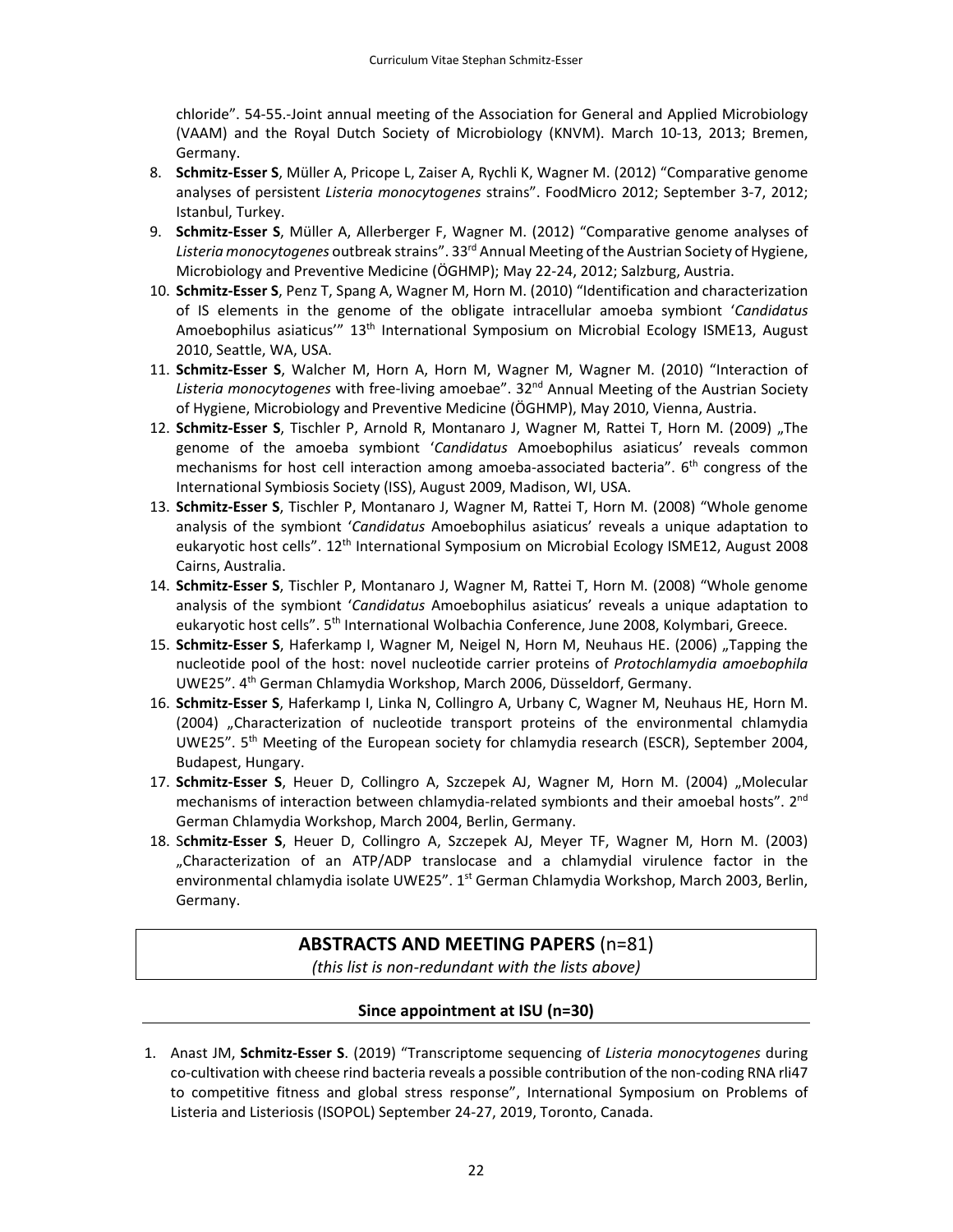- 2. Anast JM, **Schmitz‐Esser S**. (2019) "Transcriptome sequencing of *Listeria monocytogenes* during co-cultivation with cheese rind bacteria", Technical presentation, IAFP (International Association for Food Protection) Annual meeting. July 21‐24, 2019, Louisville, KY, USA.
- 3. Kiefer ZE, Chipman AL, Studer JM, Koester LR, Showman L, Keating AF, **Schmitz‐Esser S**, Ross JW (2019). "Identification of putative factors associated with pelvic organ prolapse in sows during late gestation". 52<sup>nd</sup> Annual Meeting Society for the Study of Reproduction, July 18-21, 2019, San Jose, CA, USA.
- 4. Koester LR, Allen HK, Bravo D, Rasmussen S, Lyte M, **Schmitz‐Esser S**. (2019) "Evidence for stratification of rumen wall microbial communities revealed by 16S rRNA based amplicon sequencing". American Society of Animal Science (ASAS) and American Dairy Science Association (ADSA) Annual Midwest Meeting, March 11‐13, 2019, Omaha, NE, USA. Journal of Animal Science, Vol: 97 Pages: 226‐226 Supplement: 2 Meeting Abstract: PSII‐16
- 5. Sanglard LP, **Schmitz‐Esser S**, Gray KA, Linhares DCL, Yeoman CJ, Dekkers JCM, Niederwerder MC, Serão NVL. (2019) "Relationship between host-genetics and the vaginal microbiome in commercial gilts". American Society of Animal Science (ASAS) and American Dairy Science Association (ADSA) Annual Midwest Meeting, March 11‐13, 2019, Omaha, NE, USA. Journal of Animal Science, Vol: 97 Pages: 43‐44 Supplement: 3 Meeting Abstract: 219
- 6. Fries‐Craft K, Anast JM, **Schmitz‐Esser S**, Bobeck EA. (2019) "Responses to alfalfa supplementation in mice". American Society of Animal Science (ASAS) and American Dairy Science Association (ADSA) Annual Midwest Meeting, March 11‐13, 2019, Omaha, NE, USA. Journal of Animal Science, Vol: 97 Pages: 45‐45 Supplement: 2 Meeting Abstract: 77
- 7. Li QY, Gabler NK, Burrough ER, Loving CL, **Schmitz‐Esser S**, Patience JF, Peng XY (2019). "Young Scholar Presentation: Can exogenous carbohydrase supplementation to higher-fiber diets improve gut function, microbiota, and growth performance of weaned pigs?". American Society of Animal Science (ASAS) and American Dairy Science Association (ADSA) Annual Midwest Meeting, March 11‐13, 2019, Omaha, NE, USA. Journal of Animal Science. Volume: 97 Pages: 76‐76 Supplement: 2 Meeting Abstract: 130
- 8. Dzieciol M, **Schmitz‐Esser S**, Glanz L, Zwirzitz B, Wagner M, Wetzels SU, Mann, E (2019). "Fungal community in Austrian Vorarlberger Bergkäse during ripening". FEMS (Federation of European Microbiological Societies), 8<sup>th</sup> Congress of European Microbiologists, July 9-11, Glasgow, United Kingdom.
- 9. Chipman A, Rademacher CJ, Johnson C, Stalder KJ, Johnson AK, Keating AF, Patience JF, Gabler NK, Linhares D, Schwartz K, Millman ST, Studer J, Kiefer Z, **Schmitz‐Esser S**, Silva G, Ross JW (2018) "Pelvic Organ Prolapse: An industry‐wide collaboration to identify putative contributing factors". September 15‐18, 2018, Minneapolis, MN, USA.
- 10. Wagner M, Wetzels SU, Zebeli Q, Metzler‐Zebeli B, **Schmitz‐Esser S**, Mann E (2018). "Insights into the microbiota composition and metatranscriptome at the gut-body interface". 69<sup>th</sup> Annual Meeting of the European Federation of Animal Science (EAAP 2018), August 27‐31, 2018, Dubrovnik, Croatia.
- 11. Zwirzitz B, Pinior B, Metzler‐Zebeli B, Handler M, Gense K, Knecht C, Ladinig A, Dzieciol M, Wetzels SU, Wagner M, **Schmitz‐Esser S**, Mann E (2018). "Microbiota of the gut‐lymph node axis: Depletion of mucosa‐associated segmented filamentous bacteria and enrichment of Methanobrevibacter by Colistin sulfate and Linco-Spectin in pigs".  $10<sup>th</sup>$  ÖGMBT Annual Meeting - Ten years life, science & molecules, September 17‐20, 2018, Vienna, Austria.
- 12. Zwirzitz B, Pinior B, Metzler‐Zebeli B, Handler M, Gense K, Knecht C, Ladinig A, Dzieciol M, Wetzels SU, Wagner M, **Schmitz‐Esser S**, Mann E (2018). "Effects of in‐feed antibiotics on fecal, ileal, and ileocecal lymph node-associated microbiota in pigs". 17<sup>th</sup> International Symposium on Microbial Ecology, August 12‐17, 2018, Leipzig, Germany.
- 13. Wetzels SU, Mann E, Zebeli Q, Wagner M, **Schmitz‐Esser S** (2018). "The metatranscriptome of the bovine rumen wall bacterial community".  $17<sup>th</sup>$  International Symposium on Microbial Ecology (ISME), August 13‐17, 2018, Leipzig, Germany.
- 14. Koester LR, Poole DH, Serao NVL, **Schmitz‐Esser S**. (2018) "Effect of Genetic Response to Endophyte‐Infected Fescue on Beef Cattle Gastrointestinal Tract Microbiota". American Society of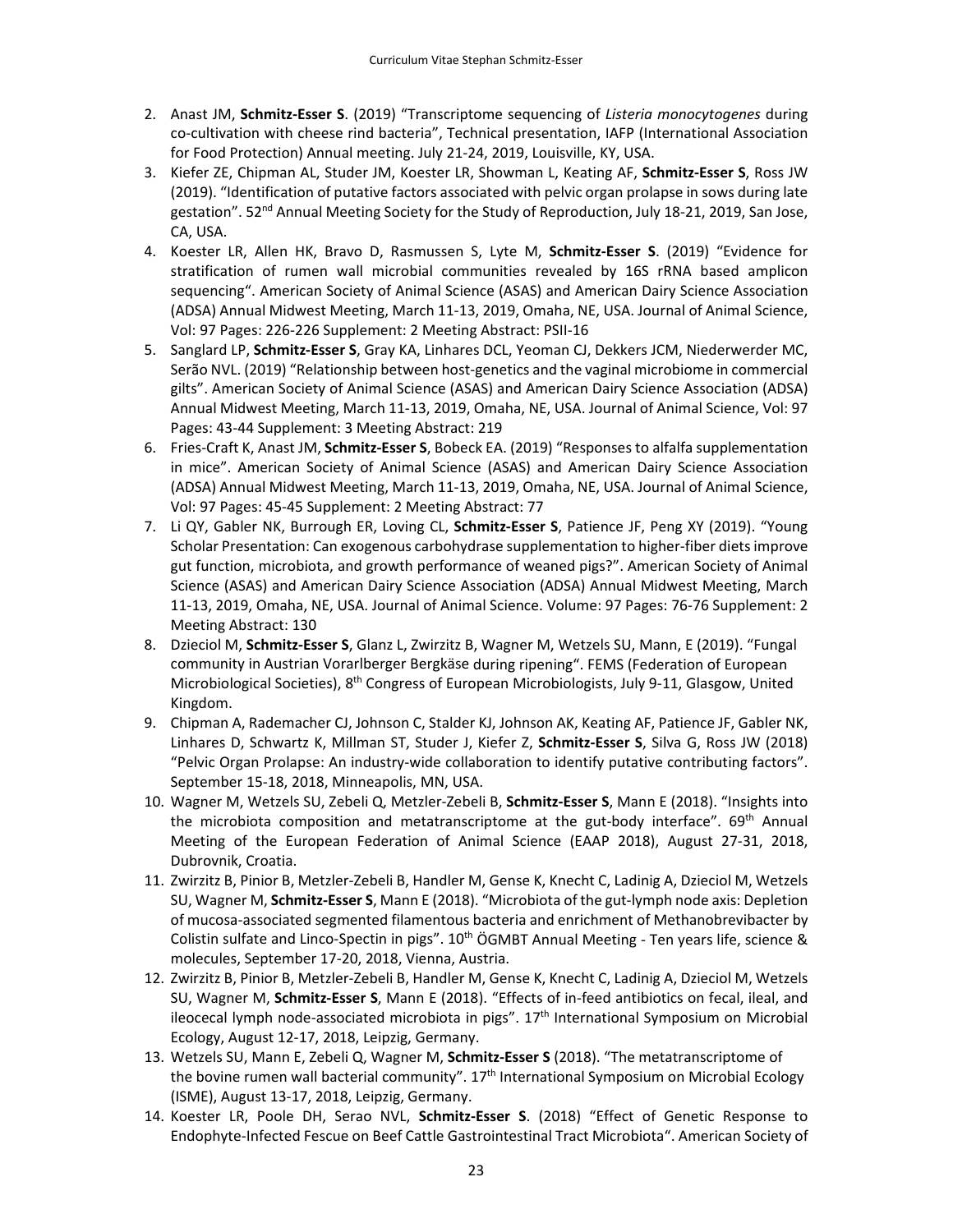Animal Science (ASAS) and American Dairy Science Association (ADSA) Annual Midwest Meeting, March 12‐14, 2018, Omaha, NE, USA. Journal of Animal Science, Vol: 96 Pages: 12‐13 Supplement: 2 Meeting Abstract: 23

- 15. Li QY, **Schmitz‐Esser S**, Patience JF. (2018) "Impact of Fiber‐Degrading Enzymes on Microbial Composition and NSP Metabolites in Nursery Pigs Fed a Higher Fiber Diet". American Society of Animal Science (ASAS) and American Dairy Science Association (ADSA) Annual Midwest Meeting, March 12‐14, 2018, Omaha, NE, USA. Journal of Animal Science, Vol: 96 Pages: 161‐162 Supplement: 2 Meeting Abstract: 300
- 16. Koester LR, Allen HK, Bravo D, Rasmussen S, Lyte M, **Schmitz‐Esser S**. (2018) "Evidence for stratification of rumen wall microbial communities revealed by 16S rRNA based amplicon sequencing". American Society of Animal Science (ASAS) and American Dairy Science Association (ADSA) Annual Midwest Meeting, March 12‐14, 2018, Omaha, NE, USA. Journal of Animal Science, Vol: 96 Pages: 207‐207 Supplement: 2 Meeting Abstract: 385
- 17. Naditz AL, Dhar D, **Schmitz‐Esser S** (2018). "Elucidating the contribution of *Listeria monocytogenes* plasmids to survival in dairy foods and production facilities". American Dairy Science Association (ADSA) Annual Meeting, June 24‐27, 2018, Knoxville, TN, USA. J. Dairy Sci. Vol. 101, Suppl. 2 Dairy Foods III: Microbiology and Health. Abstract: 397.
- 18. Anast JM, **Schmitz‐Esser S** (2018). "Genome analysis of *Brevibacterium* strains isolated from Austrian hard cheese rinds reveals two novel *Brevibacterium* species and putative histamine catabolism pathway genes". ASM North Central Branch Meeting, September 2018, Mankato, MN, USA.
- 19. Quijada NM, Mann E, Wagner M, Rodríguez‐Lázaro D, Hernández M, **Schmitz‐Esser S** (2018). "Austrian hard cheese production: the impact of autochthonous facility‐specific microbiota". FoodMicro 2018 - 26<sup>th</sup> International ICFMH Conference, September 3-6, 2018, Berlin, Germany.
- 20. Wetzels SU, Dzieciol M, Wagner M, **Schmitz‐Esser S**, Mann E (2017). "Survey of the metabolically active bacterial microbiome of lymph nodes in slaughter pigs, confirmed by cultivation of viable bacteria and amplicon pyrosequencing". FEMS 7<sup>th</sup> Congress of European Microbiologists (Federation of European Microbiological Society), July 9‐13, 2017, Valencia, Spain.
- 21. Wetzels SU, Mann E, Zebeli Q, Wagner M, **Schmitz‐Esser S** (2017). "Metatranscriptome sequencing reveals shifts in the bovine epimural bacterial community composition which are compensated on a functional level". FEMS  $7<sup>th</sup>$  Congress of European Microbiologists (Federation of European Microbiological Society), July 9‐13, 2017, Valencia, Spain.
- 22. Wetzels SU, Mann E, Wagner M, Zebeli Q, **Schmitz‐Esser S** (2017). "The metatranscriptome of the bovine ruminal epimural bacteria". 6<sup>th</sup> Symposium "Animal Gut Health": Microbiome - The Hidden Player with Great Potentials for Improving Health and Performance, December 6, 2017, Vienna, Austria.
- 23. Wetzels SU, Petri RM, Pourazad P, Qumar M, Metzler‐Zebeli B, Wagner M, **Schmitz‐Esser S**, Zebeli Q (2017). "Recovery of the bovine epimural bacterial microbiome from either a continuous or a transient SARA challenge". 71<sup>st</sup> Conference of the Society of Nutrition Physiology, March 14-16, 2017, Göttingen, Germany.
- 24. Wetzels SU, Petri RM, Pourazad P, Qumar M, Metzler‐Zebeli BU, Wagner M, **Schmitz‐Esser S**, Zebeli Q (2017). "Illumina MiSeq sequencing reveals effects of a continuous and a transient SARA challenge, followed by a long recovery period, on the bovine epimural bacterial microbiome". ‐ 71<sup>st</sup> Conference, Society of Nutrition Physiology, March 14-16, 2017, Göttingen, Germany.
- 25. Wetzels SU, Petri RM, Pourazad P, Qumar M, Metzler‐Zebeli BU, Wagner M, **Schmitz‐Esser S**, Zebeli, Q (2016): "Illumina MiSeq sequencing reveals effects of a continuous and a transient SARA challenge on the bovine epimural bacterial microbiome  $6<sup>th</sup>$  Symposium "Animal Gut Health": Empowering Rumen and Gut Health to improve Health and Productivity on Farm Animals, December 12‐12, 2016, Vienna, Austria.
- 26. Nischler E, Dzieciol M, Mann E, Wagner M, **Schmitz‐Esser S** (2016). "Whole genome sequencing and qPCR analysis of *Advenella*, *Psychrobacter* and *Psychroflexus* phylotypes for Austrian raw milk hard cheese rinds during ripening".  $68<sup>th</sup>$  Annual Meeting of the Germany Society for Hygiene and Microbiology, September, 11‐14, 2016, Ulm, Germany.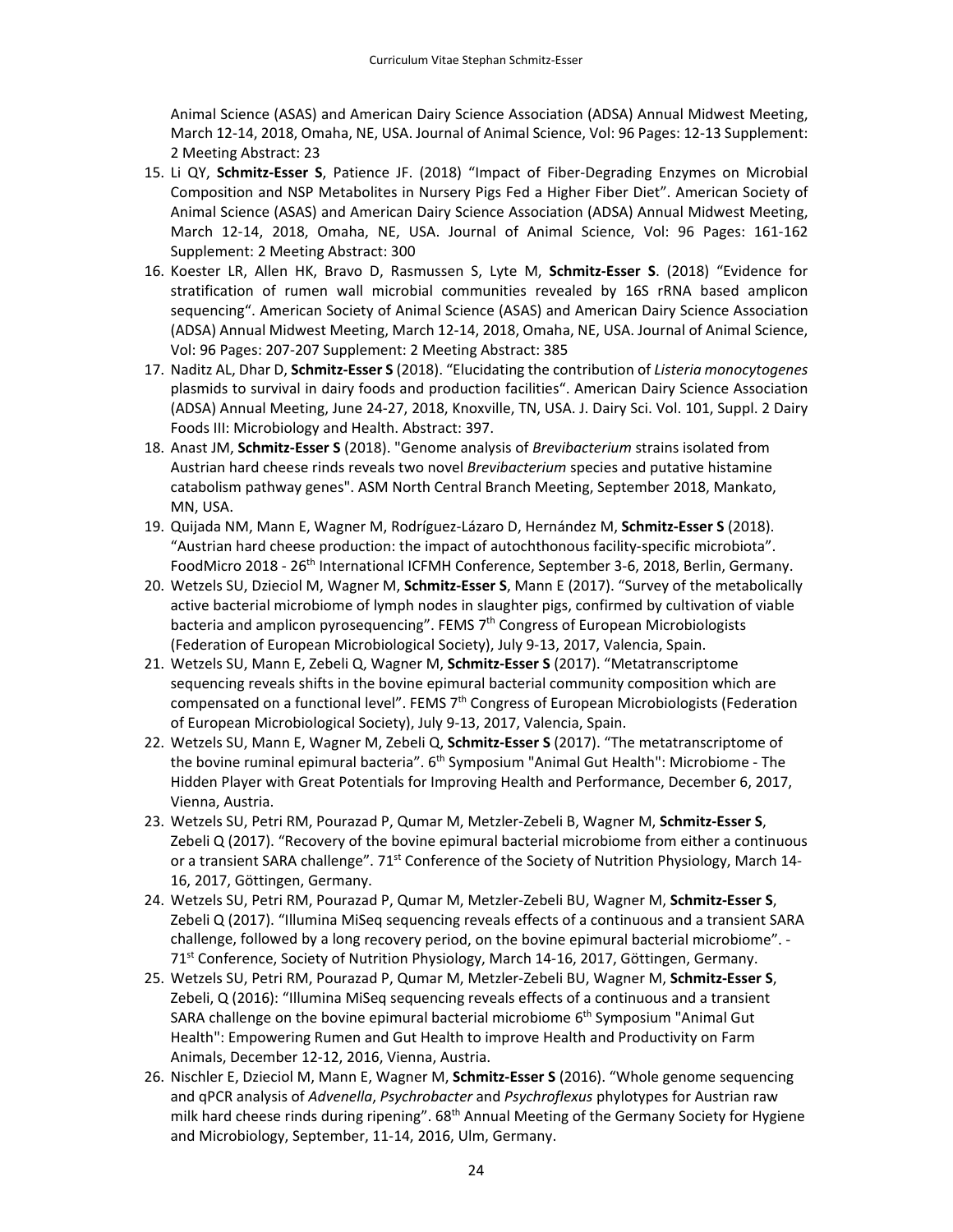- 27. Wetzels SU, Mann E, Pinior B, Metzler‐Zebeli B, Wagner M, **Schmitz‐Esser S** (2016). "Psychrophile spoilers dominate the bacterial microbiome in musculature samples of slaughter pigs". 35. Jahrestagung der Österreichischen Gesellschaft für Hygiene, Mikrobiologie und Präventivmedizin, May 30 ‐ June 2, Zell am See, Austria.
- 28. Wetzels SU, Mann E, Pourazad P, Qumar M, Pinior B, Metzler‐Zebeli B, Wagner M, Klevenhusen F, Zebeli Q, **Schmitz‐Esser S** (2016). "Dynamic microbial changes in the rumen of dairy cows during a long‐term subacute ruminal acidosis challenge". ‐35. Jahrestagung der Österreichischen Gesellschaft für Hygiene, Mikrobiologie und Präventivmedizin, May 30 ‐ June 2, 2016, Zell Am See, Austria.
- 29. Rychli K, Müller A, Harter E, Wagner EM, Zaiser A, Wagner M, **Schmitz‐Esser S** (2016). "*Listeria monocytogenes* of sequence type 121 harbor specific adaptations supporting persistence in food production plants". EMBO Conference: Problems of Listeriosis ISOPOL XIX, June 14‐17, 2016, Paris, France.
- 30. Hund A, Dzieciol M, **Schmitz‐Esser S**, Wittek T (2016): "Bacterial communities associated with healthy abomasal mucosa and ulcers in cattle". 452--World Buiatrics Congress, July, 3-8, 2016, Dublin, Ireland. IN: Doherty, M [Ed.]: Proceedings of the World Buiatrics Congress 2016, (ISBN: 978‐1‐5262‐0432‐5)

#### **Prior to appointment at ISU (n=51)**

- 31. Mann E, Pinior B, Wetzels SU, Metzler‐Zebeli BU, Wagner M, **Schmitz‐Esser S** (2015). "RNA‐based amplicon sequencing for investigating the living part of the bacterial microbiome in porcine lymphatic tissues". 5th Symposium of Animal Gut Health, November 12, 2015, Vienna, Austria.
- 32. **Schmitz‐Esser S**, Dzieciol M, Hund A, Wittek T (2015). "Characterization of mucosa‐associated bacterial communities in abomasal ulcers of calves by pyrosequencing". 5<sup>th</sup> Symposium of Animal Gut Health, November 12, 2015, Vienna, Austria.
- 33. Wetzels SU, Mann E, Pourazad P, Qumar M, Pinior B, Metzler‐Zebeli BU, Wagner M, Klevenhusen F, Zebeli Q, **Schmitz‐Esser S** (2015). "Dynamic microbial changes in the rumen of dairy cows during a long-term subacute ruminal acidosis". 5<sup>th</sup> Symposium of Animal Gut Health, November 12, 2015, Vienna, Austria.
- 34. Mann E, Pinior B, Wetzels SU, Metzler‐Zebeli B, Wagner M, **Schmitz‐Esser S** (2015). "Metabolisch aktive Bakterien in lymphatischen Organen vom Schwein und Potential zur Kontamination von Schweinefleisch". 56. Arbeitstagung des Arbeitsgebietes Lebensmittelhygiene, September 29 ‐ October 2, 2015, Garmisch‐Partenkirchen, Germany.
- 35. Rychli K, Müller A, Ciolacu L, Zaiser A, Wagner M, **Schmitz‐Esser S** (2015). "*Listeria monocytogenes* of sequence type 121 harbor specific adaptations supporting persistence in food production plants6th Congress of European Microbiologists (FEMS), June 7‐11, 2015, Maastricht, The Netherlands.
- 36. Mann E, Stouthamer CM, Kelly SE, Hunter MS, **Schmitz‐Esser S** (2015). "Genetic basis of cytoplasmic incompatibility (CI) caused by *Cardinium* - transcriptional profiling of a CI-inducing *Cardinium* in male and female parasitiod wasps". ‐6th Congress of European Microbiologists (FEMS), June 7‐11, 2015, Maastricht, The Netherlands.
- 37. Mann E, Wagner M, **Schmitz‐Esser S** (2015). "Metabolically active bacteria in lymphatic tissues of pigs". 6<sup>th</sup> Congress of European Microbiologists (FEMS), June 7-11, 2015, Maastricht, The Netherlands.
- 38. Muhterem‐Uyar M, Wagner M, **Schmitz‐Esser S**, Stessl B (2015). "Key features for the adaption and survival of *Listeria monocytogenes* in the food processing environment". 6th Congress of European Microbiologists (FEMS), June 7‐11, 2015, Maastricht, The Netherlands
- 39. Stessl B, Simmer L, Muhterem‐Uyar M, Muri‐Klinger S, **Schmitz‐Esser S**, Wagner M (2015). "Hygiene barriers in food processing facilities may serve as "trojan horses" for *L. monocytogenes*". 6th Congress of European Microbiologists (FEMS), June 7‐11, 2015, Maastricht, The Netherlands.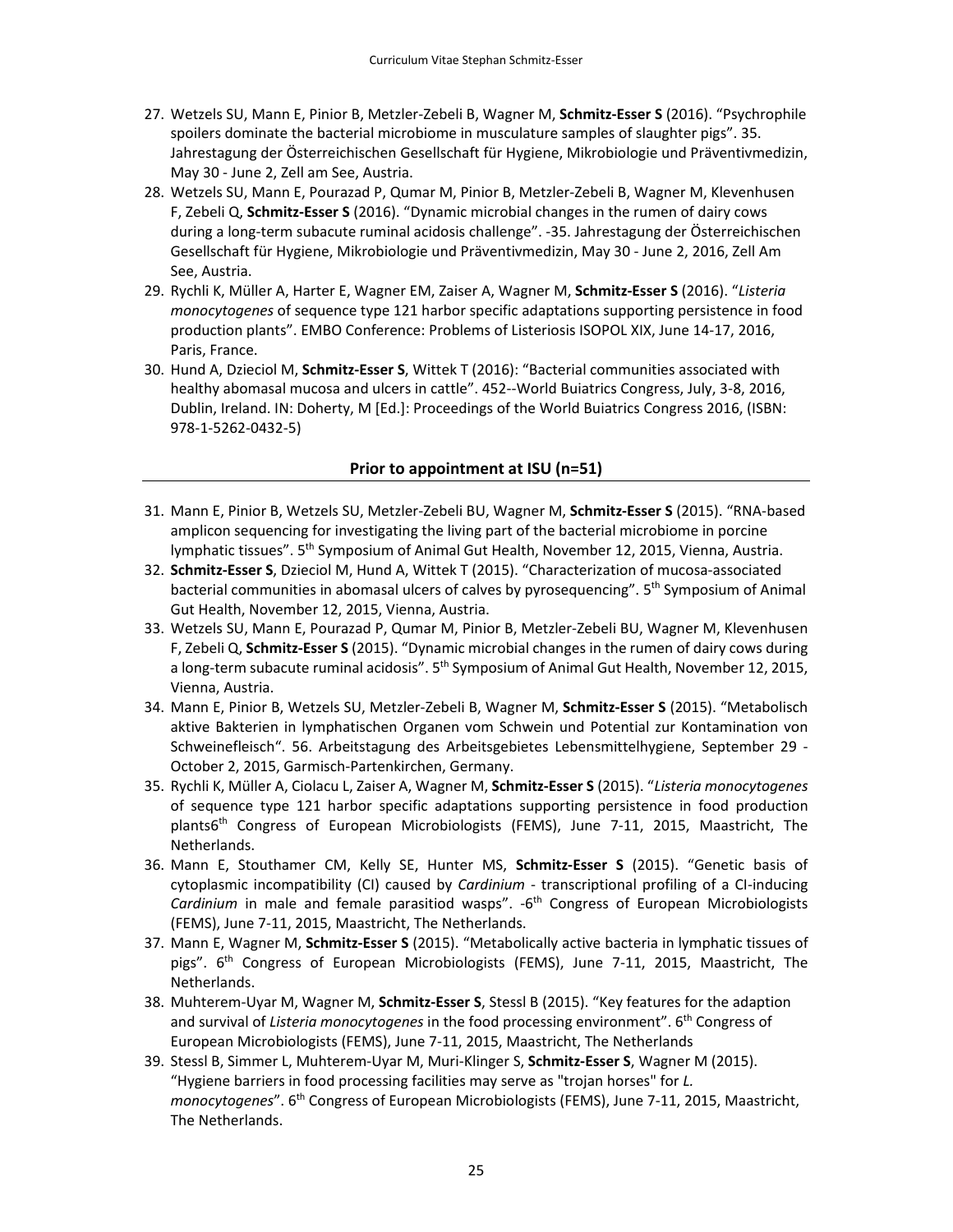- 40. Stouthamer CM, **Schmitz‐Esser S**, Mann E, Hunter M (2015). "Comparative genomics of *Cardinium*: Ascertaining genes underlying symbiont‐induced reproductive manipulations". Congress of the Entomological Society of America (ESA), November 15‐18, 2015, Minneapolis, MN, USA.
- 41. Wetzels SU, Mann E, Metzler‐Zebeli BU, Wagner M, Klevenhusen F, **Schmitz‐Esser S**, Zebeli Q (2015). "Effects of feeding different energy supply on microbiota attached to the rumen wall in goats". 69th Conference, Society of Nutrition Physiology, March 10‐12, 2015, Göttingen, Germany.
- 42. Metzler‐Zebeli BU, **Schmitz‐Esser S**, Mann E, Zebeli Q (2015). "Alterations in the cecal bacterial metagenome in response to resistant starch type 4 in growing pigs". 69<sup>th</sup> Conference, Society of Nutrition Physiology, March 10‐12, 2015, Göttingen, Germany.
- 43. Mann E, Metzler‐Zebeli BU, Wagner M, **Schmitz‐Esser S** (2014). "Lymphatic tissues of pigs ‐ evidence for metabolically active bacteria and a prediction of their metagenomic capacity". 4<sup>th</sup> Symposium of Animal Gut Health, November 17, 2014, Vienna, Austria.
- 44. Metzler‐Zebeli BU, **Schmitz‐Esser S**, Mann E, Zebeli Q (2014). "Does RS4‐type resistant starch has prebiotic properties in pigs?" 4<sup>th</sup> Symposium on Animal Gut Health, November 17, 2014, Vienna, Austria
- 45. Muhterem‐Uyar M, Wagner M, **Schmitz‐Esser S**, Stessl B (2014). "Evolution of *L. monocytogenes* persistence in a food processing environment". Joint PROMISE and BACFOODNET ‐ International Conference in Vienna, November 17‐19, 2014, Vienna, Austria.
- 46. Mann E, Penz T, Siegl A, König L, Horn M, **Schmitz‐Esser S** (2014). "Life‐cycle dependent transcriptional responses associated with host adaption of *Amoebophilus asiaticus*". 15th International Symposium on Microbial Ecology (ISME), August 24‐29, 2014, Seoul, South Korea.
- 47. Mann E, Wagner M, **Schmitz‐Esser S** (2014). "Metabolically active bacteria in lymphatic tissues of pigs and its spread during slaughter". 15th International Symposium on Microbial Ecology (ISME), August 24‐29, 2014, Seoul, South Korea.
- 48. **Schmitz‐Esser S**, Mann E, Stouthamer CM, Kelly SE, Hunter MS (2014). "Genetic basis of *Cardinium*‐ caused cytoplasmic incompatibility". 15<sup>th</sup> International Symposium on Microbial Ecology (ISME), August 24‐29, 2014, Seoul, South Korea.
- 49. Mann E, Stouthamer CM, Kelly SE, Hunter MS, **Schmitz‐Esser S** (2014). "Genetic basis of *Cardinium*‐ caused cytoplasmic incompatibility". 8th International *Wolbachia* Conference, June 6‐11, 2014, Igls, Austria.
- 50. Rychli K, Müller A, Zaiser A, Stessl B, Wagner M, **Schmitz‐Esser S** (2014). "Tn*6188* ‐ a novel transposon in *Listeria monocytogenes* responsible for tolerance to various quaternary ammonium compounds". FoodMicro, September 1‐4, 2014, Nantes, France.
- 51. Schornsteiner E, Mann E, Wagner M, **Schmitz‐Esser S** (2014). "Analysis of cheese rind microbial community structure of Austrian alpine hard cheese reveals facility specific and ripening time‐ dependent dynamics". 24th ICFMH Symposium ‐ FoodMicro 2014, September 1‐4, 2014, Nantes, France.
- 52. Wetzels SU, Mann E, Metzler‐Zebeli BU, Klevenhusen F, Wagner M, Zebeli Q, **Schmitz‐Esser S** (2014). "Pyrosequencing reveals shifts in the rumen mucosa‐associated bacterial community in goats fed different levels of energy supply". Rowett-INRA 2014 Gut Microbiology: from sequence to function, June 16‐19, 2014, Aberdeen, Scotland, UK.
- 53. Dzieciol M, Hund A, Wagner M, Wittek T, **Schmitz‐Esser S** (2014). "Comparative study of the microbiome of the abomasum in cattle with or without abomasal ulcers". 4<sup>th</sup> Joint Conference of the German Society for Hygiene and Microbiology (DGHM) and the Association for General and Applied Microbiology (VAAM), October 5‐8, 2014, Dresden, Germany. Biospektrum (Sonderausgabe) 145.
- 54. Muhterem‐Uyar M, Wagner M, **Schmitz‐Esser S**, Stessl B (2014). "Key features for the adaption and survival of *L. monocytogenes* in the food processing environment". 55th Congress of the Section Food Hygiene of the German Veterinarian Association (DVG), September 23‐26, 2014, Garmisch‐Partenkirchen, Germany.
- 55. Wetzels SU, Mann E, Metzler‐Zebeli BU, Wagner M, Klevenhusen F, Zebeli Q, **Schmitz‐Esser S** (2014). "Pyrosequencing reveals shifts in the caprine bacterial epimural community relative to dietary energy supply". 4<sup>th</sup> Symposium of Animal Gut Health, November 17, 2014, Vienna, Austria.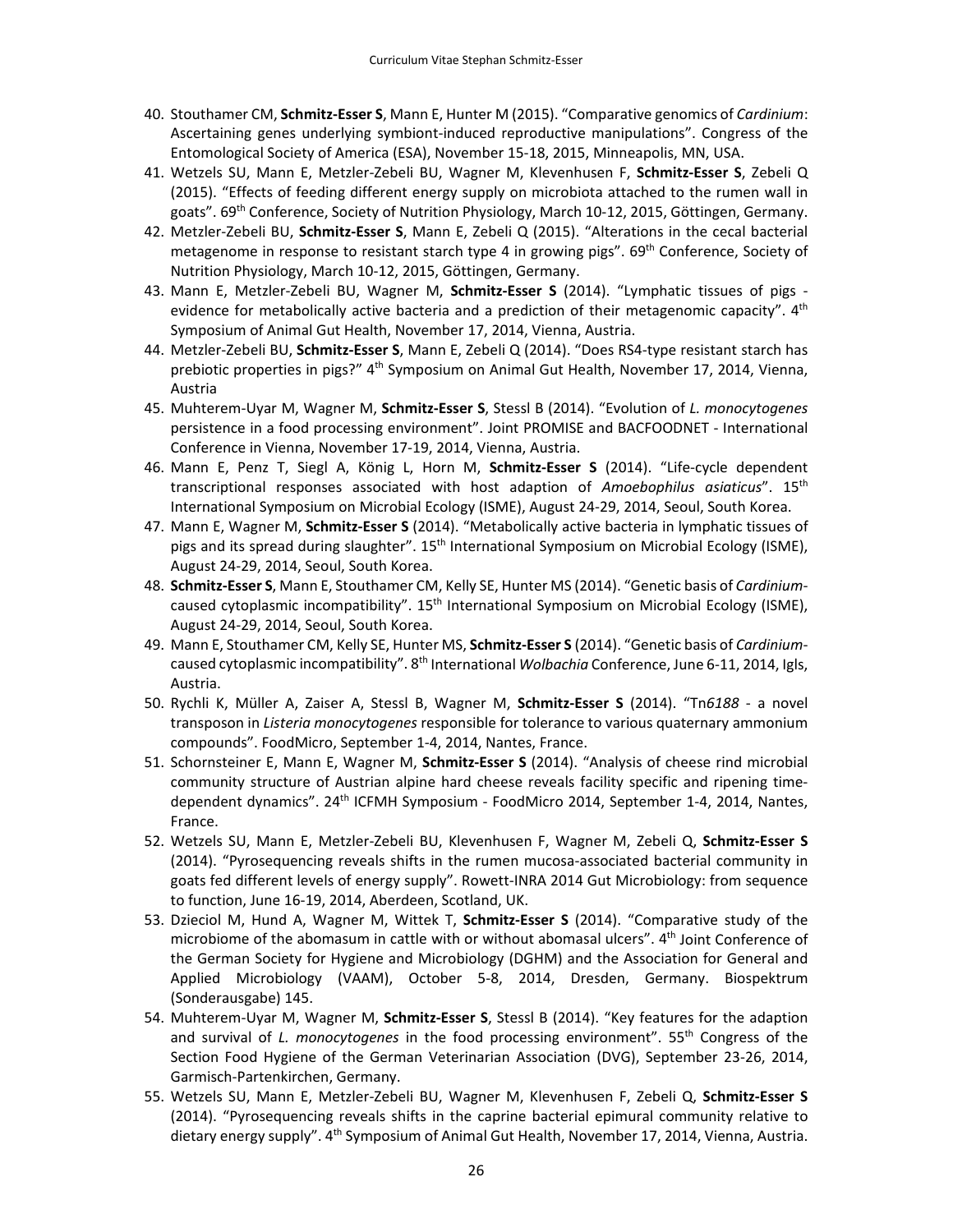- 56. Klein‐Jöbstl D, Drillich M, Schornsteiner E, Wagner M, **Schmitz‐Esser S** (2013). "Calves' intestinal tract microbiota during early development". 15th International Conference on Production Diseases in Farm Animals, June 24‐28, 2014, Uppsala, Sweden.
- 57. Mann E, Dzieciol M, Metzler‐Zebeli BU, Wagner M, **Schmitz‐Esser S** (2013). "Erstmalige Beschreibung des Kernmikrobioms ileocaecaler Lymphknoten bei Schlachtschweinen und Verschiebungen im Mikrobiom assoziiert mit pathologischen Lymphknotenveränderungen". 54. Arbeitstagung des Arbeitsgebietes Lebensmittelhygiene, Garmisch‐Partenkirchen, Germany, September 24‐27, 2013. Amtstierärztlicher Dienst und Lebensmittelkontrolle (Sonderausg. 2013)
- 58. Mann E, Dzieciol M, Metzler‐Zebeli BU, Wagner M, **Schmitz‐Esser S** (2013). "Microbiome of unreactive and pathologically altered ileocaecal lymph nodes of slaughter pigs". 3<sup>rd</sup> Symposium of Animal Gut Health, November 11, 2013, Vienna, Austria.
- 59. Mann E, **Schmitz‐Esser S**, Zebeli Q, Wagner M, Ritzmann M, Metzler‐Zebeli B (2013). "Deep sequencing reveals promotion of gastric lactobacilli in weaned pigs by increased dietary calciumphosphorus levels". Annual conference of the Association for General and Applied Microbiology (VAAM), March 10‐13, 2013, Bremen, Germany. Biospektrum (Sonderausgabe) 145‐145.
- 60. Dzieciol M, Mann E, Metzler‐Zebeli B, Wagner M, **Schmitz‐Esser S** (2013). "Core microbiome of healthy and morphologically altered ileocaecal lymph nodes of slaughter pigs determined by 16S rRNA gene pyrosequencing". Annual conference of the Association for General and Applied Microbiology (VAAM), March 10‐13, 2013, Bremen, Germany. Biospektrum (Sonderausgabe) 147‐147.
- 61. Mann E, **Schmitz‐Esser S,** Zebeli Q, Wagner M, Ritzmann M, Metzler‐Zebeli BU (2013). "Pyrosequencing reveals shifts in gut mucosa‐associated bacteria linked to dietary calcium‐ phosphorus in weaned pigs". International Workshop on Nutrition and Intestinal Microbiota‐host interaction in the pig, October 24‐25, 2013, Berlin, Germany. (ISBN: 978‐3‐00‐043962‐9)
- 62. Metzler‐Zebeli BU, Mann E, **Schmitz‐Esser S**, Wagner M, Ritzmann M, Zebeli Q (2013). "Alterations in gastro-intestinal bacterial microbiota and fermentation end-products in weaned pigs fed different dietary cereals and CaP levels(Getreideart und der Ca und P‐Gehalt der Ration verändern die bakterielle Mikrobiota und Fermentationsendprodukte im Magen‐Darm‐Trakt beim Absetzferkel)". 67. Tagung der Gesellschaft für Ernährungsphysiologie/Proceedings of the Society of Nutrition Physiology, March 19‐21, 2013, Göttingen, Germany.
- 63. Metzler‐Zebeli BU, **Schmitz‐Esser S**, Mann E, Wagner M, Ritzmann M, Zebeli Q (2013). "Evaluation of effects among dietary cereals and calcium‐phosphorus level on nutrient digestibility and serum parametersin weaned pigs(Evaluierung der Effekte von Getreide und Kalzium‐Phosphor‐Gehalten in der Ration auf Verdaulichkeit und Serumparameter beim Absetzferkel)". 67. Tagung der Gesellschaft für Ernährungsphysiologie/Proceedings of the Society of Nutrition Physiology, March 19‐21, 2013, Göttingen, Germany.
- 64. Rychli K, Zaiser A, Allerberger F, Schoder D, Wagner M, **Schmitz‐Esser S** (2013). "Genome sequencing and virulence analysis of *Listeria monocytogenes* outbreak strains". ISOPOL XVIII ‐ International Symposium on Problems of Listeriosis, September 19‐22, 2013, Goa, India.
- 65. **Schmitz‐Esser S**, Müller A, Pricope L, Zaiser A, Rychli K, Wagner M (2013). "Comparative genome analyses of persistent L*isteria monocytogenes* strains". ISOPOL XVIII ‐ International Symposium on Problems of Listeriosis, September 19‐22, 2013, Goa, India.
- 66. **Schmitz‐Esser S**, Schornsteiner E, Muhterem‐Uyar M, Stessl B, Wagner M (2013). "Community analysis of *Listeria monocytogenes* ‐contaminated floor drains by Roche/454 16S rRNA amplicon pyrosequencing". ISOPOL XVIII ‐ International Symposium on Problems of Listeriosis, September 19‐22, 2013, Goa, India.
- 67. Schornsteiner E, Muhterem‐Uyar M, Stessl B, Wagner M, **Schmitz‐Esser S** (2013). "Analyse der mikrobiellen Gemeinschaften in *Listeria monocytogenes* kontaminierten Gullys milchverarbeitender Betriebe mittels Roche/454 16S rRNA Pyrosequenzierung". 54. Arbeitstagung des Arbeitsgebietes Lebensmittelhygiene, Garmisch‐Partenkirchen, Germany, September 24‐27, 2013. Amtstierärztlicher Dienst und Lebensmittelkontrolle (Sonderausg. 2013)
- 68. Mann E, **Schmitz‐Esser S**, Wagner M, Zebeli Q, Metzler‐Zebeli B (2012). "Metagenomic insights into mucosa‐associated bacterial community in the gastrointestinal tract of pigs fed cereal based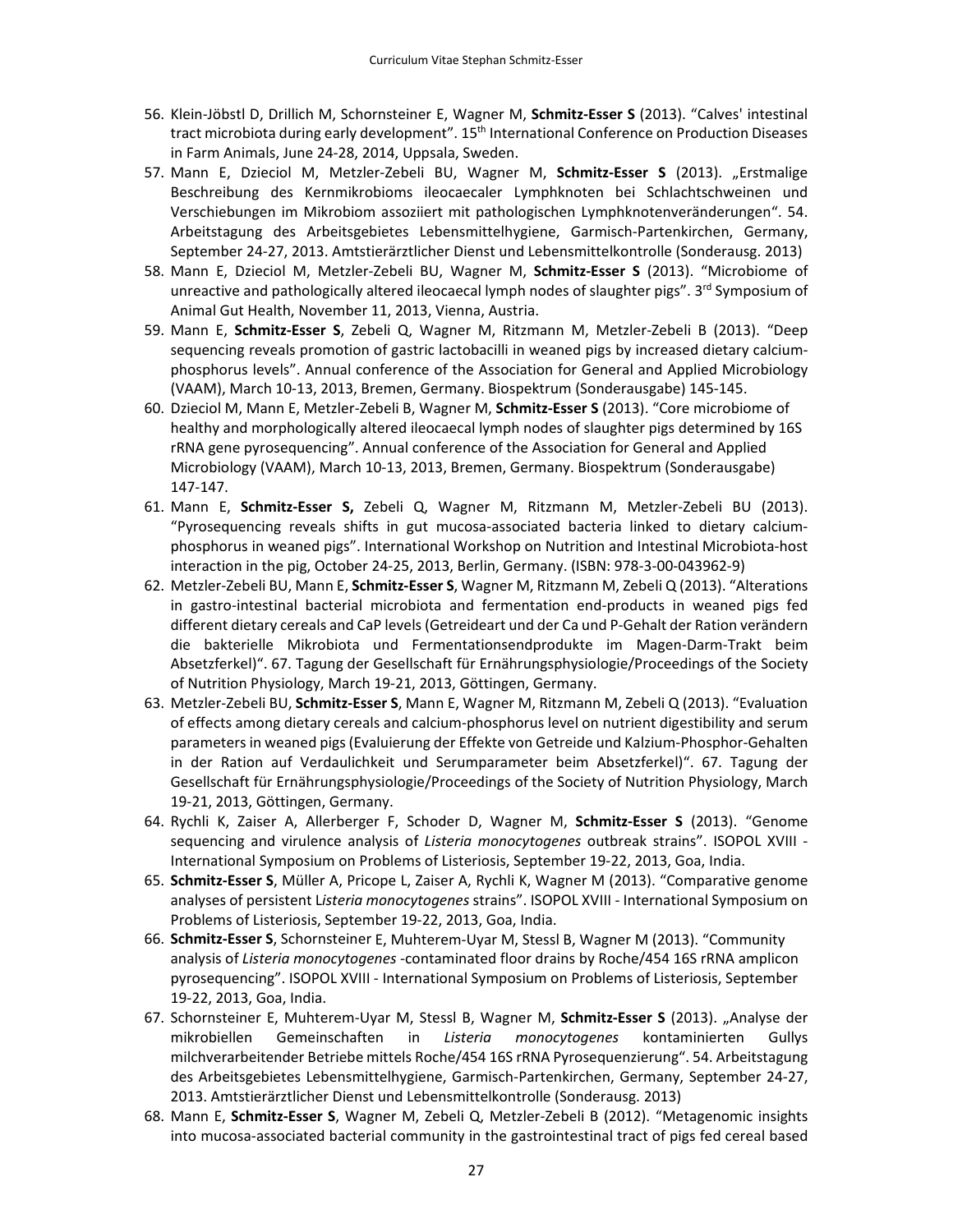diets with different calcium-phosphorus levels". 2<sup>nd</sup> Symposium of Animal Gut Health, November 12, 2012, Vienna, Austria.

- 69. Rychli K, **Schmitz‐Esser S**, Zaiser A, Allerberger F, Schoder D, Wagner M (2012). "Genome sequencing and virulence analysis of *Listeria monocytogenes* outbreak strains". FoodMicro International ICFMH Symposium 2012, September 3‐7, 2012, Istanbul, Turkey.
- 70. **Schmitz‐Esser S**, Müller AM, Pricope L, Zaiser A, Rychli K, Wagner M (2012). "Comparative genome and proteome analyses of persistent *Listeria monocytogenes* strains". FoodMicro, International ICFMH Symposium 2012, September 3‐7, 2012, Istanbul, Turkey.
- 71. Müller A, Wagner M, Walochnik J, **Schmitz‐Esser S** (2012). "Interaction of *Listeria monocytogenes* with free-living amoebae". 64<sup>th</sup> Annual Meeting of the German-Society-for-Hygiene-and-Microbiology (DGHM), September 30 ‐ October 3, 2012, Hamburg, Germany. Int J Med Microbiol (302), S1 59‐59.
- 72. **Schmitz‐Esser S**, Müller A, Allerberger F, Wagner M (2012). "Comparative genome analyses of *Listeria monocytogenes* outbreak strains". 33rd Annual Meeting of the Austrian Society of Hygiene, Microbiology and Preventive Medicine (ÖGHMP), May 22‐24, 2012, Salzburg, Austria.
- 73. Müller A, Wagner M, Walochnik J, **Schmitz‐Esser S** (2012). "Interaction of *Listeria monocytogenes* with free-living amoebae". Annual Conference of the Association for General and Applied Microbiology (VAAM), March 18 ‐ 21, 2012, Tübingen, Germany.
- 74. Müller A, Wagner M, Walochnik J, **Schmitz‐Esser S** (2011). "Interaction of *Listeria monocytogenes* with free‐living amoebae". Österreichische Gesellschaft für Tropenmedizin und Parasitologie, November 17 ‐ 19, 2011, Vienna, Austria.
- 75. **Schmitz‐Esser S**, Walcher M, Horn A, Horn M, Wagner M (2010). "Interaction of *Listeria monocytogenes* with free-living amoebae". 32<sup>nd</sup> Annual Meeting of the Austrian Society for Hygiene, Microbiology and Preventive Medicine, May 17‐20, 2010, Vienna, Austria.
- 76. Penz T, Spang A, Tischler P, Arnold R, Wagner M, Rattei T, **Schmitz‐Esser S**, Horn M. (2009). "The genome of the amoeba symbiont '*Candidatus* Amoebophilus asiaticus' shows massive proliferation of IS elements, but no signs of recent transpositional activity".  $6<sup>th</sup>$  congress of the International Symbiosis Society (ISS), August 2009, Madison, WI, USA.
- 77. **Schmitz‐Esser S**, Tischler P, Rattei T, Montanaro J, Wagner M, Horn M. (2008) "The evolution of symbiosis in the phylum *Bacteroidetes* – whole genome analysis of the amoeba symbiont *Candidatus* Amoebophilus asiaticus". Annual Conference of the Association for General and Applied Microbiology (VAAM), March 9 ‐ 11, 2008, Frankfurt, Germany.
- 78. **Schmitz‐Esser S**, Kelly SE, Montanaro J, Wagner M, Hunter MS, Horn M. (2007). "The evolution of symbiosis in the phylum *Bacteroidetes* – whole genome analysis of the symbionts *Candidatus* Amoebophilus asiaticus and *Candidatus* Cardinium hertigii". 10th International Colloquium on Endocytobiology and Symbiosis, September 10‐13, 2007, Gmunden, Austria.
- 79. **Schmitz‐Esser S**, Toenshoff ER, Haider S, Heinz E, Hoenninger VM, Wagner M, Horn M. (2006). "Diversity of bacterial endosymbionts of novel environmental *Acanthamoeba* isolates". 5th congress of the International Symbiosis Society (ISS), August 4‐10, 2006, Vienna, Austria.
- 80. **Schmitz‐Esser S**, Haider S, Toenshoff ER, Heinz E, Hoenninger VM, Stoecker K, Wagner M, Horn M. (2005). "Diversity of bacterial endosymbionts of novel environmental *Acanthamoeba* isolates". 2nd Joint Conference of the German Society for Hygiene and Microbiology (DGHM) and the Association for General and Applied Microbiology (VAAM), September 25‐28,2005, Göttingen, Germany.
- 81. **Schmitz‐Esser S**, Beier CL, Horn M, Wagner M. (2002). "EDGE ‐ The Environmental Chlamydiae genome project". 54<sup>th</sup> Meeting of the German Society of Hygiene and Microbiology (DGHM). October 6‐10, 2002, Heidelberg, Germany.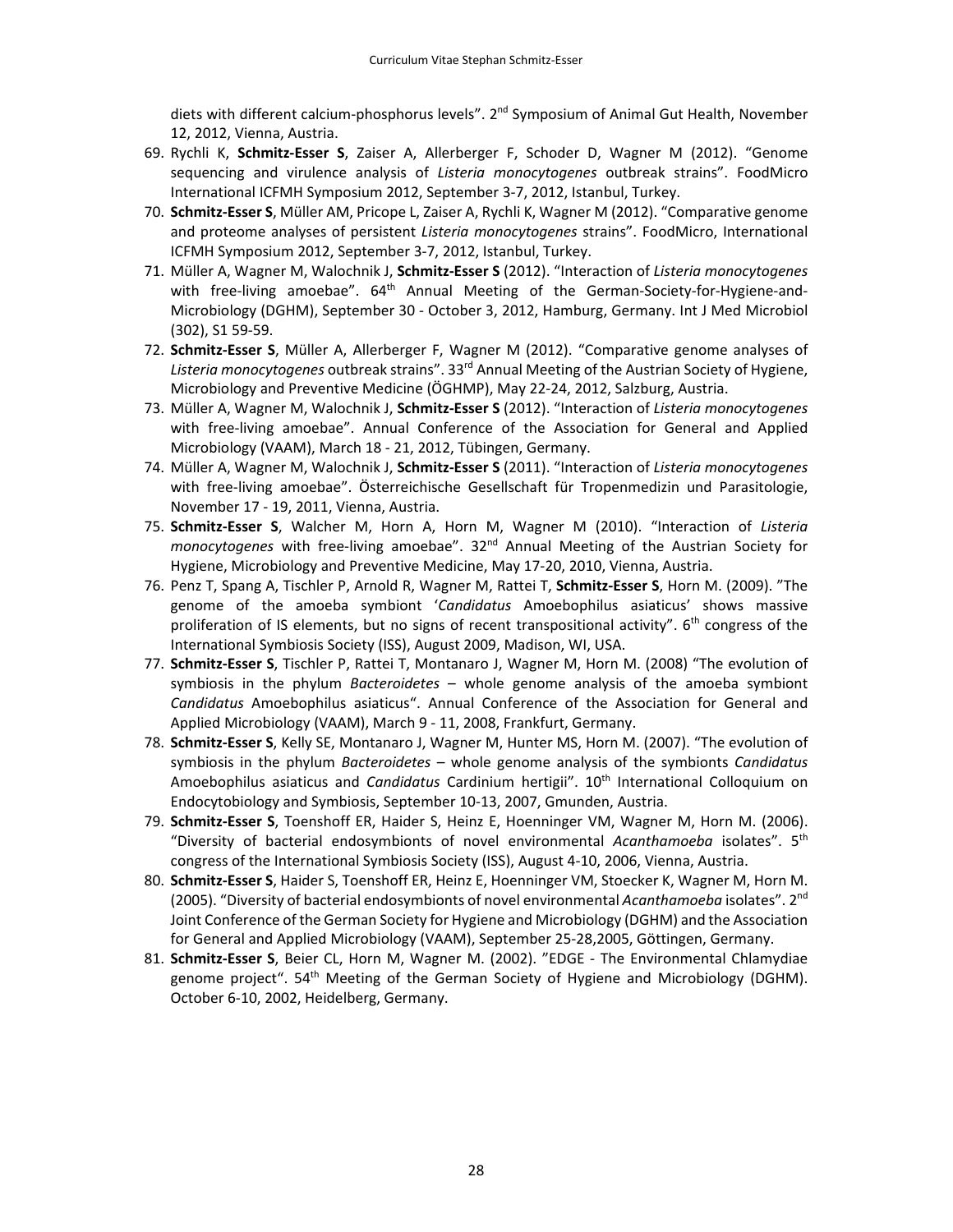# **TEACHING (30% OF APPOINTMENT)**

## **PRIMARY TEACHING ASSIGNMENTS SINCE APPOINTMENT AT ISU**

- **Micro 440** (4 credits). Fall 2019 to Spring 2021. This is the major lab class for microbiology seniors. I am responsible for one five‐week module of this class. Overall 33% responsibility for this class. Co‐instructors: Dr. Larry Halverson, Dr. Greg Phillips.
- **Micro 556** (1 credit). Spring 2020. "Microbial Ecology and Environmental Monitoring". This is part of the required classes for the ISU microbiology graduate students. Overall 100% responsibility for this class.

*SSE is responsible for teaching Micro 556 in even years. Co‐instructor in odd years: Dr. Gwyn Beattie.*

- **Micro 604 (**1 credit). Fall 2019, Fall, 2020, Spring 2021. This is the required seminar class for ISU microbiology graduate students. Overall 100% responsibility for this class.
- **ANS 658** (1 credit). Spring 2019. "Seminar Animal Breeding and Genetics". Coordinator of the required seminar for the Animal Breeding and Genetics graduate students. Overall 100% responsibility for this class.
- **Micro 450** (2 credits). Spring 2017 to Spring 2019. Overall 100% responsibility for this class. This is the capstone seminar class for microbiology seniors.

#### **Guest lectures at ISU:**

- **AN S 520** Special topics in ruminant nutrition: Spring 2020.
- **FSHN 517** Gut microbiome: Implications for health and disease: Fall2017 to Fall 2020.
- **Preparing Future Faculty (PFF) program**: Fall 2019. I served on a panel on "Expectations at International Institutions"
- **ANS 501** Survey of animal disciplines: Fall 2017 to Fall 2019.
- **AGEDS 312** Science with Practice program. Fall 2018. I served on a panel on job perspectives in academia, research and industry
- **ANS 210** Career preparation in Animal Science: Fall 2018.
- **FSHN 489** Issues in food safety**:** Spring 2017 and 2018.

### **TEACHING ASSIGNMENTS PRIOR TO APPOINTMENT AT ISU**

(University of Veterinary Medicine Vienna, Austria)

 Lab course (3 credits) "Quality assurance and risk assessment of food products". Spring 2012 to Spring 2015. This is a lab class within the Veterinary Medicine Curriculum which focuses on chemical and microbiological analyses of milk and dairy products.

# **GRADUATE STUDENT TRAINING AND MENTORING**

## **Current graduate students at Iowa State University**

| Student            | Degree/Date        | <b>Starting date</b> | <b>Major</b> | <b>Role</b>   |
|--------------------|--------------------|----------------------|--------------|---------------|
| Koester, Lucas     | PhD, expected 2022 | 08-2016              | Microbiology | Co-Supervisor |
| Cortes, Bienvenido | PhD, expected 2022 | 08-2017              | Microbiology | Supervisor    |
| Anderson, Chiron   | PhD, expected 2023 | 08-2018              | Microbiology | Supervisor    |
| Schultz, Dylan     | PhD, expected 2025 | 08-2020              | Microbiology | Supervisor    |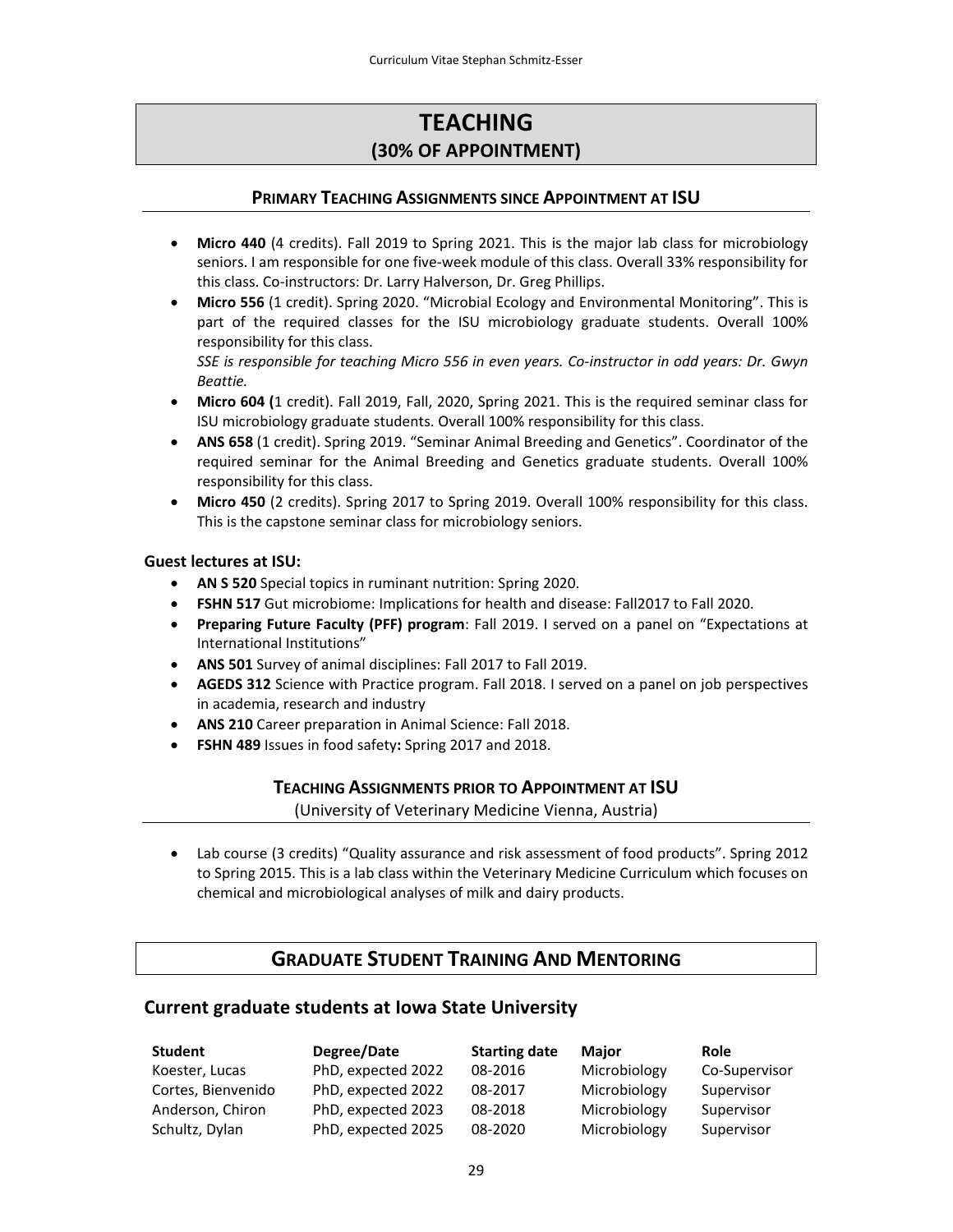## **Degrees completed**

#### **Since appointment at ISU**

- **Anast, Justin, PhD**, Dec 2021, Microbiology. Thesis: "Exploration of the transcriptomes and functional contributions of Listeria monocytogenes plasmids during food production associated stress conditions". Present position: Research and Development Manager, NuTek Natural Ingredients, Omaha, NE.
- **Naditz, Anna, PhD,** Dec. 2019, Microbiology**.** Thesis: "A Comparative Analysis of Listeria monocytogenes Plasmids: Presence, Contribution to Stress and Conservation**".** Present position: Corporate Microbiologist Rose Acre Farms, Seymour, IN.

#### **Prior to appointment at ISU**

*Please note that the academic system in Austria during my previous appointment did not allow me to* serve as a major professor for students as I didn't have the "habilitation" (i.e. the qualification for a teaching career in higher education). I did, however, serve as a co-supervisor of the students listed *below.* 

- 1. **Schön, Kerstin, Dr. med. Vet.**, August 2016 (Veterinary Medicine). Thesis: "Analysis of microbial communities in dairy processing floor drains". Present position: Quality Assurance Specialist, SPAR AG, Vienna, Austria.
- 2. **Pacher, Nicola, BSc,** September 2015. (Food and Biotechnology). Thesis: "Investigating the contribution of plasmids to stress survival in *Listeria monocytogenes*"**.** Present position: University of Natural Resources and Life Sciences, Vienna, Austria.
- 3. **Ertl, Daniel, MSc,** August 2015 (Biomedicine and Biotechnology). Thesis: "Comparison of biofilms from different Listeria monocytogenes strains and examination of various influencing factors from co-cultured bacteria". Present position: Radatz GmbH, Vienna, Austria.
- 4. **Müller, Anneliese, PhD,** January 2015 (Life Sciences). Thesis: "Elucidating novel mechanisms of survival of *Listeria monocytogenes* in food production and –processing environments". Present position: Biomin, Tulln, Austria.
- 5. **Schornsteiner, Elisa, Dr. med. Vet.** December 2014 (Veterinary Medicine). Thesis: "Molecular characterization of bacterial communities on "Vorarlberger Bergkäse" during its ripening time". Present position: Pfizer, Austria.
- 6. **Mann, Evelyne, PhD**, January 2014 (Veterinary Medicine). Thesis: "Characterization of microbial communities in the gastrointestinal tract and in ileocaecal lymph nodes of pigs". Present position: Assistant Professor, University of Veterinary Medicine, Vienna, Austria.
- 7. **Vizvari, Fruzsina, Diploma,** October 2013 (Veterinary Medicine). Thesis: "Identification and Characterization ifthe rumen wall‐associated microbiota in the cow in dependence of different nitrogen content in the feed". Present position: Tierordination Hetzendorf, Vienna, Austria.
- 8. **Zangana, Abdoulla, MSc,** January 2012 (Molecular Microbiology and Immune Biology). Thesis: "Charakterisierung der mikrobiellen Flora des Pansenepithels beim Rind in Abhängigkeit von unterschiedlicher Fütterung". Present position: University of Veterinary Medicine, Vienna, Austria.
- 9. **Wetzels, Stefanie, Diploma,** January 2012 (Veterinary Medicine). Thesis: "Langfristige Effekte unterschiedlicher Energieversorgung auf die pansenassoziierte Mikrobiota bei der wachsenden Ziege ". Present position: Scientist, University of Veterinary Medicine, Vienna, Austria.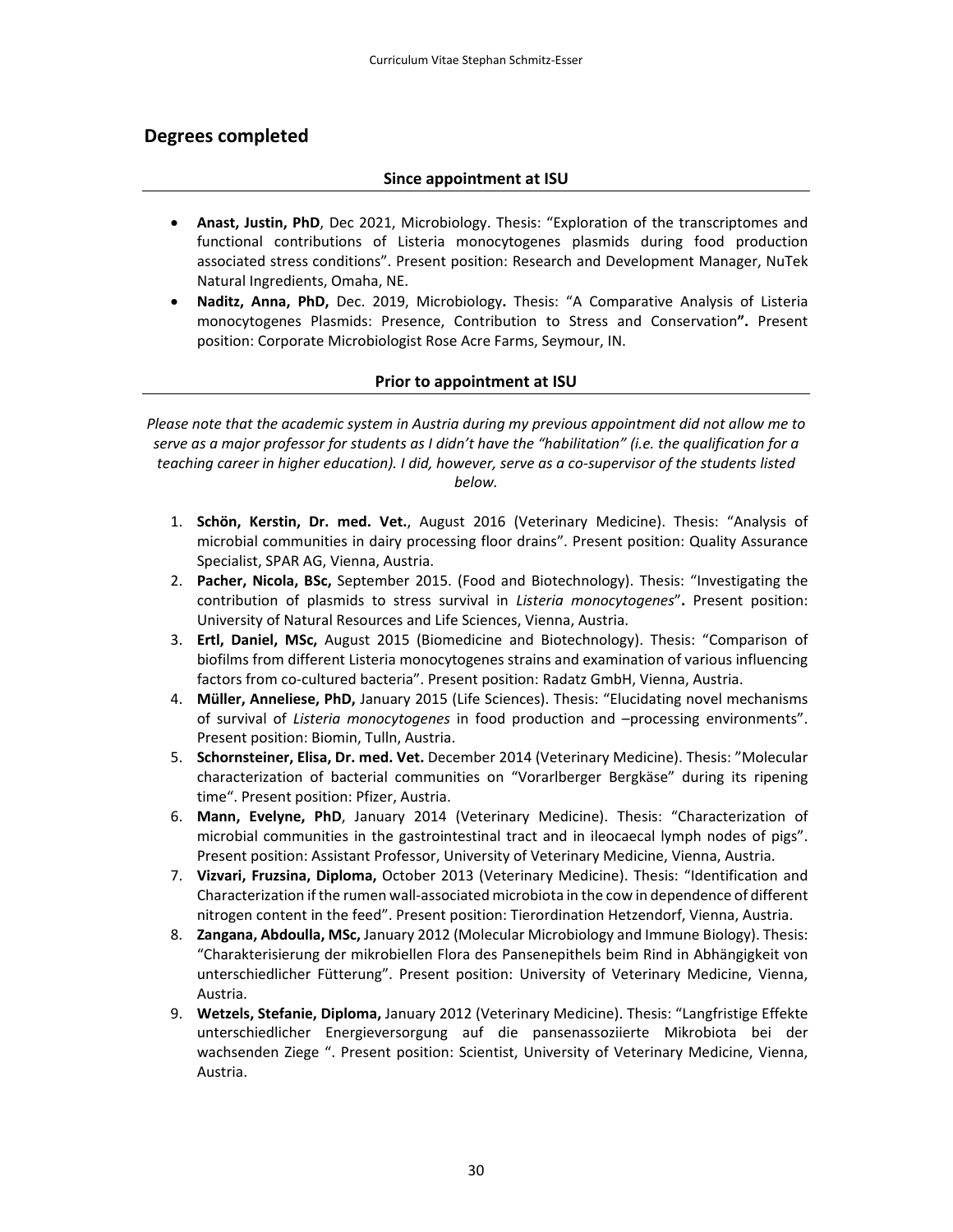# **Hosting of international students and scholars**

## **Since appointment at ISU**

- Joel Bayo, graduate student from Uganda (September to October 2019) stayed in SSE lab to learn microbiome analyses.
- Dr. Bao Yi, Associate Professor, State Key Laboratory of Animal Nutrition, Beijing, China (March 2018 to January 2019) stayed in SSE lab to learn microbiome analyses.
- Narciso Quijada, Instituto Tecnológico Agrario de Castilla y León (ITACyL), Spain, PhD student, (June to August 2018) to work on rumen wall metatranscriptomics and sheep microbiota.

## **Prior to appointment at ISU**

- Dr. Beatriz Melero, Researcher, University of Burgos, Spain. Staid in SSE lab March‐April 2015 to work on *Listeria monocytogenes* genome sequencing and analyses.
- Myrte van der Heijden. Undergraduate student from the HAS University of Applied Sciences, 's‐Hertogenbosch, the Netherlands. Stayed in SSE lab from May through July 2015 to work on *Listeria monocytogenes* plasmids.
- Dr. Lucie Vondrakova, Prague British International School. Staid in SSE lab as a graduate student March‐May 2011 to work an abundance of *Listeria monocytogenes*in the environment based on next‐generation sequencing technologies.

# **Member of graduate student POS committees at ISU**

### **In progress (n=10)**

- 1. Lee, Conard, PhD, Microbiology. Major Professor: Larry Halverson
- 2. Wiersema, Maddison, MS, Animal Science. Major Professor: Dawn Koltes
- 3. Grimsley, Malissa, MS, Microbiology. Major Professor: Alexandra Scupham
- 4. Bera, Abesh, PhD, Microbiology. Major Professor: Mohan Gupta
- 5. Contreras‐Ramos, Moises, PhD, Chemical and Biological Engineering
- 6. Wasendorf, Chloe, PhD, Microbiology Major Professor: Nick Peters, Nancy Boury
- 7. Stevenson, Zackry, PhD, Microbiology Major Professor: Elizabeth Swanner
- 8. Stepanchko, Nadiia, MS, Animal Science Major Professor: Ranga Appuhamy
- 9. Fries‐Craft, Krysten, PhD, Animal Science Major Professor: Elizabeth Bobeck
- 10. Chung, Henri, PhD, Bioinformatics and Computational Biology

Major Professor: Iddo Friedberg

### **Completed (n=8)**

- 1. Jantzi, Abigail, MS, Animal Science. Graduation: June 2021. Major Professor: James Koltes
- 2. Maki, Joel, PhD, Microbiology. Graduation: May 2021. Major Professor: Torey Looft
- 3. Kiefer, Zoe, MS, Animal Science. Graduation: May 2021. Major Professor: Jason Ross
- 4. Redweik, Graham, PhD, Microbiology. Graduation: May 2021. Major Professor: Melha Mellata
- 5. Villageliu, Daniel, PhD, Microbiology. Graduation: December 2020. Major Professor: Mark Lyte
- 6. Backes, Nicholas, PhD, Microbiology. Graduation: July 2020. Major Professor: Gregory Phillips
- 7. Fries‐Craft, Krysten, MS, Animal Science. Graduation: July 2019. Major Professor: Elizabeth Bobeck
- 8. Wickramasinghe, Janaka, MS, Animal Science. Graduation: June 2019. Major Professor: Ranga Appuhamy
- 
- 
- 
- 

Major Professor: Tom Mansell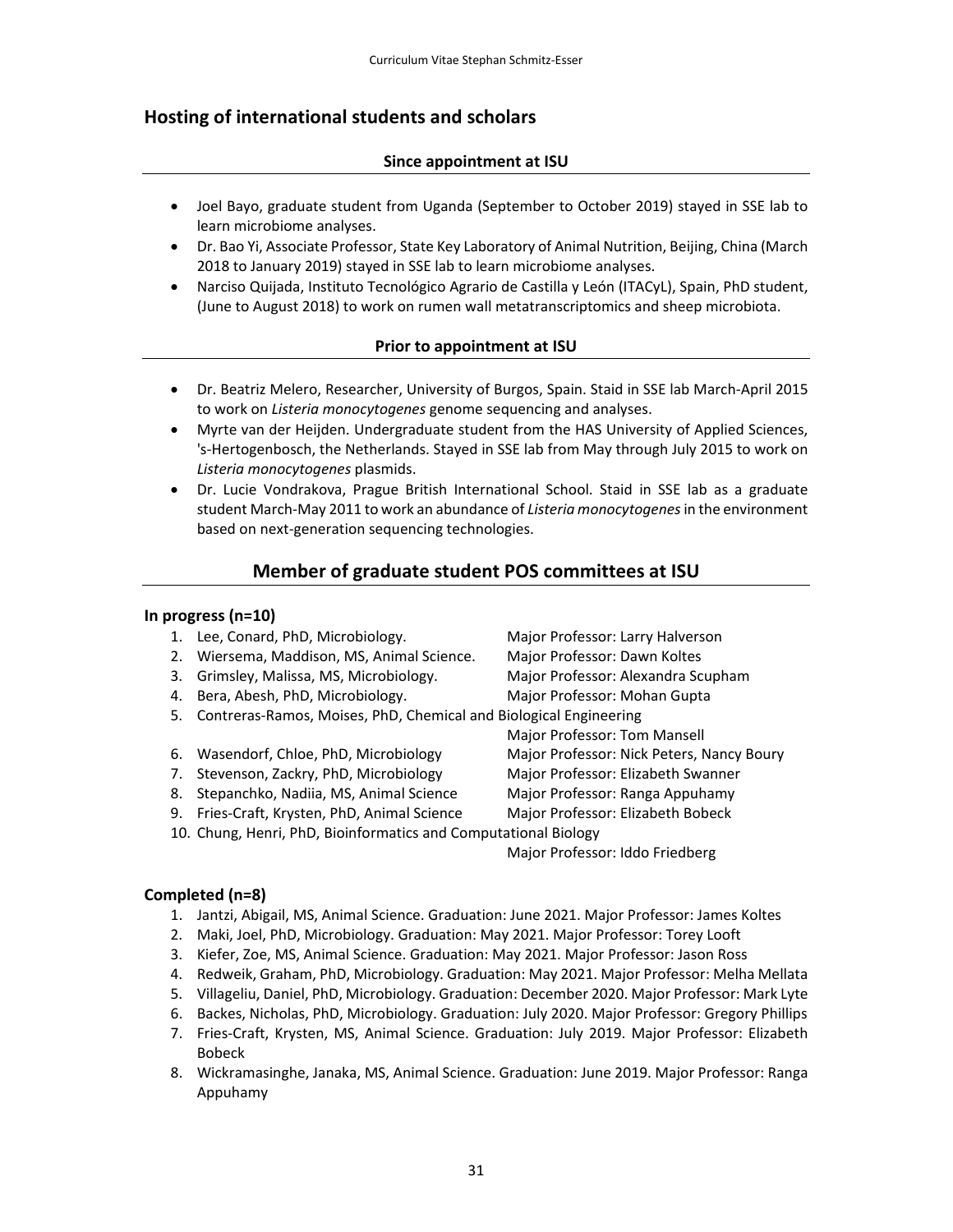#### **Graduate student awards**

- Cortes, B. 2021: International Association for Food Protection (IAFP) student travel scholarship
- Anast, J. 2019: International Association for Food Protection (IAFP) student travel scholarship
- Anast, J. 2018: Caine-Bogle Family Graduate Fellowship, Iowa State University
- Anast, J. 2018:  $2^{nd}$  place, graduate oral presentation, American Society of Microbiology, North Central Branch conference, 2018
- Anast, J. 2018: Caine-Bogle Family Graduate Fellowship, Iowa State University
- Anast, J. 2016: Iowa State University Presidential Graduate Scholarship

# **UNDERGRADUATE STUDENT TRAINING AND MENTORING**

#### **Undergraduate student research assistants at ISU (n=12)**

- Lucille Jonas (Spring 2021 to present, research credits)
- Kasey Sullivan (Spring 2021 to present, research credits)
- Faith Seggerman (Fall 2019 to Spring 2021, for payment)
- Dylan Schultz (Spring 2017 to Spring 2020, research credits and payment)
- Scott Starr (Fall 2019, research credits)
- Kathryn Klages (Fall 2019, research credits)
- Leonora James (Spring 2019 to Fall 2019, research credits)
- Braden Weiser (Spring 2018, research credits)
- Ashlyn Bellman (Spring 2017 to Spring 2018, for research credits)
- Olivia Cool (Fall 2017, research credits)
- Alysha Harless (Spring 2017, research credits)
- Madison Durflinger (Fall 2016, research credits)

#### **Other undergraduate student mentoring**

- Guest lecture in the ISU Microbiology Program club (February 2019).
- Served as faculty mentor for ISU College of Agricultura and Life Sciences "Science with practice" program (https://www.ageds.iastate.edu/science-with-practice/ ) for two undergraduate students (Fall 2018 and Fall 2017)

# **PROFESSIONAL SERVICE**

### **Departmental service**

- 1. Chair of Preliminary Evaluation committee of one Assistant Professor (2020)
- 2. Member of Preliminary Evaluation committee of one Assistant Professor (2020)
- 3. Supervisory committee Microbiology Undergraduate Program (2016 to present)

### **University service**

- 1. Interdepartmental Microbiology Graduate Program, Chair: (2020 present) (*Please note that in the ISU Interdepartmental Microbiology Graduate Program, the Director of Graduate Education (DOGE) is called "Chair"*)
- 2. Interdepartmental Microbiology Graduate Program, Associate Chair (summer 2018 summer 2020)
- 3. Admissions committee Interdepartmental Microbiology Graduate Program, Chair (summer 2017 ‐ summer 2018)
- 4. May 2021: Volunteer to supervise High School students during a Microbiology Project in the ISU Microbiology teaching lab.